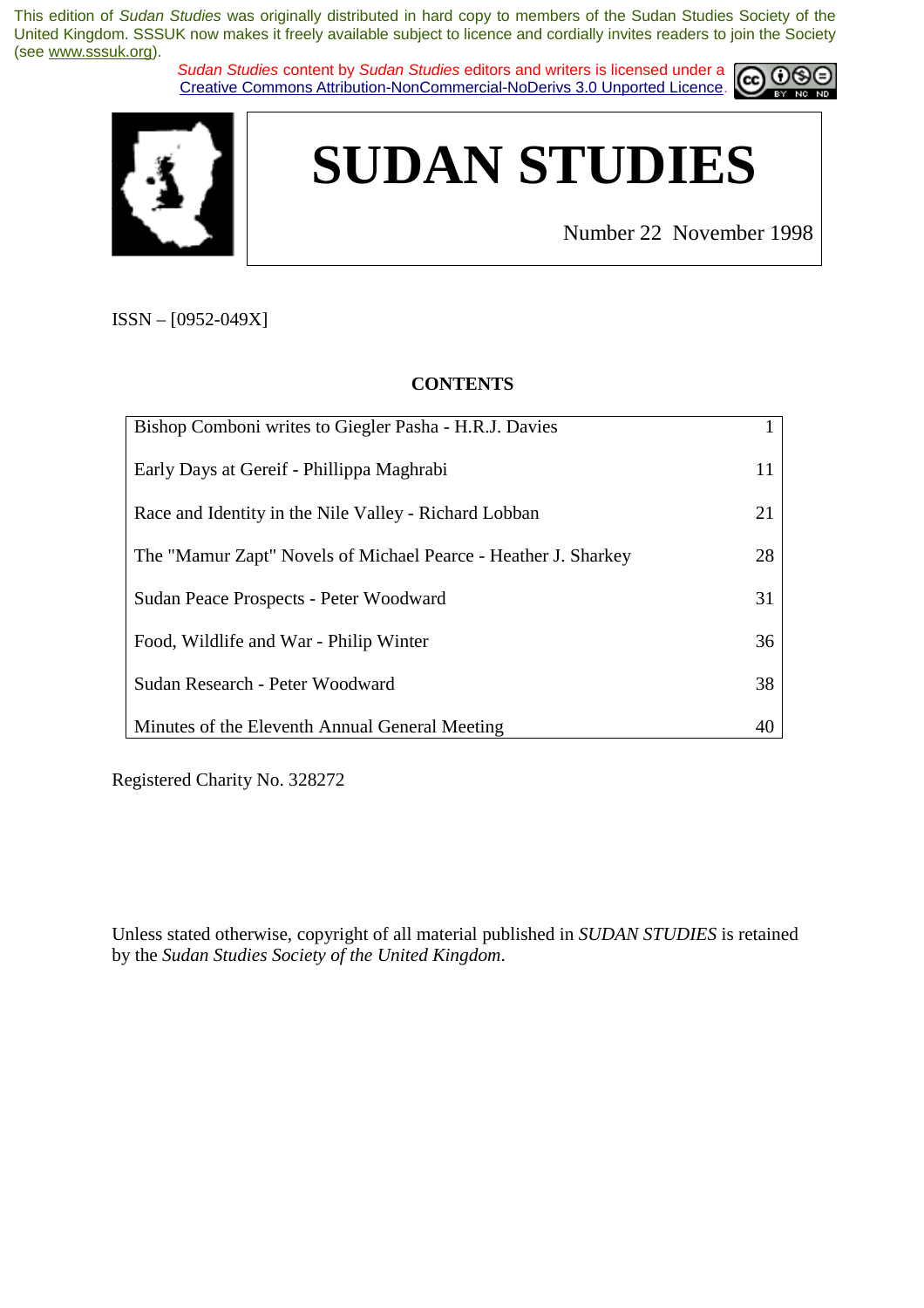*Sudan Studies* content by *Sudan Studies* editors and writers is licensed under a Creative Commons Attribution-NonCommercial-NoDerivs 3.0 Unported Licence.



## **SUDAN STUDIES SOCIETY - UK**

The Sudan Studies Society - UK was founded in 1987 to encourage and promote Sudanese studies in the United Kingdom and abroad, at all levels and in all disciplines. SSSUK is a registered charity (no. 328272). Membership of SSSUK, is open to anyone interested in the Sudan.

General enquiries about Society matters and membership should be addressed to:

 Hon. Secretary 20 Howard Road London SE20 8HQ

## **Membership**

Anyone with an interest in the Sudan, general or specialized, is welcome to join the SSSUK. Membership is by annual subscription payable in January each year. Current subscription rates are:

| Individuals:                                      | Institutions:                                       |
|---------------------------------------------------|-----------------------------------------------------|
| $*$ in UK £8<br>(\$18)<br>$*$ in Europe £9 (\$20) | * in UK £14 $($ \$30)<br>$*$ in Europe £15<br>(S32) |
| * elsewhere £10                                   | (\$34)<br>* elsewhere £16<br>$(\$22)$               |

N.B. The dollar subscription rates take into account the bank charges incurred in converting to Sterling.

Members receive two issues a year of Sudan Studies; the right to a reduced rate on copies of the Society's occasional papers; the right to attend the joint Annual General Meeting & Symposium and other occasional meetings organized by the Society; early details of the triennial International Sudan Studies' Association Conferences.

| <b>SSSUK President:</b>                        | <b>Chair:</b>                      |  |  |
|------------------------------------------------|------------------------------------|--|--|
| Professor G.N. Sanderson                       | Professor Peter Woodward           |  |  |
| <b>Vice-Chair:</b>                             | <b>Hon. Treasurer:</b>             |  |  |
| Dr. Anisa Dani                                 | Dr. D.K. Lindley                   |  |  |
| <b>Hon. Secretary:</b><br>R.J. Brook P. Wilson | <b>Hon. Editor, Sudan Studies:</b> |  |  |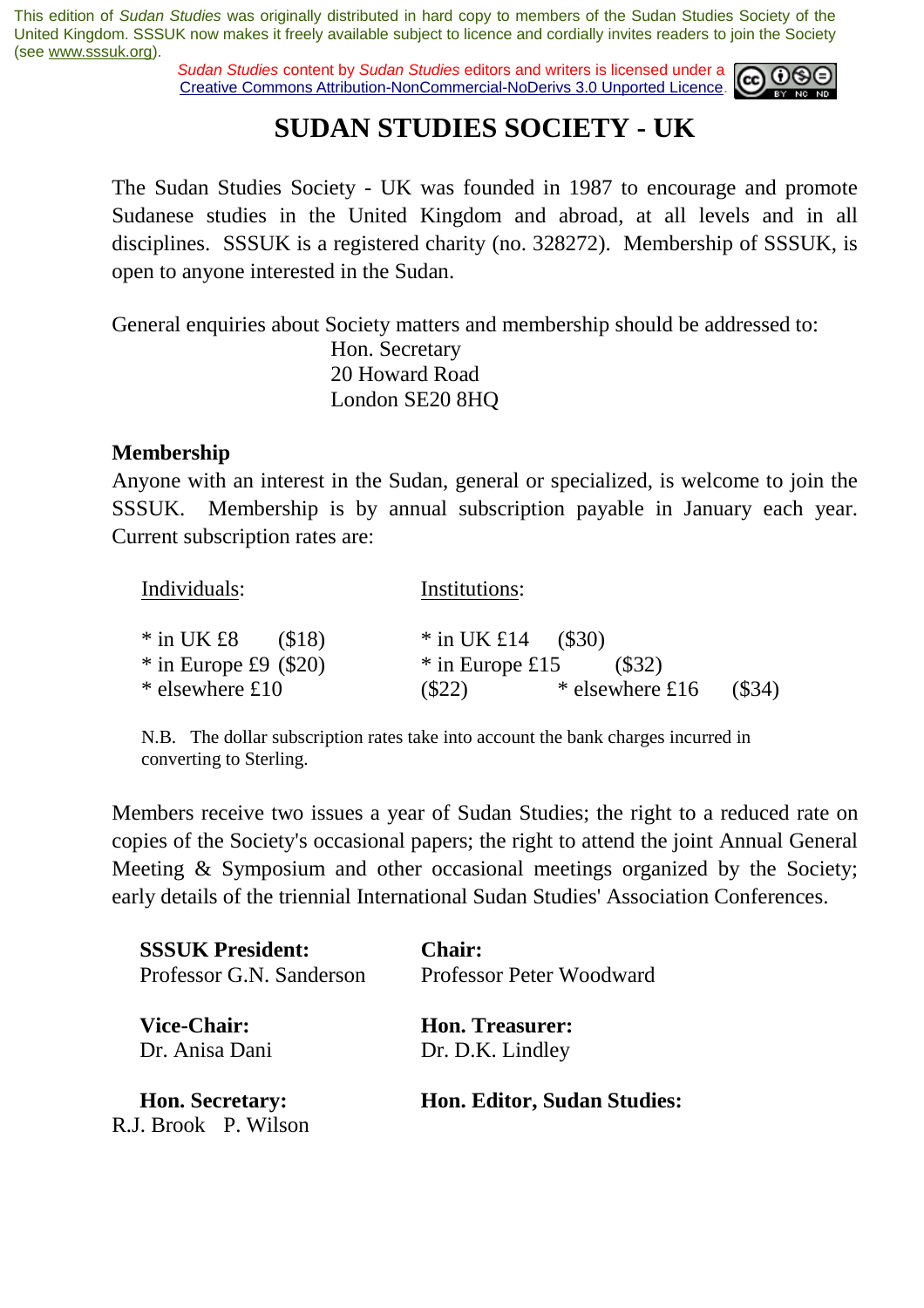**SUDAN STUDIES.** Number 22 (inversion 1770)<br>Sudan Studies content by Sudan Studies editors and writers is licensed under a Creative Commons Attribution-NonCommercial-NoDerivs 3.0 Unported Licence.



## **BISHOP COMBONI WRITES TO GIEGLER PASHA IN 1881**

H.R.J. Davies

It was reported in Sudan Studies 19 (1997) that Daniel Comboni had received 'Beatification' from the Roman Catholic Church in 1995 for his Mission work in the Sudan and for his other contributions to the Church. One of his key ideas was that Africa could only be evangelised by Africans. He believed that Africans were quite capable of high intellectual achievement and would in due course become Bishops. Comboni first came to the Sudan in 1857, and was sent to the Holy Cross Mission Station in Dinka country in the Sudd. He was invalided out from here in 1859, and because of the high mortality among missionaries there, this Mission Station was closed down in 1862. Comboni developed his ideas in 1864 in a project he drew up entitled, *Plan for the Regeneration of Africa by means of Africans* (Vantini, 1981: 241). His experience at Holy Cross had convinced him that there was really no other way. Comboni returned to the Sudan, this time to Kordofan, and opened up a Mission Station at El Obeid in 1872. He was made a Bishop in 1877. He was to die of fever and exhaustion in Khartoum on 10 October 1881, aged 50.

Comboni wrote very many letters, mainly to raise funds and recruits for his Mission, but one of the interesting ones that he wrote within the Sudan, near the end of his life, was to Carl Giegler Pasha, Deputy Governor-General of the Sudan. The background to this letter is that in 1879 Comboni had gone to Italy to rally support and returned to Sudan accompanied by several other priests and sisters, including Father Ohrwalder, reaching Khartoum on 28 January 1881. Father Ohrwalder tells us that Bishop Comboni's 50th birthday was celebrated on 15 March 1881 with a party at the Roman Catholic Mission in Khartoum and that all the notables were there including Giegler (Ohrwalder, 1892: 2). Slatin had been appointed Governor of Darfur by Mohammed Raouf Pasha, Governor-General of the Sudan, and it was decided that Slatin and the Bishop's party should travel together as far as El Obeid. The party left Khartoum on 29 March 1881. Five days later they reached El Obeid. According to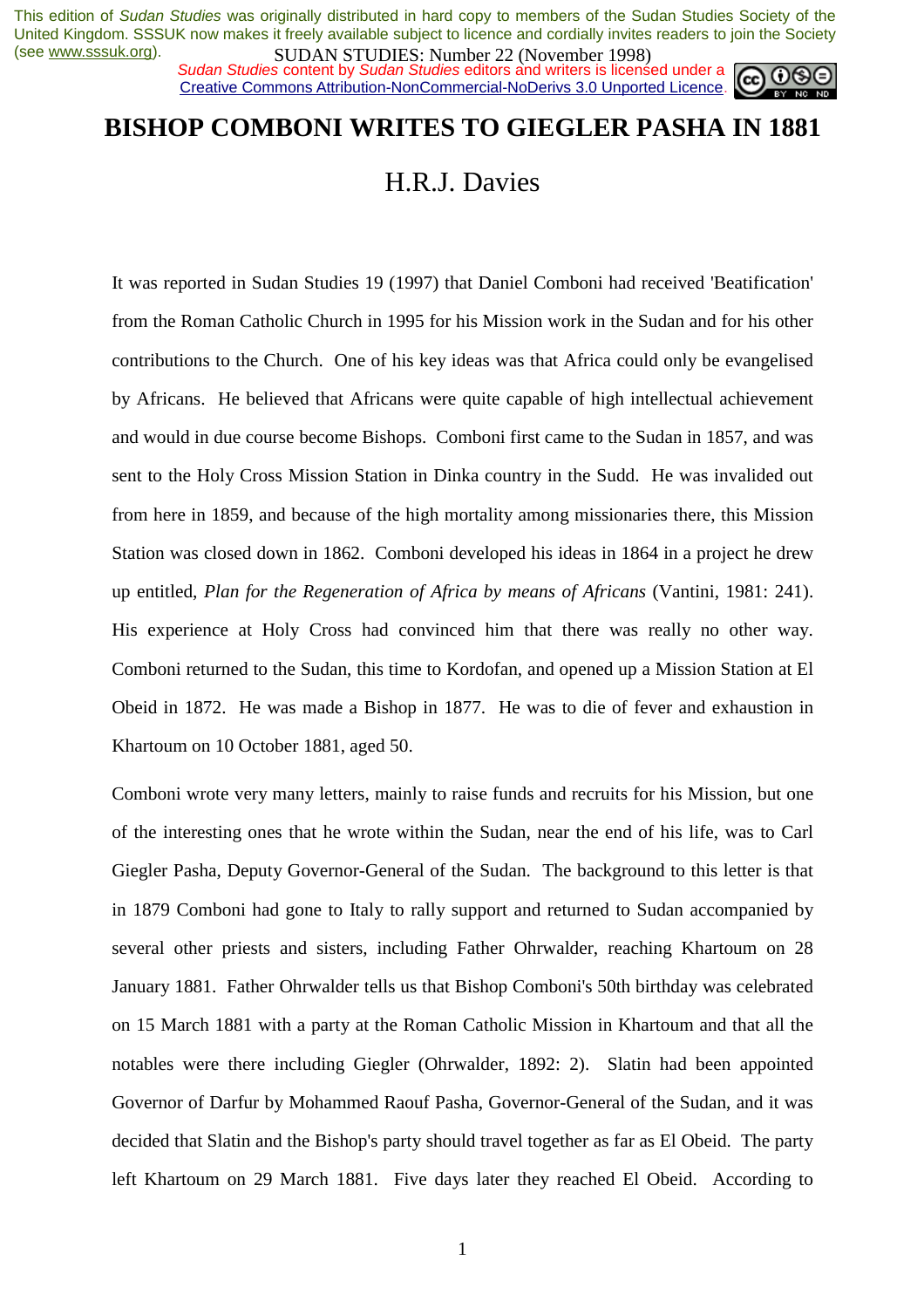*SUDAN STUDIES*. Number 22 GWYCHOOL 1226 Sudan Studies content by *Sudan Studies* editors and writers is licensed under a Creative Commons Attribution-NonCommercial-NoDerivs 3.0 Unported Licence.



Slatin, Bishop Comboni went off almost immediately to visit the Nuba Mountains, whilst Father Ohrwalder stayed in El Obeid (Slatin, 1897: 36). From the letter it would appear that Comboni went to Malbes.

Giegler had written to Bishop Comboni to complain about an article that had appeared in the German *Kölnische Zeitung*, the source for which article was one of Comboni's priest, Don Leon Henriot. The substance of the article was that slave raiding and slave trading were rife in the Nuba Mountains and that in spite of protestations to the contrary the government was doing little, if anything to stop it. Giegler and Governor General Mohammed Raouf [Hoccomdar in the letter] were irritated by such, as they saw it, uninformed criticism – as they believed they were doing their best under very difficult circumstances. Both Slatin and Ohrwalder believed that the control of slave raiding in Kordofan was much more efficiently organised in 1881 than it had been previously, much to the frustration of many merchants in El Obeid!

Bishop Comboni's letter in reply to Giegler is transcribed without alteration:

## *VICARIATUS APOSTOLICUS*

*Africae Centralis* 

#### *El Obeid, 5 May 1881*

#### *My Dear Pacha,*

*I received in Malbes, where I have been for my health, your honorable letter with the Article of the Kölnische Zeitung: Slavensjagd und Slavenhandel in Ägyptischen Sudan, in which I found with my great surprise the name of one of my missionaries of Nuba, Don Leon Henriot. I say with my great surprise, because from the year 1873 I have settled a law to all my missionaries of the Central Afrika, according to which every member of my Society is forbidden to relate and to send reports upon our missions in order to be pubblished in the newspapers; but I ordered to all the*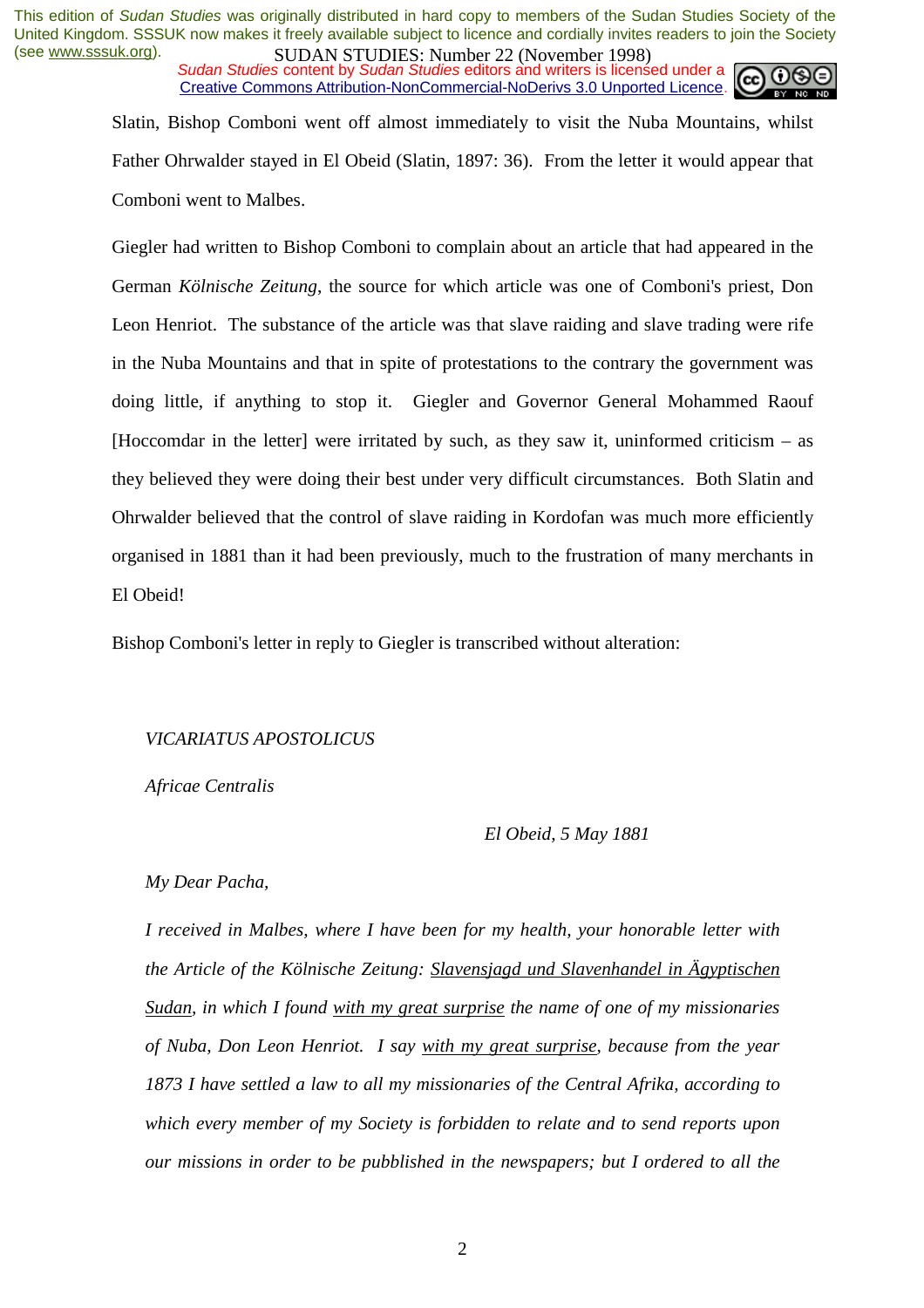*Sudan Studies* content by *Sudan Studies* editors and writers is licensed under a Creative Commons Attribution-NonCommercial-NoDerivs 3.0 Unported Licence.



*members of my missions that they send only to me, or to my general Vicar the relations of every thing that regards our missions. My orders and my law upon this subject have been till now performed always and perfectly executed.* 

*I have red and perused the above-mentioned Article, and I have long spoken with the same Don Leon, who was here with me for his health, and I discovered all the truth upon this business; and I make haste to relate with confidence, and communicate openly to your kindness the truly history of this business.* 

*Don Leon Henriot in the passed year wrote to Don Luis Superior of Khartum upon the business of the slavery of Nuba, and Don John Losi Superior of Nuba wrote to me in Europe upon the same subject.* 

*Don Luis with the letter of Don Leon went to visite the Hoccomdar, and spoke long with him and with Mr. Marcopulos Secretary upon the same subject; and after he wrote to me in Europe that he was very satisfied and very content, because His Excellency promised to give the order to the Mudir of Cordofan to repair and remedy to the desorders of Gebel Nuba. I was very satisfied of this effect, and I have never spoken upon the relations of Don Losi nither in Cairo nor in Khartum. I was even informed that the orders of the Hoccomdar for Nuba have been executed.* 

*But Don Leon in the same time that has ritten the paper above-mentioned to D. Luigi in Khartoum, he wrote even another Letter to the Consul Hansal begging of him the favour to addres himself to the Government upon this business to the end that the remedy be taken to the slavery of Nuba. Mr. Hansal answered to Don Leon that he is very glad to satisfy to his desires; and he praid and ordered to him to write always to him in Khartum upon the slavery of Nuba, and he will send his communications to Dr. Schweinfurth (who is the Author of the above-mentioned Article of the Kölnische Zeitung etc. etc.) in Cairo, who will speak with the General Consul of England, who will confer about this interest argument with the Khedive etc. etc.*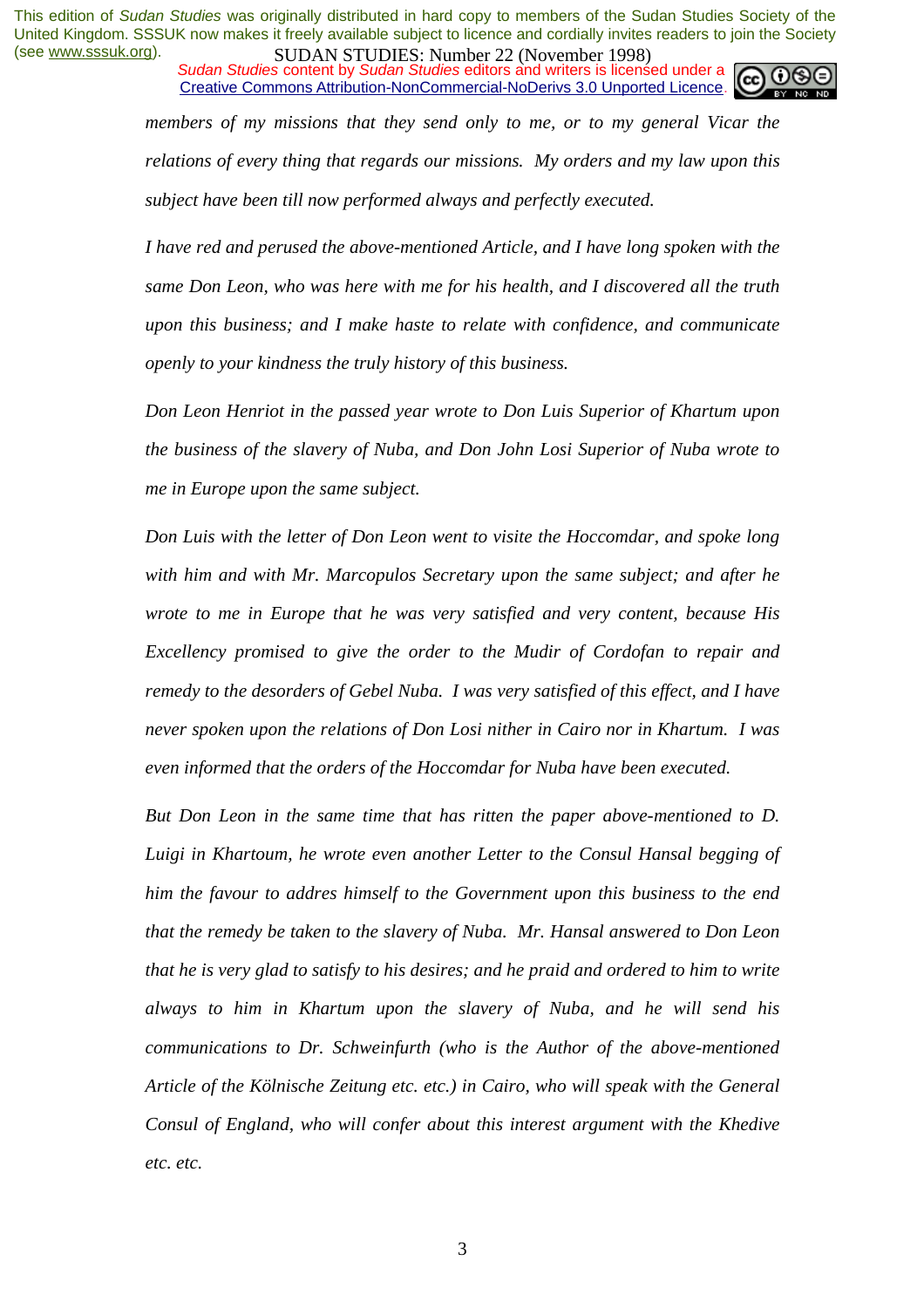*Sudan Studies* content by *Sudan Studies* editors and writers is licensed under a Creative Commons Attribution-NonCommercial-NoDerivs 3.0 Unported Licence.



In this intervening time D. Leon very satisfied of the answer of Mr. Hansal wrote *another letter upon new adventures of the trade of the slaves in Nuba, with the promise to send always to him in future the relations upon this infamous trade. This letter was sent from Nuba in the end of the last February; and I believe that it will arrive in the hands of Dr. Schweinfurth, and perhaps it will be published in the Kölnische Zeitung, with the comments, of the same Dr. Traveler, as he made in the above-published communication.* 

*I reproached and reprimanded Don Leon for his disobedience to my orders of 1873, but he was ignorant of my decree, because he came in the Missions only in 1879, as you know: and because he is very good and obbedient, he begged my pardon assuring me that in future he will communicate only to me, and never to the others, the relations of Gebel Nuba, and he will never write to the Consul Hansal upon this argument.* 

*Therefore you will be persuaded, my dear Pacha, that the members of the catholic Mission are quite stranger to the publication of the Kölnisce Zeitung; and Don Leon Henriot addressed himself not to Cairo, but in Khartum to our ordinary Authority the Austrian Consul in order that he provide by the local Authority the Governement of Sudan that is necessary and sufficiant for the Gebel Nuba.* 

*But you will be likewise persuaded that the Merchant of Khartoum to whom Don Leon has written from Delen, is the Consul Hansal, and the Letter that arrived from the Heart of the Mountains of Nuba, was sent from Consul Hansal to Dr. Schweinfurth in Cairo, who addressed himself to the English general Consul in Ägypt, and pubblished the Article in the Kölnisce Zeitung etc. etc. etc (So ist heute nach monatelanger Reise ein Brief aus dem Herzen der Mubarberge nach Cairo gelangt, den ein dort stationierter Missionar Leon Henriot an einen Chartumer Kaufmann geschrieben hat etc. etc.) ['So to-day came a letter, after a month-long journey from the Heart of the Nuba Mountains to Cairo, that was written by a*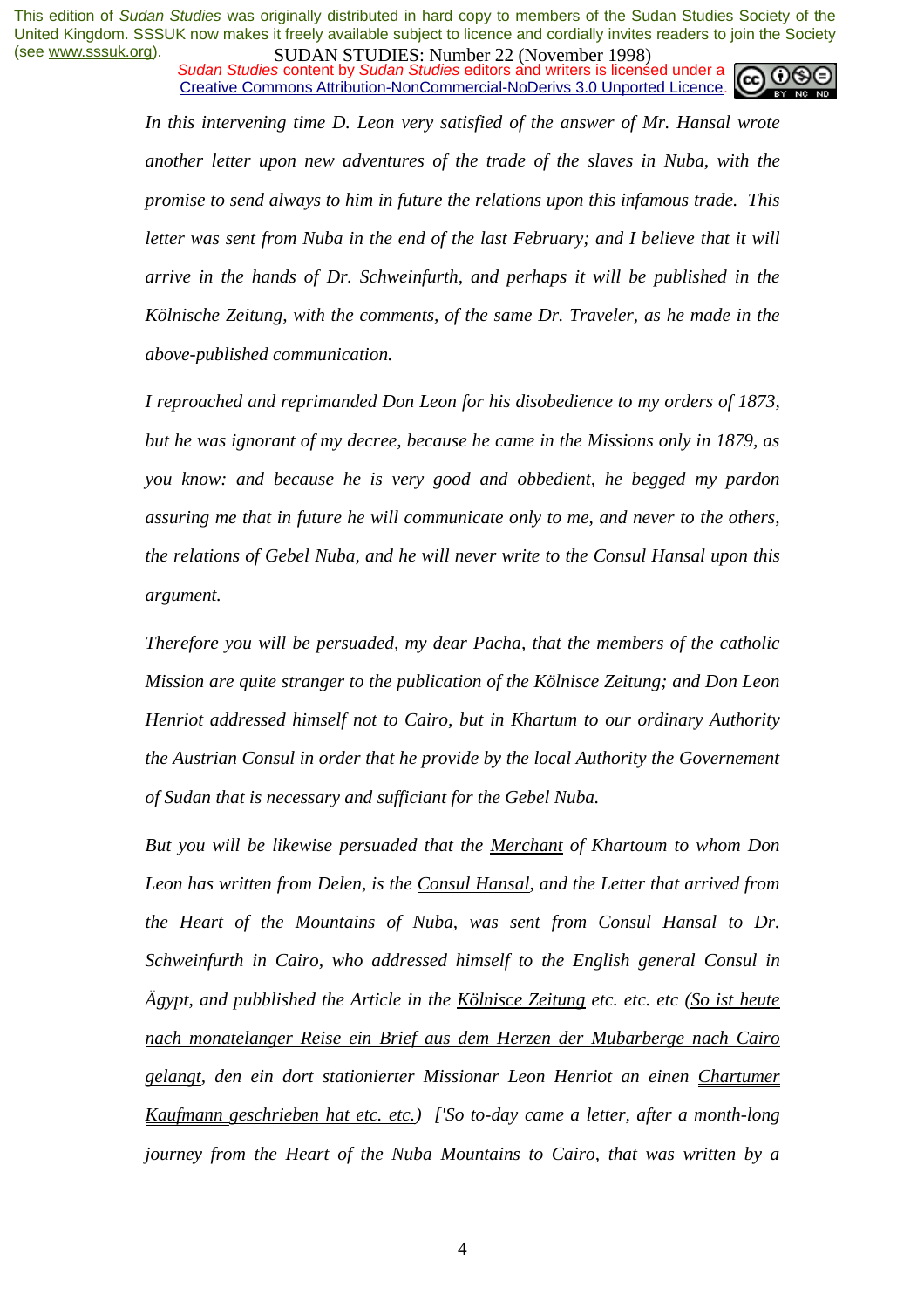*Sudan Studies* content by *Sudan Studies* editors and writers is licensed under a Creative Commons Attribution-NonCommercial-NoDerivs 3.0 Unported Licence.



*missionary Leon Henriot stationed there to a Khartoum merchant, etc., etc.']* 

*But in the next week I shall go to Gebel Nuba to visite this Station and all those Mountains; and after having examined every thing, I shall write to you a good relation upon the business of the trade of the slaves; and I hope that I shall may assure you for the suppression of the trade of the slaves in Nuba obtained by the strong and rigorous orders of H. Exc. Raouf Pacha; and my Relation you will may communicate to H. Exc. Blum Pacha in Cairo, and it will be pubblished in the Kölnische Zeitung etc. etc. to the end of destroiing and killing all affirmations of Dr. Schweinfurth.* 

*The affirmation of Don Leon are truthful in every thing. But it is also true that the Hoccomdar by his orders to the Mudir of Cordofan has provided to the remedy of this desorder in Gebel Nuba.* 

*I have the entire confidence in the Governement of the Khedive, and in the energy of our esteemed General Governor of Sudan, Raouf Pacha; therefore I shall alwys comunicate my relations and observations upon the business of the slavery to the Governement and to the Hoccomdar. That is for me a duty of justice, gratitude and thankfulness; and I am profoundly convinced and persuaded that the Khedive's Governement has the good will and all the power to destroy with the God's help the infamous trade of the slaves, and to contribute powerfully to the civilisation of the Central Africa.* 

*I pray your kindness to present my duty to H. Exc. Blum Pacha in Cairo and to Raouf Pacha in Chartum; and I am very glad to be always* 

*Your affectioned friend* 

*+ Daniel Comboni* 

*Bishop and Apostolical Vicar* 

*of the Central Africa*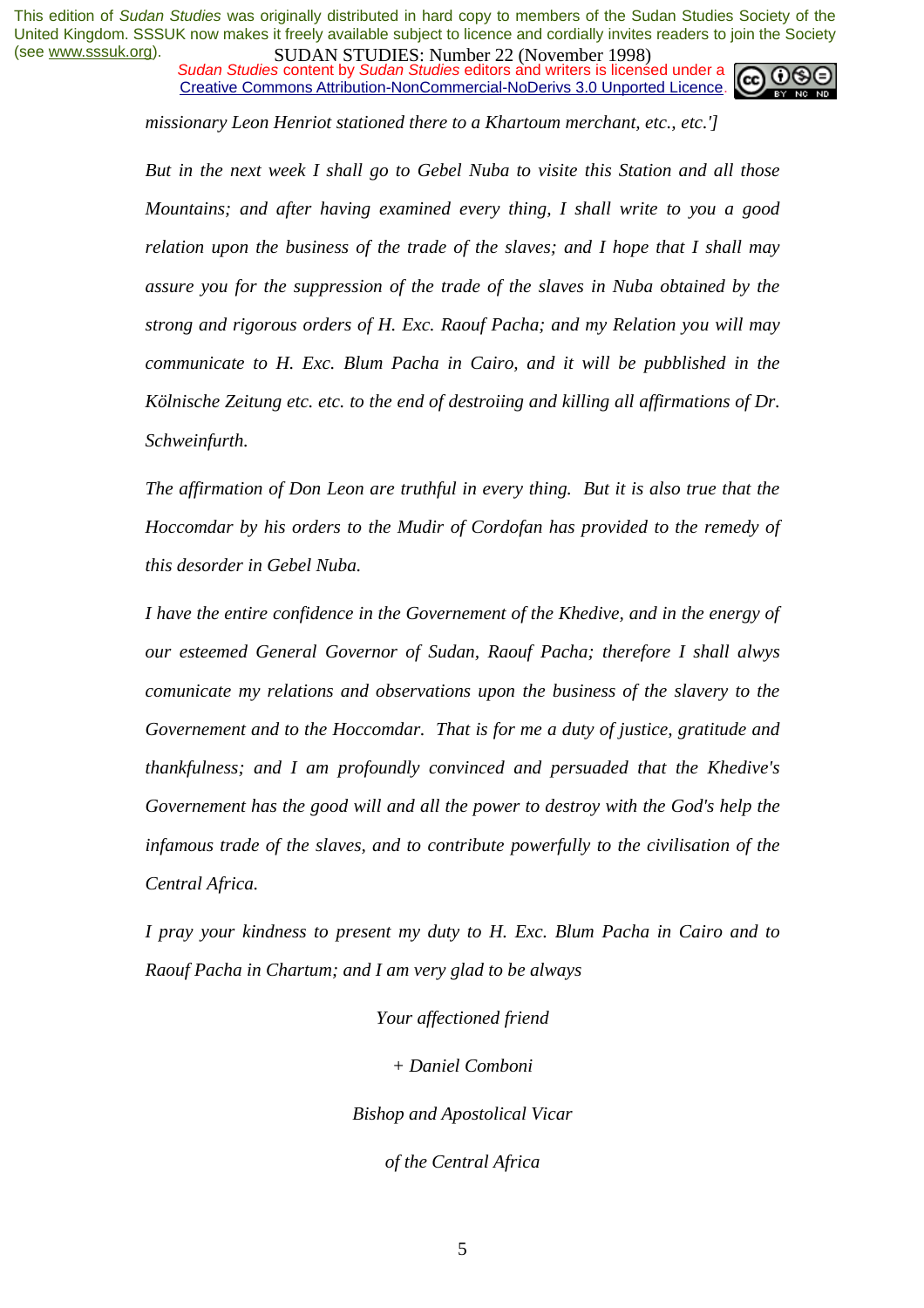*Sudan Studies* content by *Sudan Studies* editors and writers is licensed under a Creative Commons Attribution-NonCommercial-NoDerivs 3.0 Unported Licence.



#### **Comment upon the letter:**

The letter is that of a sick man, but still full of determination.

Malbes: Part of Bishop Comboni's policy was to run protected agricult-ural communities of Africans demonstrating Christian virtues. Malbes was one such - located 9 miles south-ease of El Obeid.

Delen: The modern Dilling in the northern Nuba Mountains. Ohrwalder says that it took him five days to get there from El Obeid in 1881 (Ohrwalder, 1892: 3). The Mission Station here was run on similar lines to Malbes. Not long before Ohrwalder's arrival at Delen in December 1881, the government had established a small garrison of Sudanese soldiers to counteract slave raiding and to protect the Mission (Ohrwalder, 1892: 4). The garrison was composed of 80 men of the 'slave guard' (Slatin, 1897: 79).

The Governor-General, Mohammed Raouf, whom Bishop Comboni claimed as a friend, seems to have replied to Comboni's letter to Giegler. With reference to the Bishop's forthcoming tour of the Nuba Mountains mentioned in the letter, Mohammed Raouf wrote:

'I beg you to examine the country and its administration that we may take the necessary measures for the welfare of those people. The question of slavery should be the object of close study. Being on the spot you will be able to discover the errors committed there and propose the remedy to be applied. You will receive from me the strongest support in the execution of H.H. the Khedive's orders'. (Hill, 1959:

151)

According to Vantini (1981: 243) the Khedive Ismail had given Comboni permission to release all the slaves that he wanted to. Comboni set off for his tour of the Nuba Mountains on 24 June 1881.

Giegler says he left Khartoum for El Obeid on 27 June 1881 to investigate complaints against Mohammed Said [Mudir of Cordofan in the letter], Governor of Kordofan. According to

6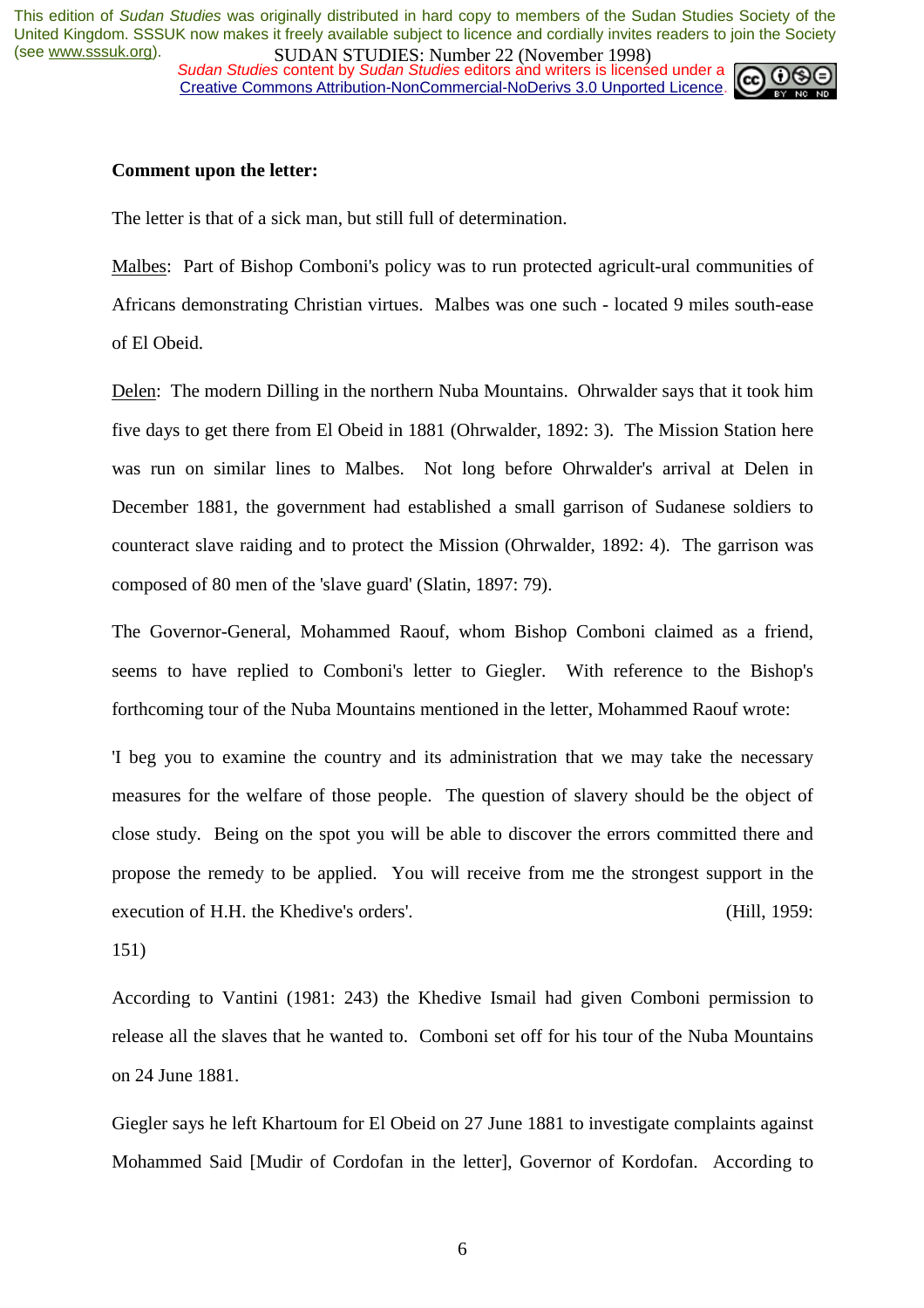*SUDAN STUDIES*: Number 22 (November 1776)<br>Sudan Studies content by *Sudan Studies* editors and writers is licensed under a Creative Commons Attribution-NonCommercial-NoDerivs 3.0 Unported Licence.



Giegler, Mohammed Raouf had particular personal reasons for not wanting to go himself to reprimand Mohammed Said (Hill, 1984: 165). Giegler does not say what the complaints were against the Governor. Were they about slave trading? Certainly this would have been one of the topics in Giegler's mind, because he had been up the White Nile to Fashoda investigating complaints of slave raiding there earlier in 1881 (Hill, 1984: 161-165). He does not appear to have met Comboni in El Obeid but he did have conversations with Father Ohrwalder as attested by both parties but neither mentions the meeting.

Don John Losi was captured by the Mahdist forces at Delen and taken by them to El Obeid where he died of dysentery during the siege (Toniolo and Hill, 1974: 27).

Don Luis [of paras. 3 and 4 of the letter] seems to be Don Luigi Bonomi

who was in charge of the Mission in Khartoum until Comboni arrived in 1881. He was captured, along with Ohrwalder, at Delen and taken to El Obeid. Ohrwalder tells us how intensely disappointed he was when the message reached Bonomi in El Obeid that arrangements had been made for his escape, but not for Ohrwalder. Ohrwalder was to find out, after his escape from Omdurman, that the rescuers had no idea that Ohrwalder was in El Obeid. Santoni who wrote in not altogether flattering terms about the missionaries redeemed himself in arranging Bonomi's escape (Ohrwalder, 1892: 178-193).

## Government Officials:

Carl Christian Giegler first came to the Sudan in 1873 in charge of the telegraph system. He was responsible, under Gordon, for the substantial development of this and the postal service. Later, he was appointed Deputy Governor General of the Sudan. He says he was not appointed Governor General because the Khedive Ismail had decided that he wanted to appoint an Egyptian. In 1881 he was created a Pasha. He left the Sudan finally in 1883 (Hill, 1984: 151).

Marcopulos [Marcopoli Bey], a Greek, was Private Secretary to the Governor General. He had taken part in expeditions to the southern Sudan. Giegler had reservations about him (Hill, 1984: 46).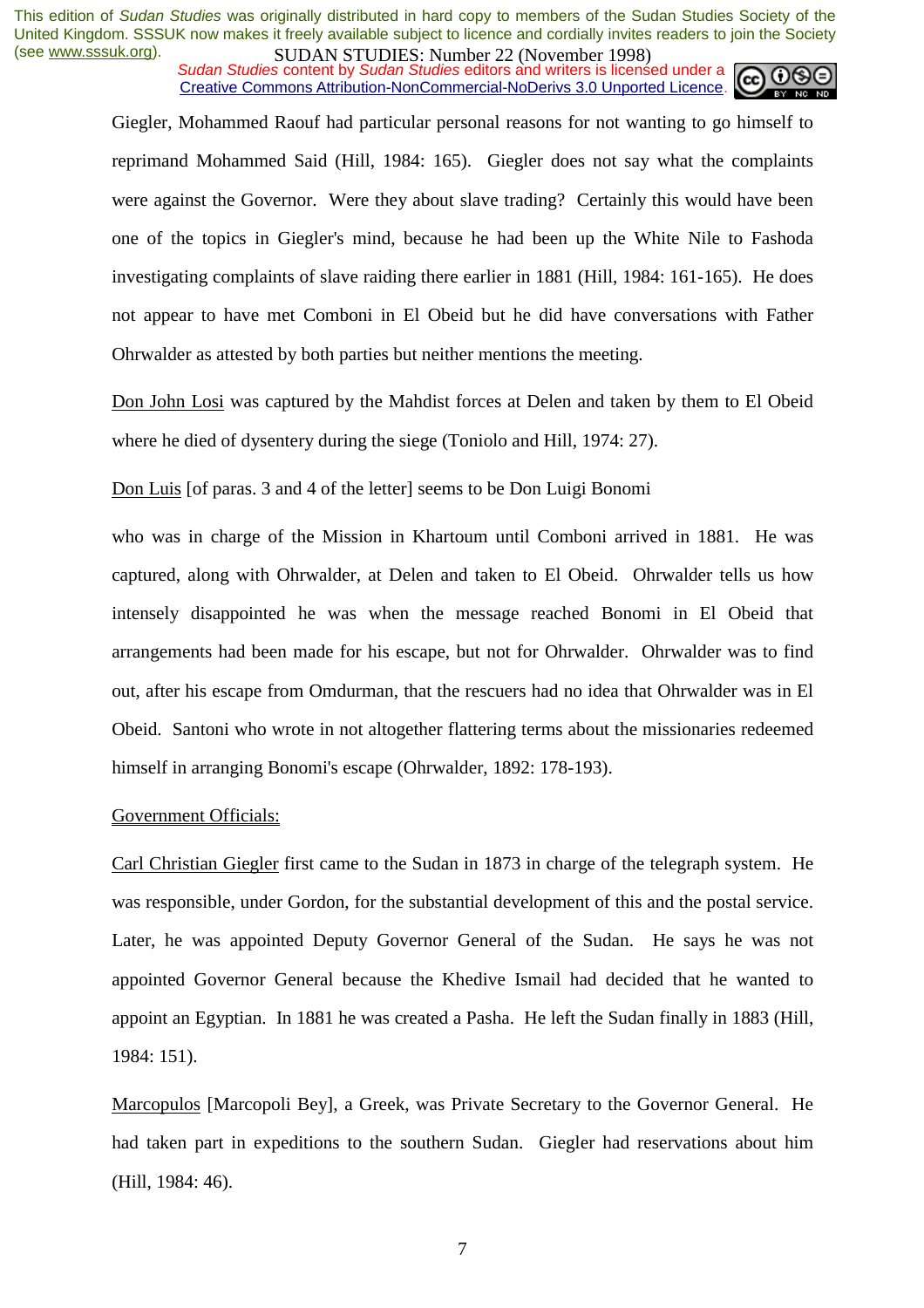*Sudan Studies* content by *Sudan Studies* editors and writers is licensed under a Creative Commons Attribution-NonCommercial-NoDerivs 3.0 Unported Licence.



Mohammed Raouf was appointed Governor General of the Sudan in March 1880, and was the first native Egyptian to hold the position. He was relieved of his post in February 1882 when the system of Egyptian rule of the Sudan was re-organised.

Mohammed Said [Mudir of Cordofan] Governor of Kordofan had served for many years in western Sudan. Giegler considered him to be rather too easy going and certainly he seems to have made some serious errors. He eventually surrendered El Obeid to the Mahdi after a spirited defence. He pretended to the Mahdi that he had no wealth, but the Mahdi found a fortune belonging to him sealed in a wall of his house in El Obeid. Later, he was executed in El Obeid (Slatin, 1897: 84).

Blum Pasha, an Austrian, was Financial Secretary in Egypt. The Austrians seem to have looked after the 'diplomatic' affairs of the Comboni Mission. Slatin (1897: 1) describes it as the 'Austrian Roman Catholic Mission'.

## Others:

Hansal [ Martin Ludwig] was the Austrian Vice-Consul in Khartoum. HE was organist at the Catholic church there. He wrote to the Mahdi in an unsuccessful attempt to ransom the Christian priests and nuns. He was murdered when the Mahdist forces captured Khartoum.

Dr. Schweinfurth [Georg] had visited the Sudan earlier in the century, and an account of his travels had been published in English in 1873.

#### Topics they discussed

Some indication of the slave raiding/trading situation on occasion in the Nuba Mountains is given by Father Ohrwalder. He describes a raid made by Baggara tribesmen against Ghulfan in April 1882. Captain Mohammed Suleiman in charge of the garrison at Delen was reluctant to turn out his men to deal with the raiders. Eventually, Roversi, Inspector of Slaves, at Delen, managed to muster 80 men who successfully caught up with the raiders and released the captured slaves (Ohrwalder, 1892: 22).

Slatin discusses the whole question of slaves and argues that life in northern Sudan could not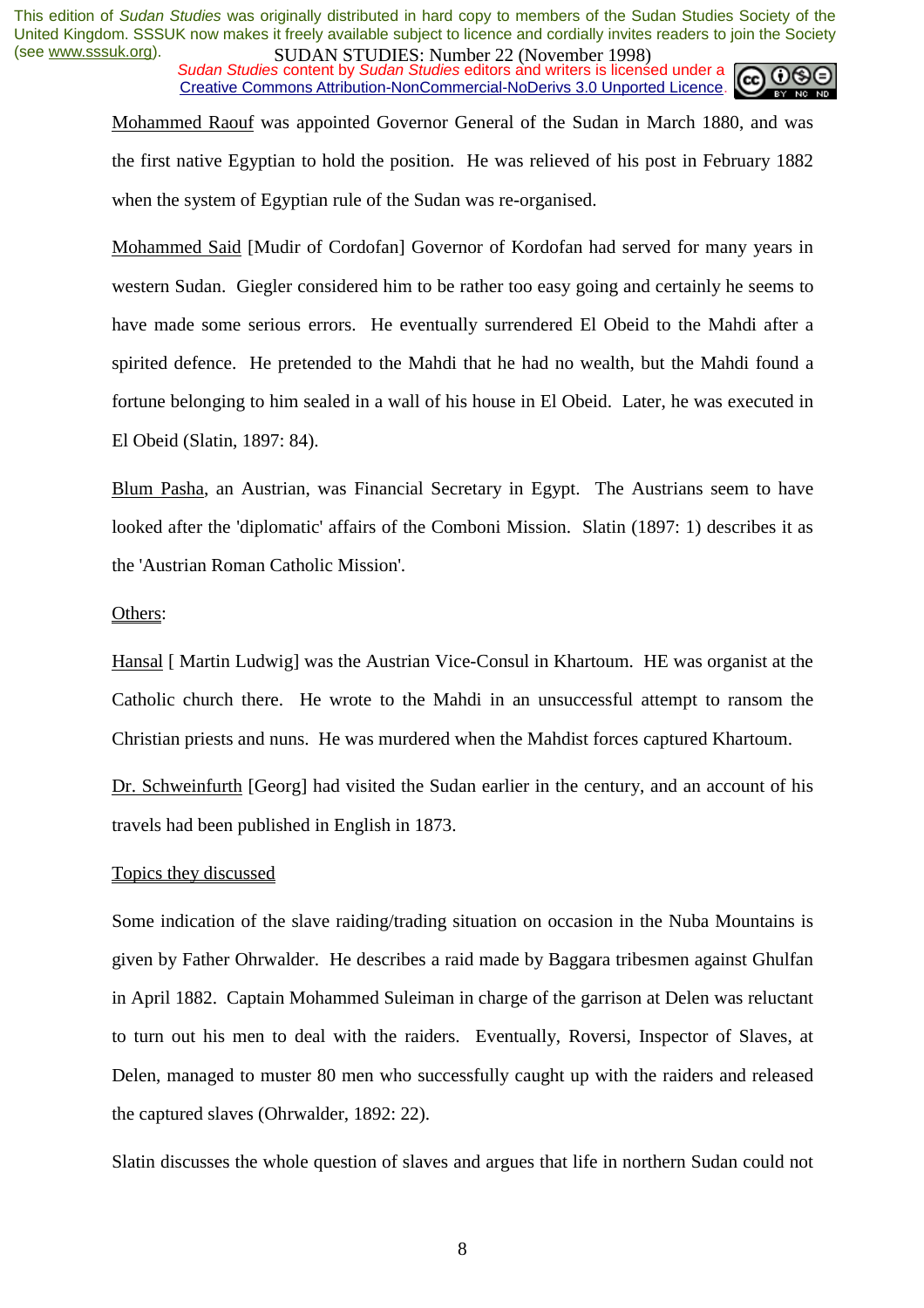*Sudan Studies* content by *Sudan Studies* editors and writers is licensed under a Creative Commons Attribution-NonCommercial-NoDerivs 3.0 Unported Licence.



be sustained in its existing form without slavery. The Egyptian government in the Sudan had found that slaves were its only really reliable soldiers. He tells us that Mohammed Raouf had authorised him to do a certain amount of slave taking in order to build up his garrisons in Darfur. Slatin points out that suppression of the slave trade in the Nuba Mountains had a profound impact elsewhere in the country, away from such centres as El Obeid. Those involved with caravans, those living along the Nile in northern Sudan who needed their labour, and on northwards to Egypt: all these folk stood to lose by a cessation of slave raiding (Slatin, 1897: 33 and elsewhere).

That the campaign against the slave trade undertaken by Bishop Comboni and his fellow missionaries was not universally welcomed in the Sudan is demonstrated by Licurgo Santoni who, as Director of Posts, visited the Sudan in 1877. He records some of the criticisms made of the missionaries and includes some observations of his own. He writes in his journal:

'The missionaries' aim is to draw these Africans to the faith but I do not think they will succeed, at any rate they do not bother themselves much about it. What I do know is that these worthy priests, true disciples of Rome, eat and drink very lavishly'.

He goes on to report doubts about the chastity of some of the priests and nuns, though he does dissociate himself from this view. Later on he writes of Comboni:

'This prelate has lately been elevated to the episcopate, but his 'civilising mission' (as the newspapers put it): leaves much to be desired. Perhaps he himself has the resolve and capacity to do his duty but his priests certainly do not support him as they care for nothing except eating and courting the devout ladies who come to pray and confess'.

## **Some individuals referred to in the letter:**

#### Missionaries:

Don Leon Henriot: Unlike many of the missionaries at El Obeid and Delen, he avoided capture when El Obeid fell to me Mahdists in 1882. In November 1885 he opened a Mission Station at Suakin and in 1891 a shortlived one at Tokar (Toniolo and Hill, 1974: 28).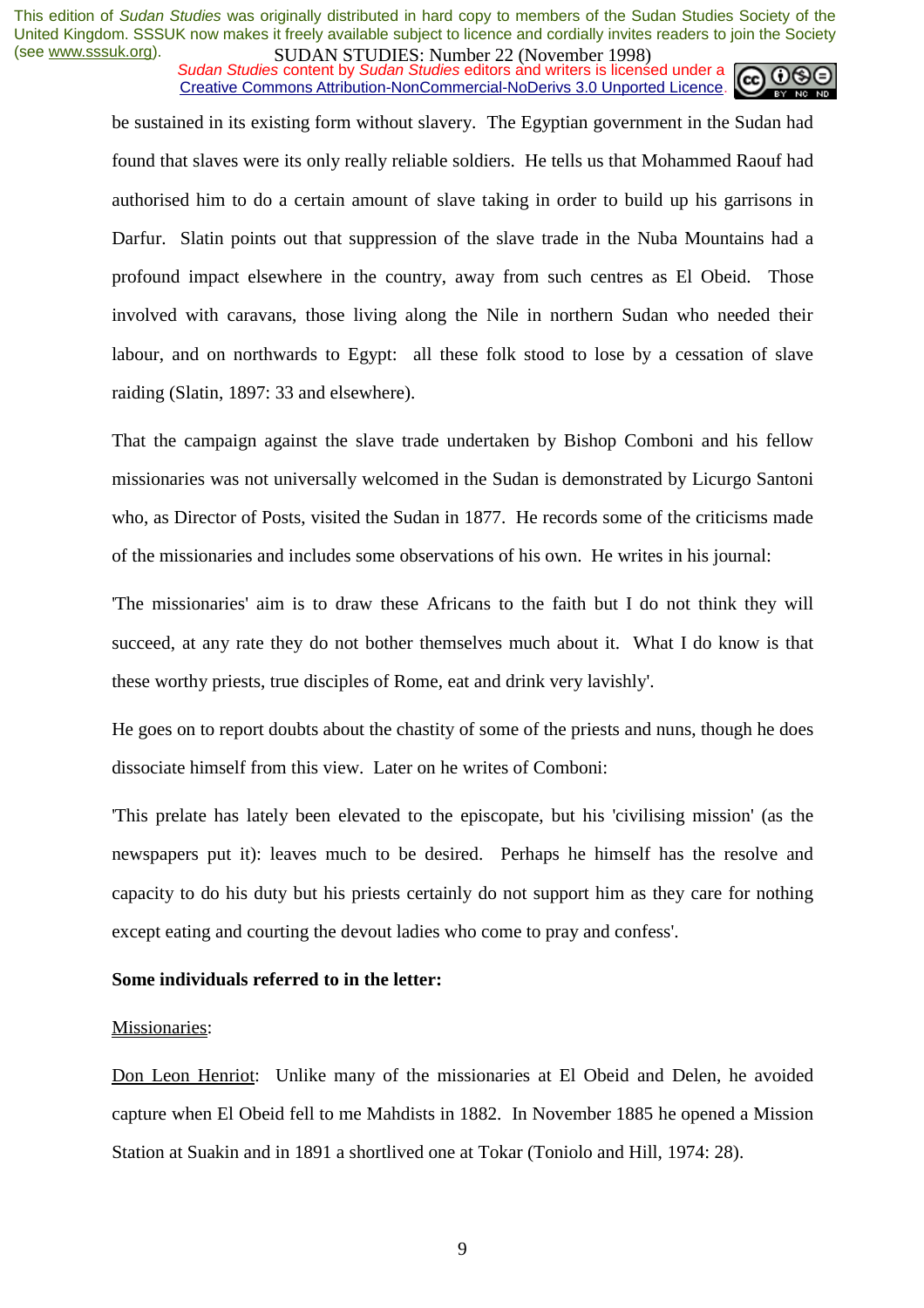*Sudan Studies* content by *Sudan Studies* editors and writers is licensed under a Creative Commons Attribution-NonCommercial-NoDerivs 3.0 Unported Licence.



## **References:**

HILL, R. (1959) **Egypt in the Sudan, 1820-1881**. OUP

HILL, R. (1984) **The Sudan Memoirs of Carl Giegler Pasha, 1873-1883**. OUP

OHRWALDER, J. [compiled by F.R. Wingate] (1892) **Ten Years Captivity in the Mahdi's** 

**Camp, 1882-1892**. Sampson Low...

SANTI, P. and HILL, R. (1980) **The Europeans in the Sudan, 1834-1878**. Clarendon Press.

SANTONI, L. (1877-8) *'A Director of Posts on tour'* in Santi & Hill (1980).

SCHWEINFURTH, G. [trans. E.E. Frewer] (1873) **The Heart of Africa... 1868-1871**. (2 vols.), Sampson Low...

SLATIN, R.C. [trans. F.R. Wingate] (1897) **Fire and Sword in the Sudan... 1879-1895**. Arnold.

TONIOLO, E. and HILL, R. (1974) **The opening of the Nile Basin, 1842-1881**. Hurst.

VANTINI, G. (1981) **Christianity in the Sudan**. EMI, Bologna.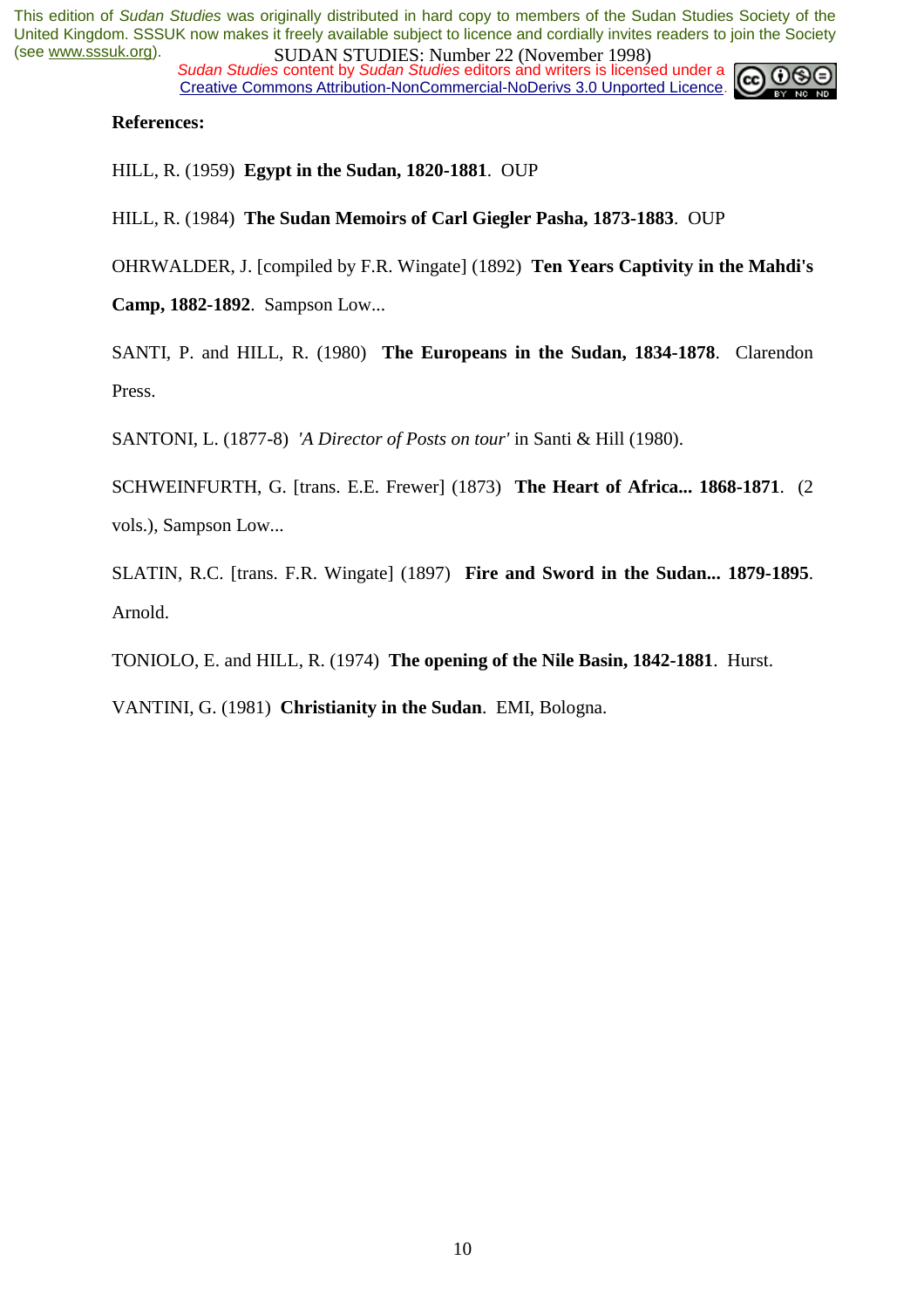**SUDAN STUDIES. INDUCE 22 (INOVERTIGE)**<br>Sudan Studies content by Sudan Studies editors and writers is licensed under a Creative Commons Attribution-NonCommercial-NoDerivs 3.0 Unported Licence.



## **EARLY DAYS AT GEREIF (1937)**  Phillippa Maghrabi

## **Introduction**

Phillippa Maghrabi (née Castle) went out to the Sudan in 1933 to work as a nurse for the Sudan Medical Service. She met and married Abdelfattah al Maghrabi (at that time a lecturer at Gordon College) and the following article details their early days (from 1937) establishing a home outside Khartoum.

Our little house was well built, convenient to run, and within easy access to Gordon College – but it was in the town and both of us really wanted to live outside. Fattah kept his eyes and ears open for news of houses or land within reach which were for sale. He found two. One was a well built house near the Blue Nile but rather too far out. The other was a ruin but on the Blue Nile and only about five kilometres from Khartoum. It had belonged to a British judge, Peacock by name, who had built it and planted a garden out there during the 1st World War. He had driven in and out of Khartoum in a dog cart. When he retired he hadn't sold it but neither had he left anyone to look after it, and no one ever got any reply from him if they wrote. The site was good and the ruined house had worthwhile features even though the roof had fallen in in many places, the doors were mostly stolen, and the floors deep in dust and earth. The only inhabitants since Judge Peacock had left had been goats, chickens, lizards and birds. The garden, apart from two date palms, had dried up and returned to sand and prickly weeds. The attached land consisted of about fifteen acres. In spite of all the work that would have to be done we both liked the site and felt that if we could buy it we would. I then took photographs of all the worst aspects and we wrote a letter to Judge Peacock, telling him of its sad state and saying that it was still known as 'Beit Peacock' (Peacock House) and that we would like to buy it from him and restore it to its previous condition. To our utter amazement we got a reply from him saying that he was willing to sell it to us for £50!! We felt that he had forgotten a zero, but not being very rich we sent off £50 by telegraph and so bought Beit Peacock.

\* \* \*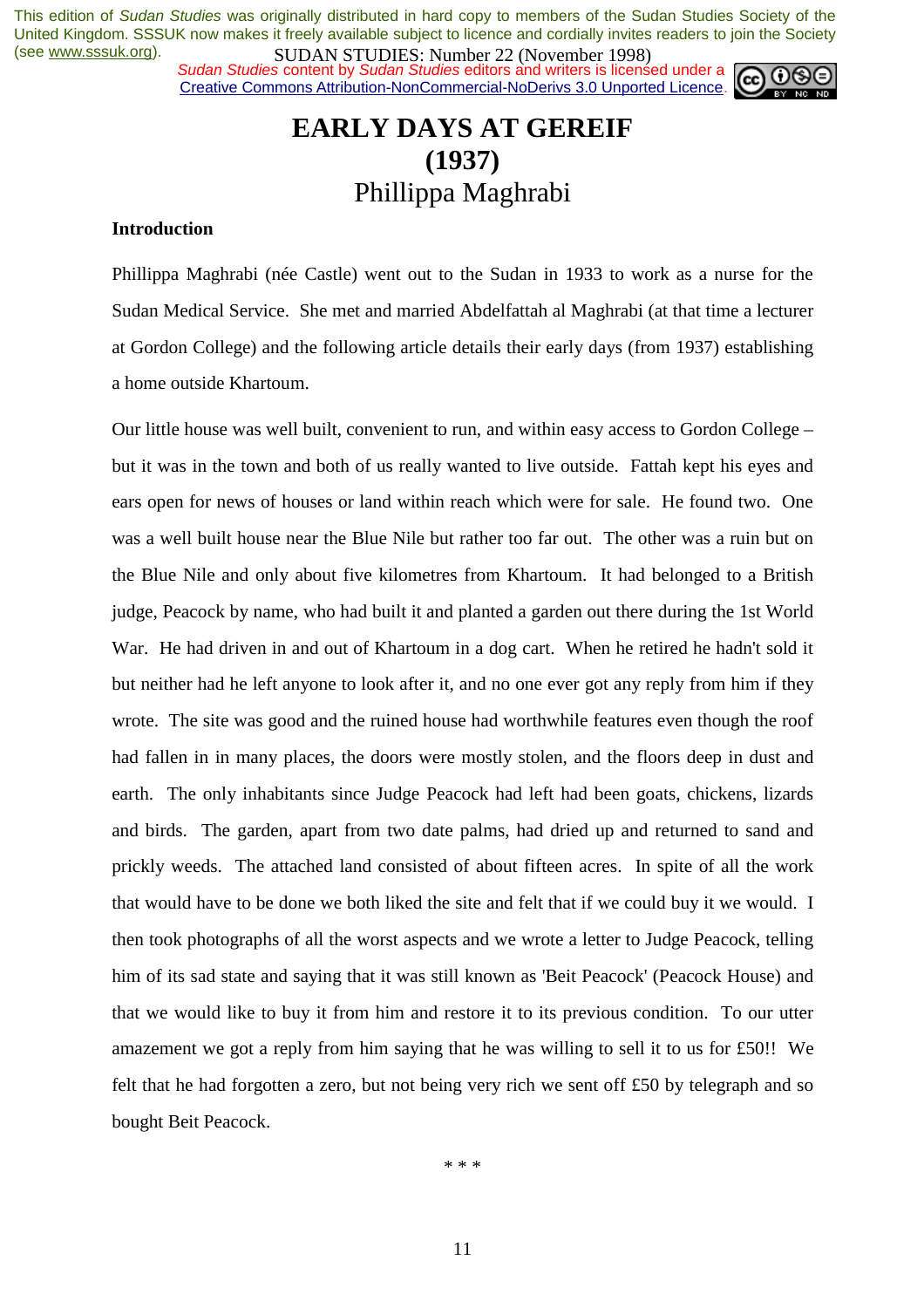*SUDAN STUDIES*, Number 22 GWYCHOOL 1226 Sudan Studies content by *Sudan Studies* editors and writers is licensed under a Creative Commons Attribution-NonCommercial-NoDerivs 3.0 Unported Licence.



During the summer vacation we decided to go out and camp at the ruined house. Beit Peacock was located near the village of Gereif el Hagga and the house eventually became known simply as Gereif. To help us with the reconstruction we employed carpenters and builders to repair the house and three men from the village to start and plant the garden.

In those summer months, though it got very hot, we were very busy clearing the floors of earth and were rewarded with the discovery that all the rooms had tiled floors. Our good luck continued when the District Commissioner in Khartoum North, Jake Seymer, told us that the thief who had stolen the glass windows and the slatted outer doors (the *sheesh*) had been caught with them years before. They were still stored in the Commissioner's offices so that when we were ready to put them up we were free to go and fetch them. The house was six rooms long, with plenty of verandah space and a wide terrace round the front (south) and east. It had brick facing on the south side which took the main force of wind and rain (when it came) and was otherwise plastered with *zibla* – a mixture of sand, lime and manure. This hardens into an effective covering which is able to withstand the weather (though smells rather strong when being applied!). I learnt much in the ways of applying putty to window frames, the laying of tiles, and other useful skills during these labours.

The garden was another question altogether. Land near the river is sold by the Government in strips (about one kilometre long) but with a narrow frontage onto the river itself. This is to enable more people to have access to the Nile as all irrigation in the Northern Sudan is through controlled flooding. This in its turn requires that the land is dug up into rice paddy style partitioned areas (sing. *hod*). Each one has to be opened and shut to allow the requisite amount of water to flow in from the main irrigation channel (*jadwal*), which runs the full kilometre length of the land with branches off. The construction of these hods was a considerable task on which the three gardeners started while Fattah was looking for a suitable pumping engine. He found a Petter engine and lengths of 4 inch pipe but it was quite a feat to fix this all in place, especially when the engine needed to be moved at least twice a year (April & September) as the annual Nile flood is considerable. It ranges from a slow flowing river at the bottom of the river bed to a wildly eddying torrent about 11/2 to 2 miles wide and many metres deep! This was a task that only Fattah could manage successfully.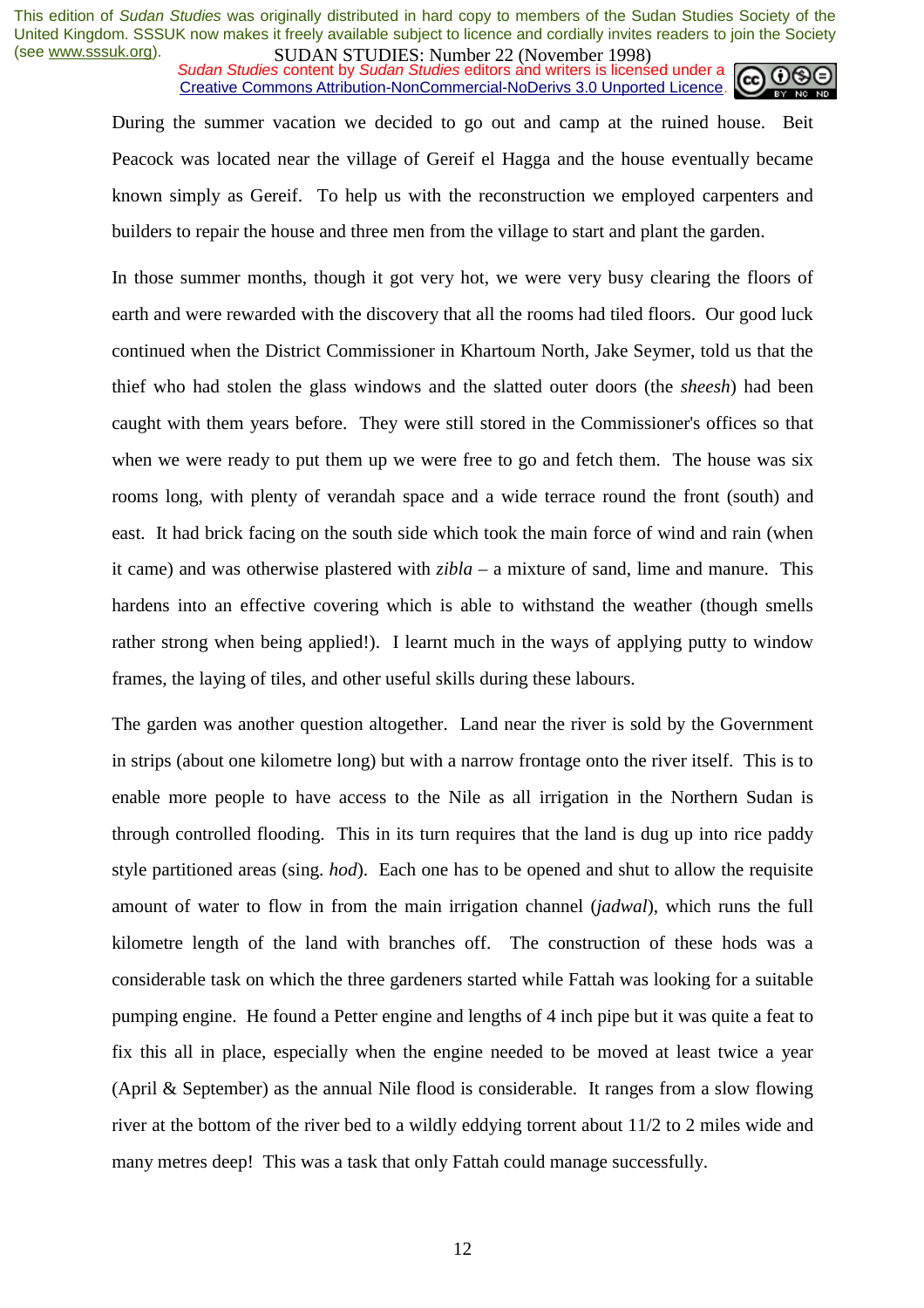**SUDAN STUDIES:** Number 22 (interactional studies and writers in the sudan Studies content by *Sudan Studies* editors and writers is licensed under a Creative Commons Attribution-NonCommercial-NoDerivs 3.0 Unported Licence.



With this work completed we started planting our crops – bananas, oranges, limes, guavas, dates, millet, maize and burseem. The response was most encouraging (it must be remembered that this land had been left untended for almost twenty years) and the corn, maize and sorghum grew vigorously. However, it was all too good to be true. One dull and humid morning I heard the sound of banging and shouts. There were locusts everywhere. Everyone turned out, beating tins, rattling stones or throwing up sand to try and stop them settling. But as the day went by clouds of them kept arriving. One could even smell them, a sickly, sweetish smell. The banging noises came from all around as the other garden owners up the river made their own desperate efforts to scare the locusts off. But it was a futile exercise. For twenty four hours they just gorged on everything. When they flew off the next day they left everything stripped; the corn stalks standing bare and the new shoots on the trees all eaten away, a scene of desolation. But not everything had died and within a few weeks there was a gradual improvement. One unexpected opportunity came when our Dongolawi cook sent his three children out to collect dead locusts, which were fried (a Dongolawi delicacy) and some offered to us. We declined however.

\* \* \*

When the house had reached habitable status we moved our furniture and belongings out from Khartoum. There were no amenities, no water or light, so we had to go back to the more primitive methods. Water was brought up by donkey from the Nile in a leather skin bag (*khurg*) and poured into the large earthenware vessels (sing. *Zir*), which were placed on iron stands and are somewhat porous. The air blowing over the damp exterior surface of the zirs keeps the water inside cool. A smaller jar, covered in muslin, is placed underneath and the drips from above caught and filtered. This was one's drinking water and the effectiveness of the system is such that during the twelve years we were at Gereif we never had 'gippy' tummies. For our 'fridge' we placed a thick sack under the zir. This remained moist and cool for the same reasons as the zirs and vegetables placed on it stayed reasonably fresh. Lighting was at first by hurricane lanterns, then later we used petrolmax lamps. Cooking was done with charcoal, which was very efficient but could be messy with the ash blowing about. We also used a primus stove, for which I got a tinsmith to make me a little oven to go on top.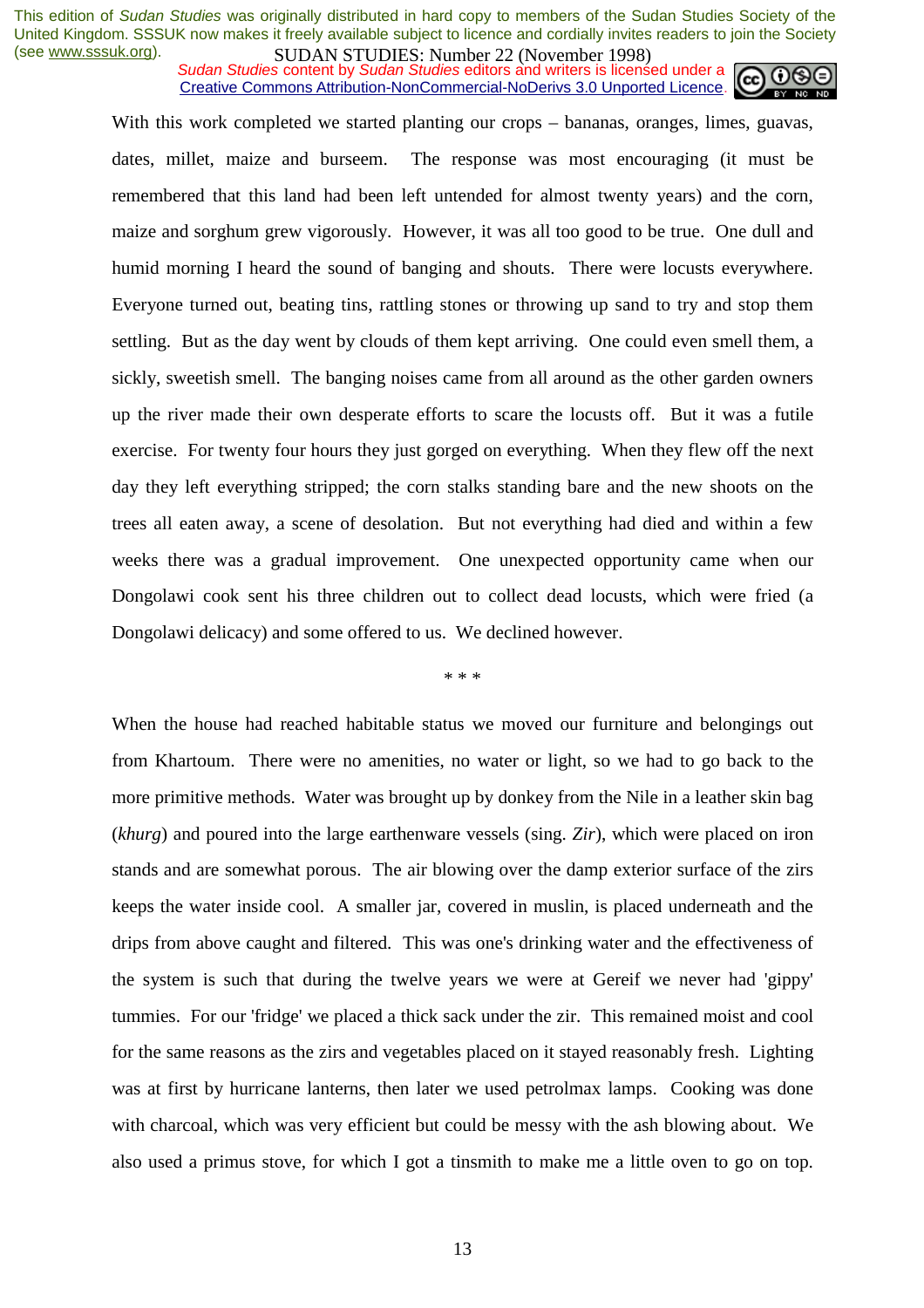*Sudan Studies* content by *Sudan Studies* editors and writers is licensed under a Creative Commons Attribution-NonCommercial-NoDerivs 3.0 Unported Licence.



This was quite successful with cakes.

Fattah, in the course of searching through scrapyards in town, found a large metal barrel and this, fixed firmly onto the bathroom wall and with a douche nozzle and tap attached, made a perfectly adequate shower. The waste water ran onto the tiled floor and out of a hole in the wall to the flower beds in the garden. Those people who had tanks on the roof had to fill their baths at lunch time so that it would be cool enough to use by 4pm, the end of siesta. Otherwise, with a roof tank, water taken straight from the tap in the afternoon was almost boiling. Sanitation was by a four metre deep pit latrine in a mud walled room out in the garden – used with a sandbox it was most successful and full of fresh air! Our furniture was made in Omdurman, by Beshir the cabinet maker. He made our drawing room chairs and an eight sided writing desk using a combination of teak, boo and mahogany as materials. They were most attractive pieces. We enjoyed going around and finding all the other various bits and pieces we needed.

\* \* \*

Our situation was not unlike running a smallholding and this meant we needed some animals to assist in our daily work and needs. The first we acquired was a good Abyssinian donkey who did the 'fetch and carry' – humans to the village shop and cartage in the garden. Typical loads were sand and manure and so on, which were carried in a *guffa*, an open rush basket which moulded itself to the donkey's back with a pad underneath.

For milk we bought three large Darfur sheep. They have hair like a cow, rather than wool, and stand as high as an English goat. Their advantage is that they have huge udders and produce plenty of excellent milk. Sheikh el Banna, who was on the staff at Gordon College but also had a large farm in the Gezira, gave me a white cow in calf as a wedding present. The sheep saw us through until she calved, when one of the gardeners said he would do the milking. The Sudanese method is to tie the cow to a tree, as well as roping the back legs together, and then introduce the calf to suck at her teats until she 'lets her milk down'. The calf is then removed and one completes the milking. The cow remonstrates at this and the calf does not like it either. On odd occasions, if the gardener was ill, I did the milking, but it was a most uncomfortable affair. We also gradually accumulated a menagerie of dogs, cats,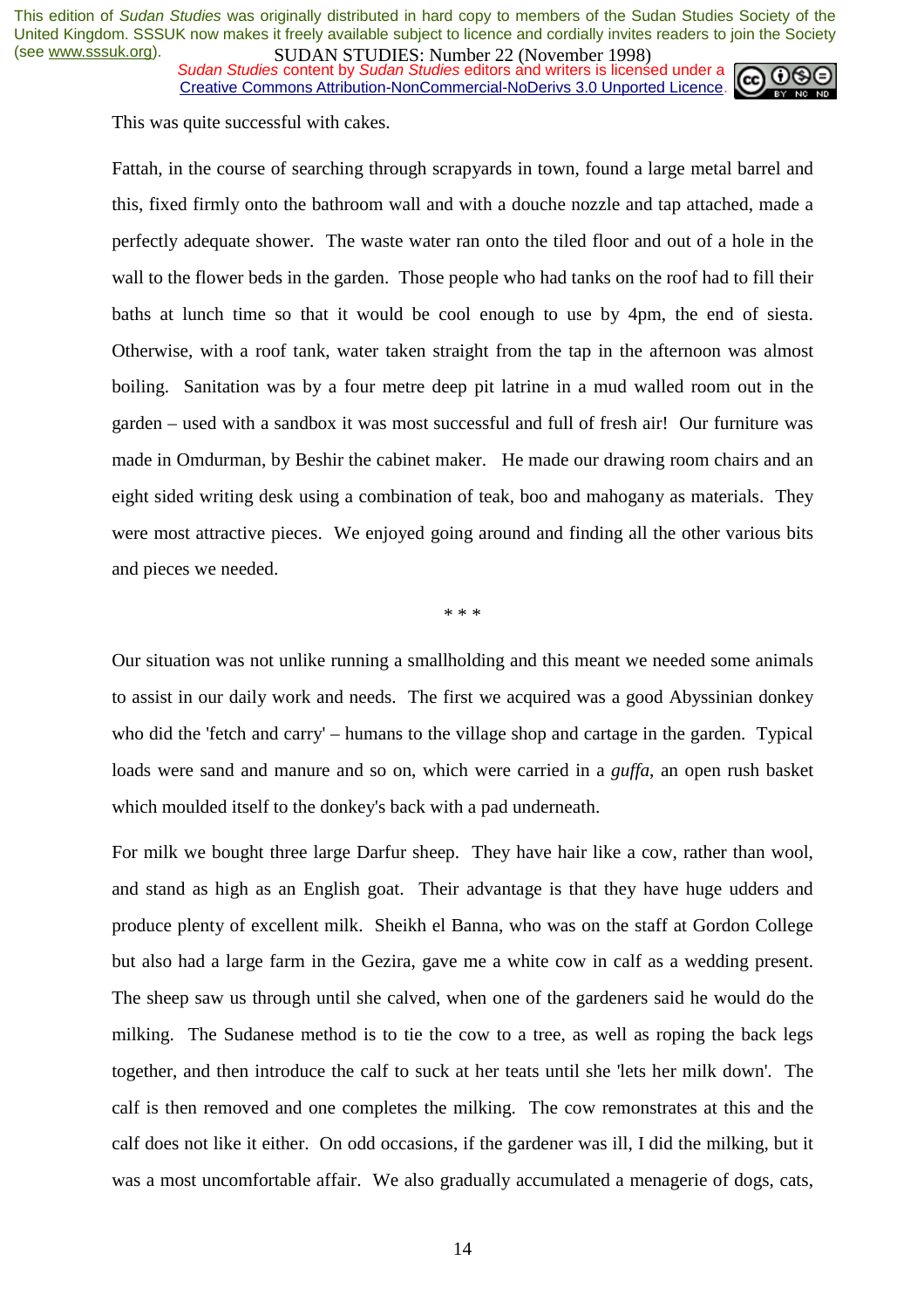*SUDAN STUDIES*. Number 22 GWYCHOOL 1226 Sudan Studies content by *Sudan Studies* editors and writers is licensed under a Creative Commons Attribution-NonCommercial-NoDerivs 3.0 Unported Licence.



chickens, rabbits and a rhesus monkey 'Baheit'. Near the animal enclosure there was a collection of trees which created some shade and it was here that we fixed up the monkey's abode. We put a belt round his waist and to that was attached a long fine chain with a ring at the end. This was threaded onto a wire stretched between two of the trees so that he was able to move pretty freely and without getting caught up. He was a gay little person. I used to take him with me on my shoulder when I did the rounds of the garden. He loved collecting the tamarahindi [*'ardeb*] pods from the trees as we passed by. If treated kindly they can become quite trusting but anyone teasing him made him angry and aggressive. We found that he made a good sentry. We put a shaded box near the entrance to the enclosure, pegging his line to a fixed spot. He would rush out screeching at any stranger coming in and they often fled away, not knowing what to make of him.

Our livestock increased. The white cow, Wurra, had another heifer calf, as did also her first calf – and so it went on, though not all our efforts were as successful. I had started turkeys and had two sets which were doing well and growing fast. One day I came home to find them all dead in their runs. The locals said it was probably due to a snake or a scorpion! I did not try again.

Scorpions were everywhere. On one occasion I saw one on the terrace and went to stamp on it, foolishly forgetting that I only had sandals on. Its tail whipped around the thin edge of my sandal and the sting went into my foot. It was a bit like a snake bite; I could feel the poison travelling up my leg. Quite an unpleasant twenty-four hours followed but then the effect started to wear off. There are injections for scorpion stings, which helps. It was often lethal for small children though, or if one were unlucky enough to be bitten near the heart. During the war I knew of two soldiers who died from scorpion bites when they failed to check the inside of their shirts after washing. Shock being the cause of death.

Another hazard was rabies, which was endemic in the country. Fattah and I were both bitten twice by mad dogs. The treatment is decidedly unpleasant as a large injection is made into one's stomach and a whole course of treatment is needed (fourteen large injections in my day). But such is the horror of how rabies kills, especially in its last stages of convulsion and paralysis, that any dog bite had to be treated as if it were potentially lethal. The dog's head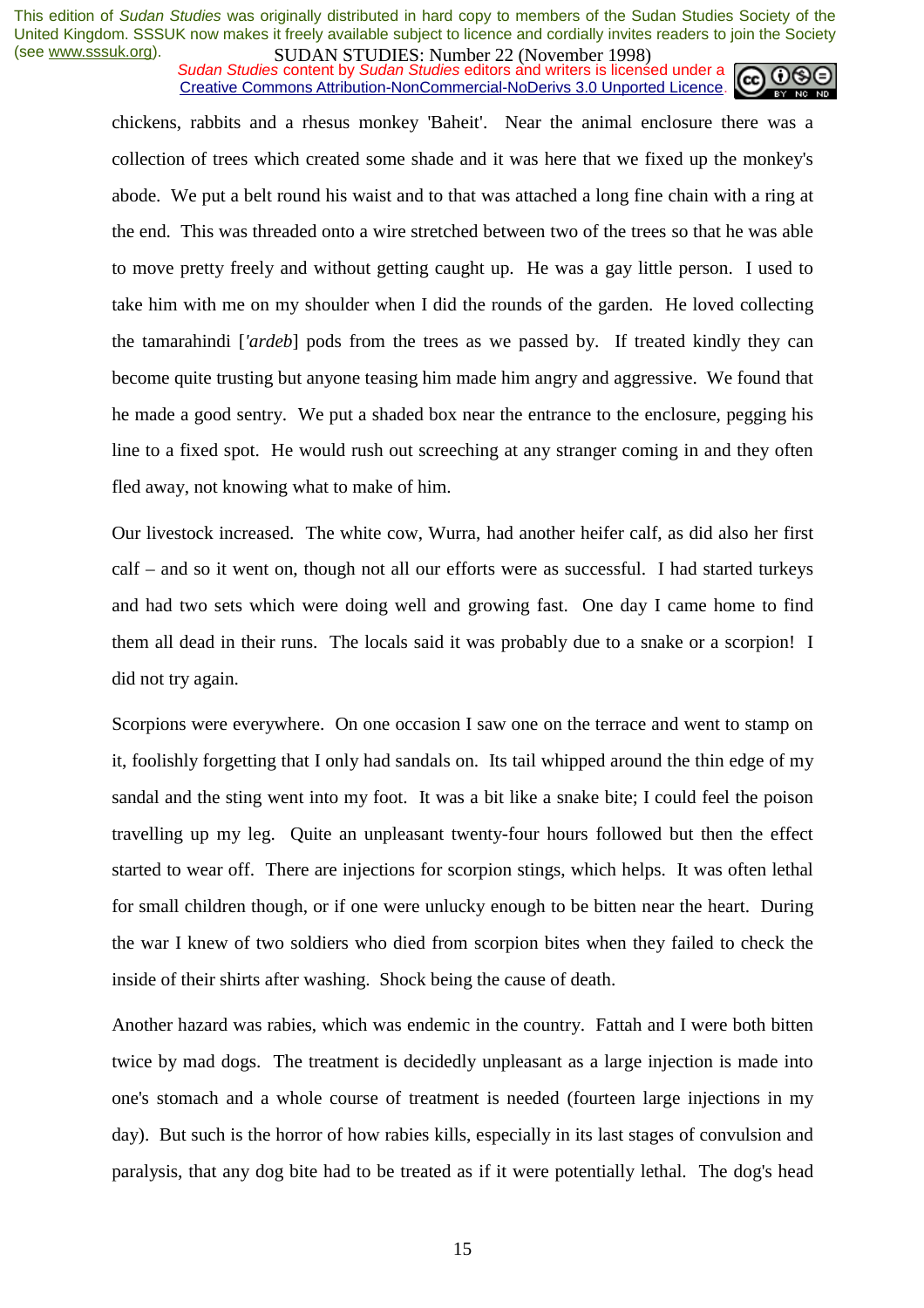*SUDAN STUDIES*, Number 22 GWYCHOOL 1226 Sudan Studies content by *Sudan Studies* editors and writers is licensed under a Creative Commons Attribution-NonCommercial-NoDerivs 3.0 Unported Licence.



would be cut off and sent to the Stack Laboratories; we would go and get a first injection straight away. There wasn't time to 'wait and see'. If they found positive at the lab, word would be sent out immediately. If not, the relief was that one did not have to endure the full course of treatment.

\* \* \*

 We sowed quite a large area of burseem, a clover crop. Being leguminous it also puts nitrogen into the soil, as well as growing fast. This allows it to be cut and recut; a very prolific crop which serves as one of the staple animal foods, though the first cutting must not be given to animals fresh as it has the effect of inflating them full of gas. It should be dried out first. We grew so much that we had a surplus and I was in charge of sales, using a home made pair of scales. Initially our principal customers were five men, all rogues, who came out with their donkeys and cut about a kantar (100 kilos) a day, which they took to Khartoum to sell in the market there. Later on we acquired an old, two-seater open Morris for the farm and I would got to the suk with the crop piled high in the dicky seat. Khartoum was about 5 miles away. There was a tarmac road for about 11/2 miles out of the town, going south along the railway line, and then it was a further 3 miles or so across the desert to Gereif. For this stage it was necessary to take a run at it, aiming to develop enough momentum to carry one across before the car boiled over. On one occasion I had been into Khartoum for the evening and was returning after dark in our little saloon car when it stopped just before the desert turn-off. I got out and was struggling to locate the fault when a lorry came along. The driver stopped of his own accord and asked if he could help (security was very good then – one could go anywhere at anytime without feeling threatened). His inspection established that the radiator was leaking and that the cure (or running repair) would be to crack an egg over the opened radiator cap. This, it seems, goes on to poach itself around the leak, so forming a temporary plug. Luckily the lorry was loaded with fruit and general produce and so had an egg available, for I certainly didn't. It was just one small example of how kind the Sudanese people are. Here was this woman, helpless in the dark, and the instinct was to help.

During this time my husband's mother had been staying with her daughters in Omdurman. She thought us quite made to want to go and live in such a place; a ruined house amid bare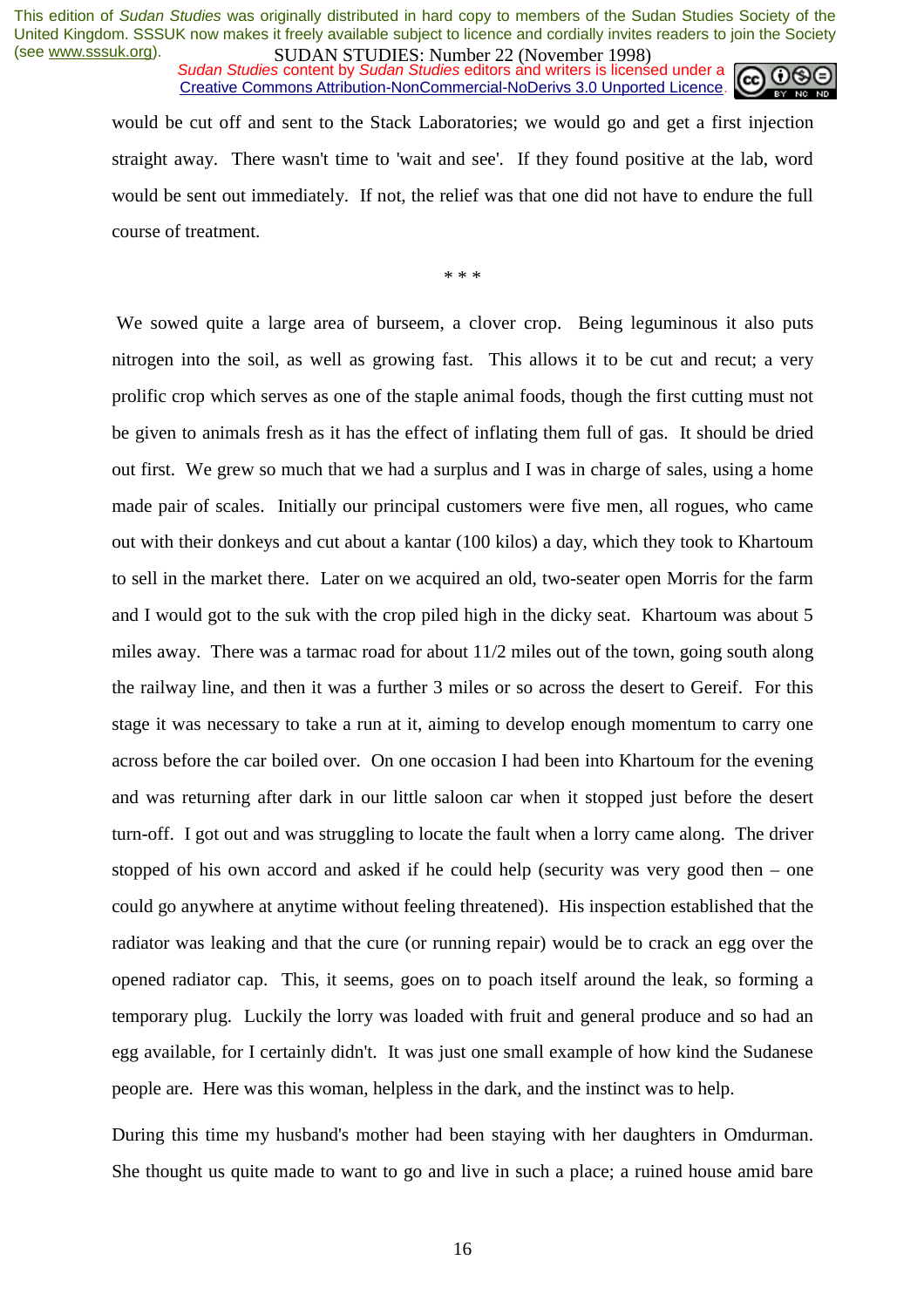*SUDAN STUDIES*, Number 22 GWYCHOOL 1226 Sudan Studies content by *Sudan Studies* editors and writers is licensed under a Creative Commons Attribution-NonCommercial-NoDerivs 3.0 Unported Licence.



sand as she saw it, even though situated on the banks of the Blue Nile. But my husband felt that he should look after her and so he built her a house with a small enclosure in the garden, within hailing distance of our house. She remonstrated at first but before long got used to it, enjoying her independence while at the same time being with us. She soon made friends with the village sheikh's family, who visited her frequently, and so settled down quite happily. She fixed up a collection of four gallon petrol tins on a wall to make homes for her pigeons and they were useful and successful. We used to go over to her every morning about 6.30am for her delicious coffee. Sudanese coffee is one of the best and is made from the Abyssinian bean. The beans are roasted in a wooden platter and when smoking and giving off their aroma are handed round to be smelt and appreciated by the guests – an Arab ritual. This ceremony is done by the women, usually on their own, with much chatter and friendly gossip. The roasted beans are then pounded with a mortar & pestle, special spice is mixed in and all of it heated again and eventually poured onto boiling water in a little tin pan with a long narrow spout, known as a *sherara*. It has to boil up three times before it's poured into the *gebenah*, an earthenware container which is round at the bottom with a long neck. Into this is stuffed date fibre, through which the coffee is filtered as it's poured out. The coffee cups are small and round and have no handles and the gebenah stands on a ring of embroidered beads. I have never tasted coffee to equal it.

\* \* \*

Gereif was soon running as a happy home. My husband's mother (who was addressed 'El Haja', a mark of respect as she had undertaken her Haj pilgrimage to Mecca), carrying her large white umbrella, went visiting to the Sheikh's house in the village and before long it became known that I had medical knowledge. Subsequently many requests came for me to go and visit the sick and this grew into a regular morning's work in and out of the village houses. Malaria and tuberculosis were the most common complaints and I was able to relieve quite a number as the Government gave me stocks of the more basic remedies. I found the people friendly and kind, despite the hardship of their lives in many cases. There were all sorts of problems: cripples, the mentally ill and various disfiguring conditions, afflictions often present since birth. Many of these people would never have been seen by any medical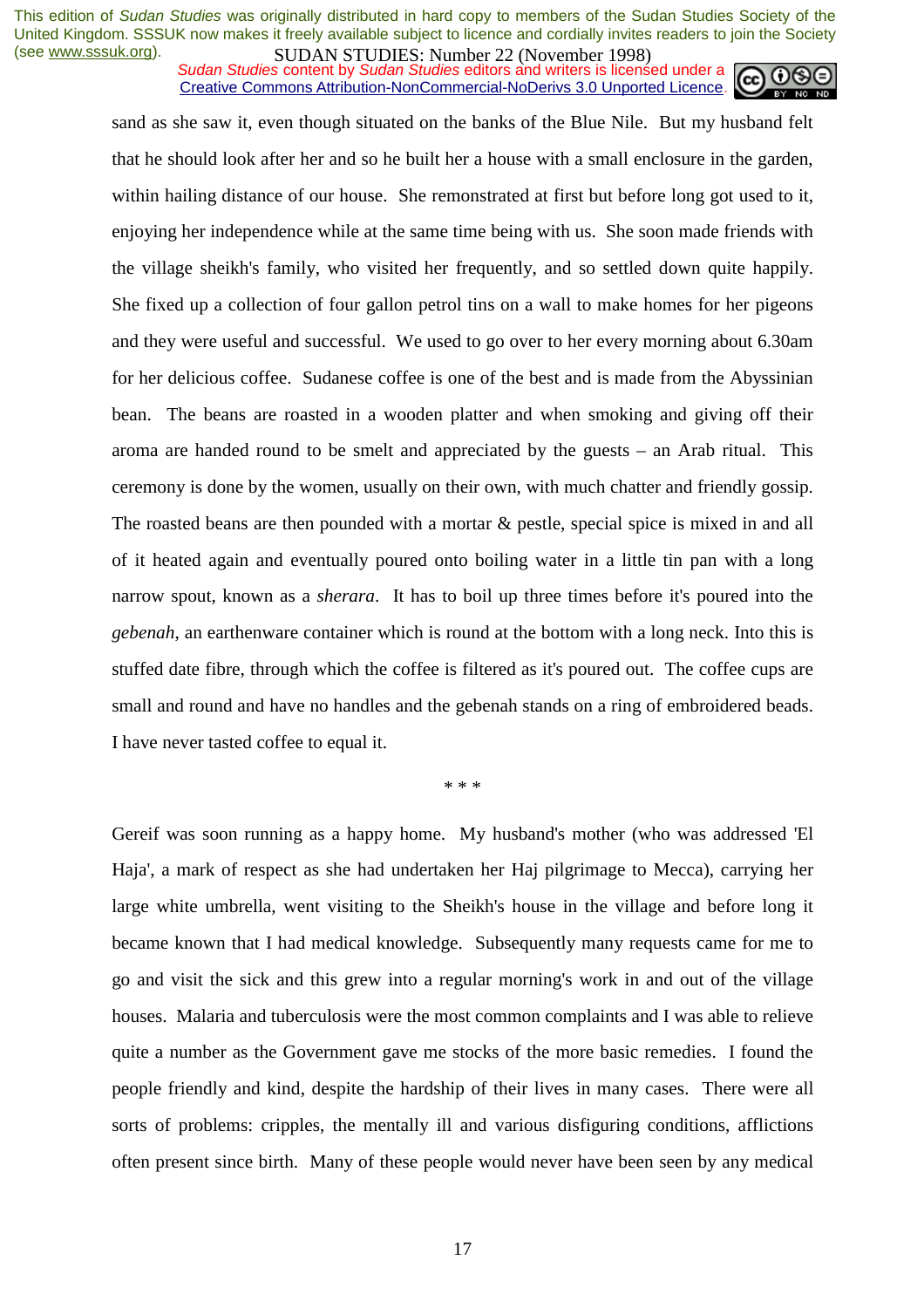*SUDAN STUDIES*, Number 22 GWYCHOOL 1226 Sudan Studies content by *Sudan Studies* editors and writers is licensed under a Creative Commons Attribution-NonCommercial-NoDerivs 3.0 Unported Licence.



staff, ever, and it was obvious that a tremendous amount of useful work could be done if there were a system of visiting District nurses, as in many cases simple and continuous treatment was able to produce marvellous results. I remember one such case, the son of a poor widow. He was a fisherman, aged about 20, very emaciated, coughing and with a temperature. I felt that he had not much longer to live but nonetheless gave him medicines for his cough, a course of malarial treatment and some nursing advice to his mother. About eight months later, one day when I was at home, our cook told me that there were people from the village to see me. It was the mother and her son and they had walked all the way from the village. He had filled out and was now upstanding and handsome. Their happiness and relief were marvellous to see. His illness must have been a case of long untreated malaria, with the possible complication of chest weakness. Anyway, it was most rewarding to see such a change and to feel that he was able to live and work again.

Another case was in the sheikh's family. All their children had been born with some malformation and had died in early childhood. His wife, Nafisa, though quite young was bitterly disappointed. On one of my visits she told me she was pregnant again. To ensure that the child would be alright she was wearing a dead scorpion in a little box around her neck. Her pregnancy went full term and a son was born, apparently normal. She was delighted. After a day and a half I had an urgent call as the baby had not had a motion passing meconium. I went to the house straightaway, taking a very fine rubber catheter with me, and found on examination that he had an imperforate anus. With great care I eventually was able to insert the catheter and gave the baby a small enema. The result was quite miraculous and from then on they had no more trouble. The child grew up normally and eventually married and had a family. Over thirty years later we had the need of an electrician and one came to do the work – Sayeed by name. While talking we discovered that he was Nafisa's son! (though I never mentioned how we had met the day after he was born).

A further case was of a man in his forties. I was called urgently to see him as he was suffering acute pain in his abdomen and vomiting. When I got there I found him lying in agony in the darkness of his little house. His temperature was rising and he showed all the signs of an acute appendix. It was imperative that he go to the hospital in Khartoum as soon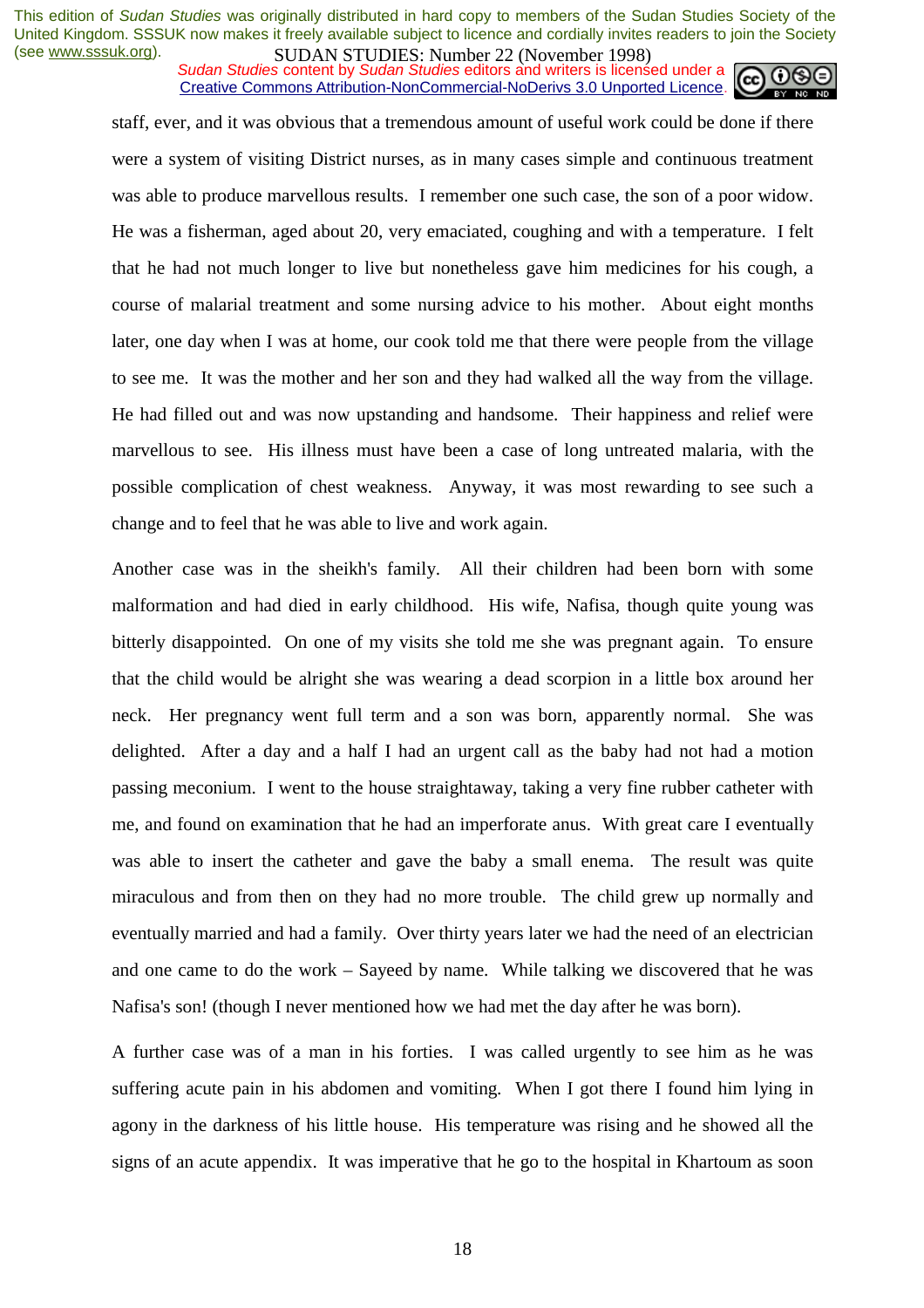**SUDAN STUDIES**. Number 22 (interactional 1776)<br>Sudan Studies content by Sudan Studies editors and writers is licensed under a Creative Commons Attribution-NonCommercial-NoDerivs 3.0 Unported Licence.



as possible. I returned home, got in the car and drove furiously into town. At the hospital I saw some of my old *termegis* and said they must send the ambulance out for him. The staff demurred a bit, suggesting a taxi as an alternative, but having seen the state of the patient I knew that would be dangerous and was insistent they fetch him by ambulance. Which they did, and only just in time as he barely missed having a burst appendix. The operation was successful.

\* \* \*

Time passed quickly and the garden recovered from the locusts. We had replanted peanuts instead of corn as it spreads out over the ground, is very green and gives nitrogen to the soil. When the time came to harvest them we found to our horror that the ground was infested with white ants and they had eaten quite a lot of the peanut crop. We were able to salvage about thirty sackfuls which helped to cover their cost at least. White ants – or termites – are endemic in the soil but pose just as much of a threat to buildings. If the inside walls of one's house were plastered it was necessary to keep an eye on any portion that was covered by pictures or wooden shelves. Many people lost china stacked on shelves this way. They would also come up between the tiles of the floor. We stood our furniture in bowls of turpentine to counteract this.

As the fruit trees grew up and our range of animals increased the pleasures of our garden attracted visitors from Khartoum, especially as now World War II had started. After a year or so we had developed a name as a place to come out to in order to escape from the restrictions of the town, several of our friends becoming engaged as a result of these relaxed visits. The garden's river frontage also meant that good fishing was available; catfish and large *bulti* [tilapia nilotica] were often the prize and made for good eating. One fished with a line and worms or, if skilled, with a circular net. Jack, our young gardener, was good at this though on one occasion he threw himself in with the net by mistake. Another time he caught a small crocodile. We put it into the swimming pool but it would not feed so we eventually gave it to the zoo. Other types of wildlife found on our land were long-eared foxes, jackals and hares – which were all chased by our dogs but were usually too swift for them. The dogs' chief hunting was done at night, when they cornered skunks, genet cats and mongoose (though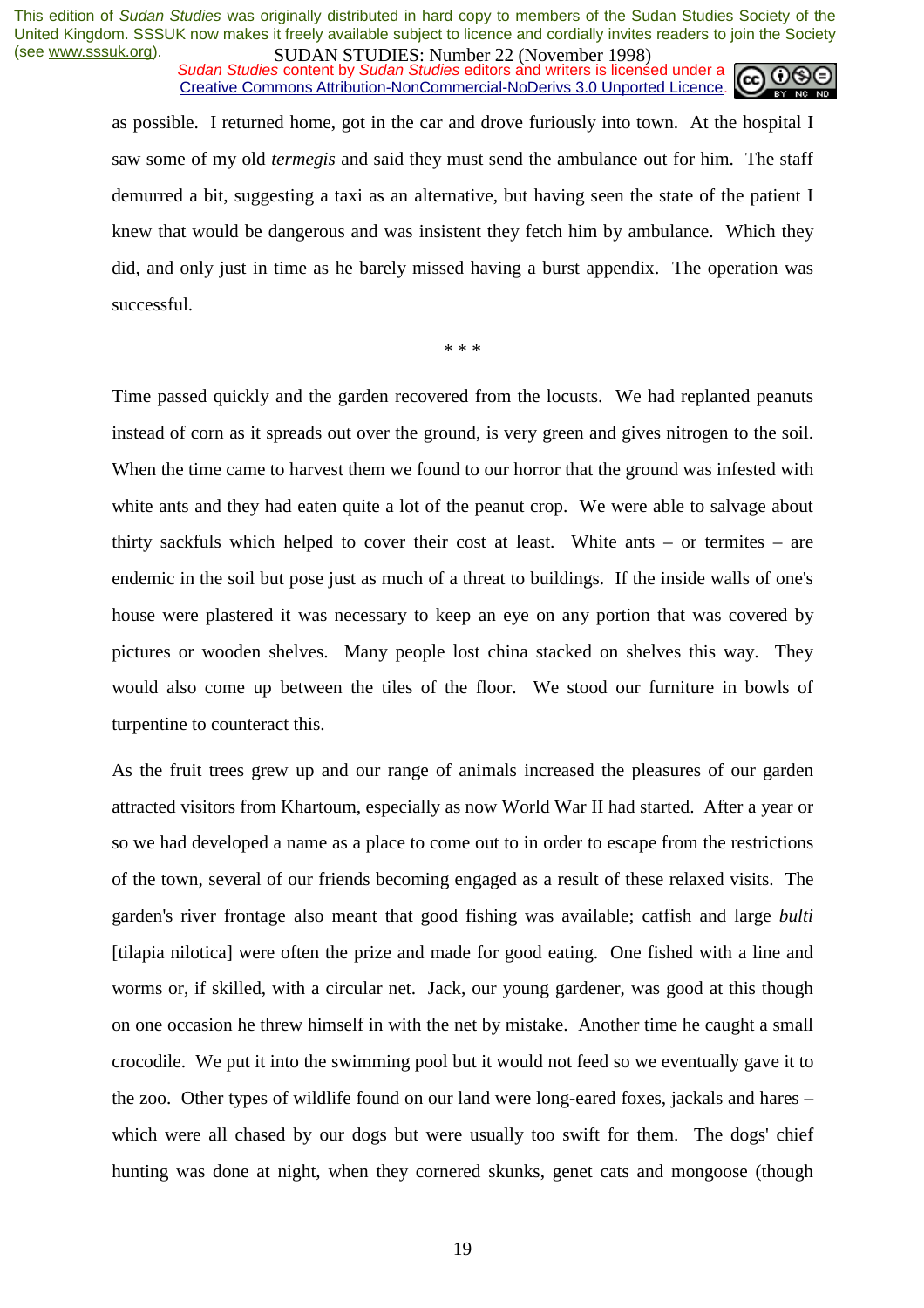*SUDAN STUDIES*, Number 22 GWYCHOOL 1226 Sudan Studies content by *Sudan Studies* editors and writers is licensed under a Creative Commons Attribution-NonCommercial-NoDerivs 3.0 Unported Licence.



these often escaped up the trees). Of the snakes, the worst was the spitting cobra. As the name implies, their method of attack was to spit their venom into the eyes, nose or mouth of their adversary. If one of the latter two is hit the result is usually fatal. Contact with the eyes causes blindness. This happened to one of our dogs once and she was blind for about three months, though with careful treatment her sight gradually returned.

The old lady had about a dozen pigeons nesting in her boxes, but their numbers started to decline and she vowed it was my beloved tabby tomcat 'Daoud'. I was sure he was not the culprit and one day, when sitting outside her little house talking to Haroun our cook (a big, stalwart Baggara Arab), we both saw the head of a large snake coming out through a hole in the wall near the pigeons. Haroun picked up a large knife from the table and, as the head of the snake appeared again, he struck out and beheaded it. When extracted from the wall it must have been about 21/2 metres long. The pigeons increased again from that day on. Out in the river there were six crocodiles, which could often be seen sunning themselves on the small island opposite our bank. As we often bathed in the river (the Nile water is very soft and sweet) one always counted them before going in. When one (or more) of them entered the water it was time to come out!

#### E N D

This article is taken from the author's autobiography *'A Variegated Pattern'*, encompassing her 51 years in the Sudan (1933 - 1984). A copy is lodged with the Sudan Archive at Durham University.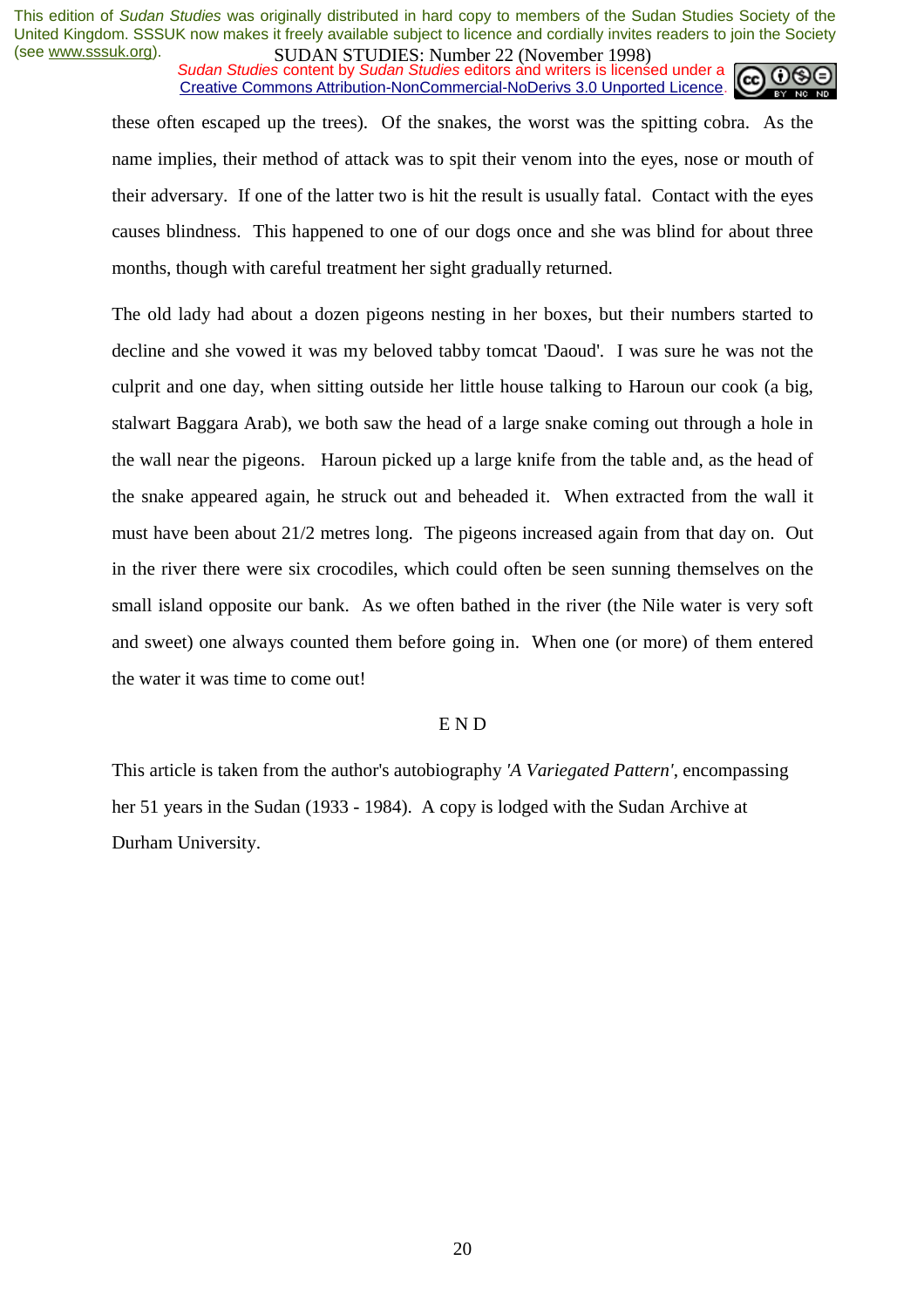**SUDAN STUDIES.** Number 22 (inversion 1999)<br>Sudan Studies content by Sudan Studies editors and writers is licensed under a Creative Commons Attribution-NonCommercial-NoDerivs 3.0 Unported Licence.



## **RACE AND IDENTITY IN THE NILE VALLEY**

## Richard Lobban

#### **Introduction**

In recent years the debate about concepts of race and identity along the Nile valley has become intense. This is certainly manifest in the polemical and conceptual works of Molefi Asante, Cheik Anta Diop, Leonard Jeffries, Martin Bernal, and Mary Lefkowitz to name some of the leading figures. To a notable degree the debates are centred on competitive mythologies and perceptions as much as they might debate factual issues. Indeed one school or another seeks to undermine conflicting claims with volleys of "facts" which will never address the mythological and political nature of this ideological struggle. This paper and panel at the International meetings of the Sudan Studies Associations is trying to launch a new dialogue on this central topic of Race and Identity in the Nile valley. Despite how central this is to many of the ancient and modern problems it is rarely discussed in an open and systematic way. Perhaps this overdue conversation has now begun.

The societies of the ancient Nile have been a particular focus of these debates as this is the area in which ancient African people met the representatives of Greco-Roman society. The region where the sharpest definition of the discussion takes place is the relationship between ancient Egypt and ancient Nubia. Needless to say this quickly confronts the issue of Egypt being, or not being, an African society. The following reflections examine this debate relative to concepts of race and identity from varying viewpoints – including those which are Eurocentric, Hellenocentric, Egyptocentric, Nubianocentric, Sudanocentric, Africanist and Afrocentric.

The most notable feature of the summary chart below is that despite the common subject in land and people, the varying frameworks seldom agree or overlap. This suggests their ideological nature and that a battle of facts will not resolve the disagreements. The one area of overlap that does occur is with the Romanticism about ancient Egypt which is common to Eurocentrism, Hellenocentrism and Afrocentrism. However, this commonality has not led to agreements and intellectual collaboration whatsoever, since the romantic views are self-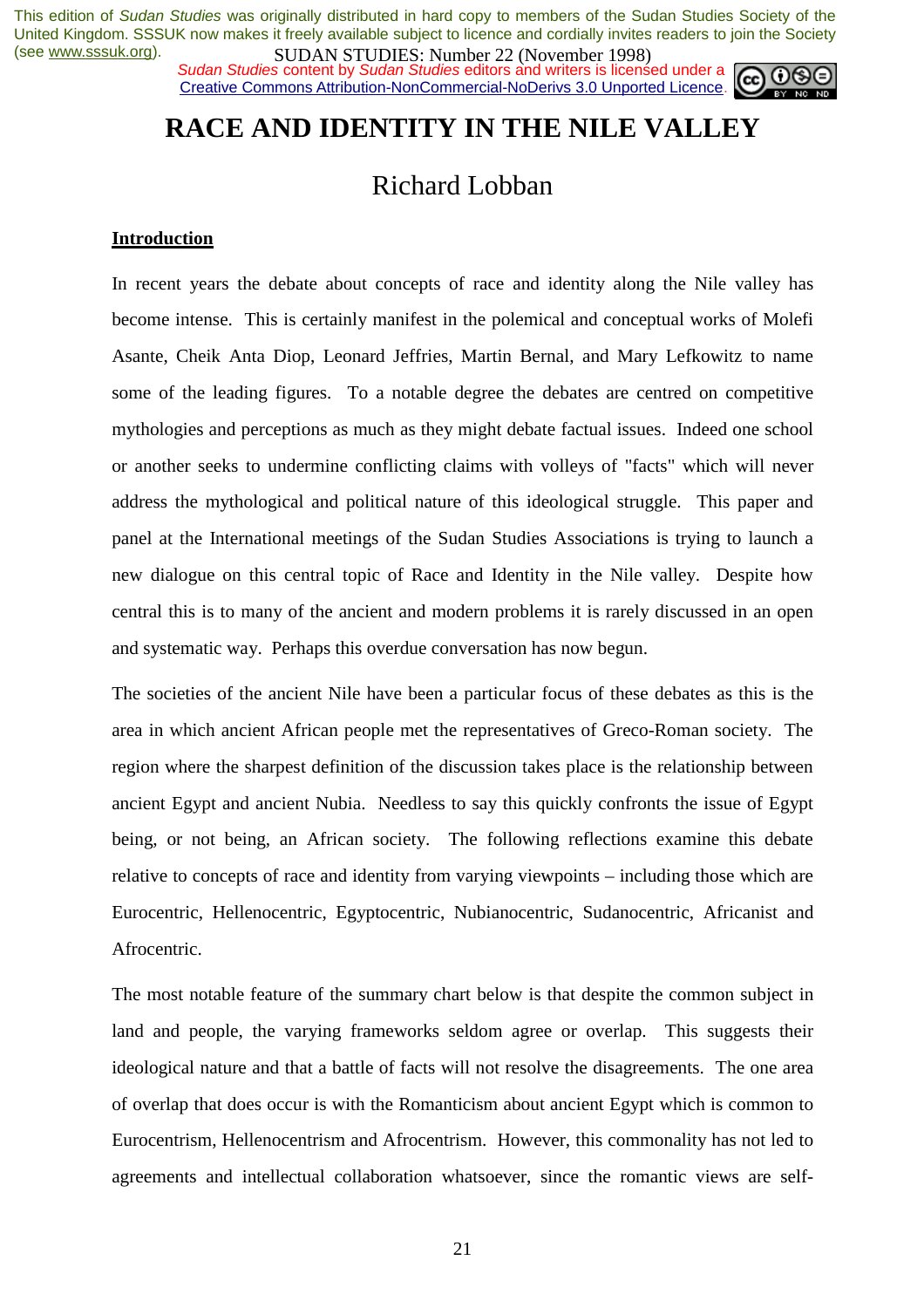**SUDAN STUDIES.** Number 22 (inversion 1770)<br>Sudan Studies content by Sudan Studies editors and writers is licensed under a Creative Commons Attribution-NonCommercial-NoDerivs 3.0 Unported Licence.



contradictory and the result is only intensified competition for mythological claims.

Although these categories and characterisations are impressionistic they seek to reflect the multiplicity of views in the three main regions in question: Egypt, Nubia and Sub-Saharan Africa. Disagreement is fully expected in this exercise of consciousness-raising and selfcriticism. Implicitly, the charts refer to the changing power relations between the peoples of the Nile valley over many millenia as their quite different relationships were adjusted and challenged.

Often the debate about situating ancient Egypt and Nubia is centred around the question of the "race" of Egyptians amidst the undeniable achievements of their ancient civilisation. However, it is now realised that this concept rests largely in social consciousness and is as much in the eyes of the beholder as it might be in biological reality. Moreover, racial concepts of today are not necessarily those which were held in the past. Complicating the discussion is changing terminology and the relationships which ancient or modern Egyptians had, and are having, with Nubia and the Sudan.

**Ancient Egyptians** were quite clear in their attitudes and relationships with Nubians. In both the celebrated Old and Middle Kingdoms this is abundantly illustrated in supplies and tribute which they either traded for, or looted from, Lower Nubia. Supplies of gold, cattle, and slaves are recurrent and highly suggestive of the Egyptian dominance. Even clearer still are the series of huge border fortifications which sharply demarcated and controlled access to the land of Egypt from the land of the Bow-People or Nubians. In the case of the great Kerma kingdom, the Egyptians had to tolerate a major rival state on the Nile. It was in the New Kingdom that the relationship with Nubia was even more apparent as Nubia became the colony of Kush. Many New Kingdom pharaohs constructed monumental works in Nubia at the time and a common theme was to show Nubians bound and defeated. The full force of Egyptian soldiers was often unleased upon "uppity and vile" Nubians, who were distinct in nomenclature, and physiognomy.

**Nubians** had their own deities and many aspects of cultural and linguistic uniqueness in antiquity and at present. Whether in the egalitarian regional relationships in pre-Dynastic times, in the powerful rivalry in the case of Kerma, or in the détente between Christian Nubia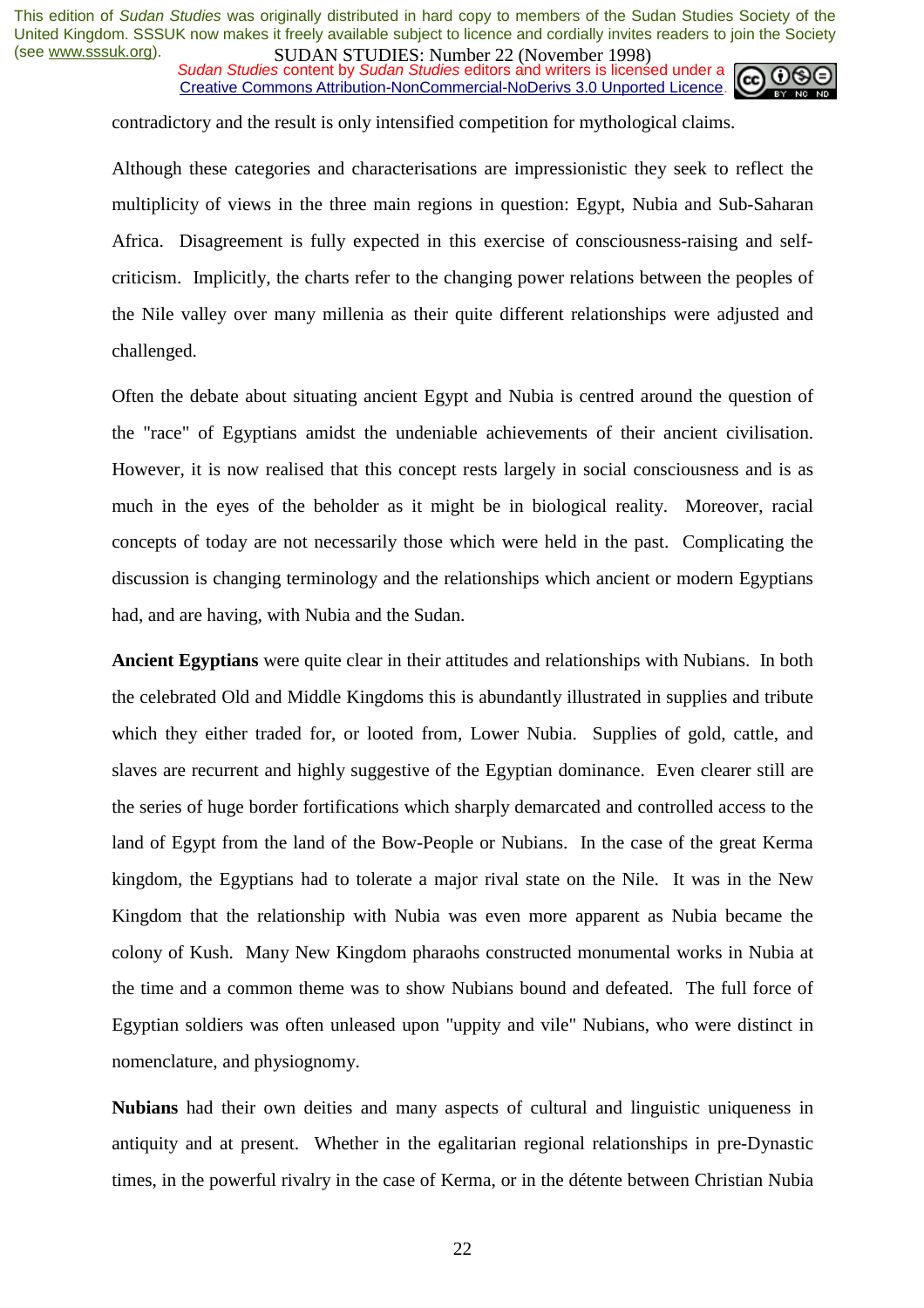**SUDAN STUDIES**. Number 22 (interactional 1776)<br>Sudan Studies content by Sudan Studies editors and writers is licensed under a Creative Commons Attribution-NonCommercial-NoDerivs 3.0 Unported Licence.



and Muslim Egypt one can see Nile valley competition having very ancient roots. Naturally, Nubians portrayed themselves favourably and with great pride and celebration. Hardly a better case would exist than in the huge grave tumulae and the defuffa of Kerma which have no Egyptian counterpart. It is important to reflect that when Egyptian pharaohs lost their unified control during Intermediate dynastic periods along the Nile it was a time of despair and discouragement from their viewpoint. From a Nubian point of view, this would be a time of national liberation or at least a time of getting Egyptians "off the backs" of the Nubian people. Nubians might note that it was during a little over half of Egyptian dynastic history that Egypt was unified. The Nubian-Hysksos alliance in the Second Intermediate period or the varying cases of Nubian refuge of Egyptian royalty are all proofs of this alternative perception.

The most significant case of Nubian power along the Nile is quite fascinating in this respect. During the XXVth dynasty in the Late period, five Nubian pharaohs rose from their capital at Napata to become the rulers of all of Egypt for almost a century. Ironically, they did not celebrate their Nubianess so much as they used the mythology, theology and icons of Egypt to legitimate and justify their presence in Egypt. This was similar to the model employed by the Greeks and Romans who were to follow. Subsequent pharaohs regaining the Egyptian throne made great efforts to deface and erase the Nubian presence in Egypt, while Nubians went on until the 4th century of the Christian era to frame their mythologies in Egyptian terms, even well after Egyptian religion had vanished there.

Essentially, **Greco-Roman** civilisations, late-comers to the Nile, had little difficulty admiring and emulating the already ancient Egyptians as it assisted in their need to legitimise the presence in that land. A parallel Ptolemaic and Egyptian iconography illustrates this point. Their argument was something like that the greater were the Egyptians, the greater were the Ptolemies to be able to rule such a marvellous land. The greatness of Egyptians was so profound that any ideas of racial inferiority could not develop or flourish. Concepts of race were very different for the Greco-Romans whose southern borders of Egypt stopped in Nubia, "The Ethiopians" or the people with the 'burnt faces'. Generally Greco-Nubian relations were complementary while Romano-Nubian relations fought to a military standoff.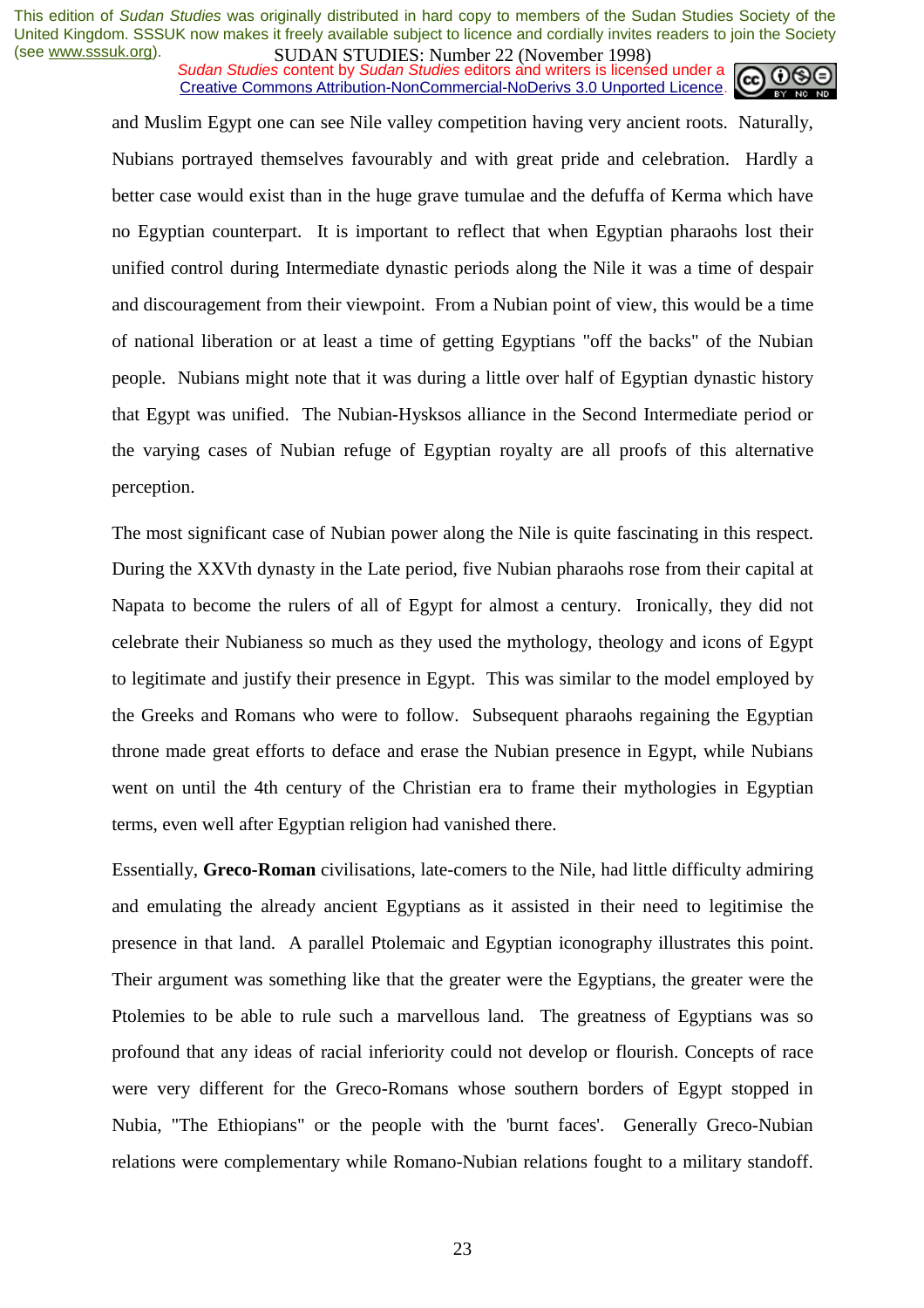*Sudan Studies* content by *Sudan Studies* editors and writers is licensed under a Creative Commons Attribution-NonCommercial-NoDerivs 3.0 Unported Licence.



| Perceptual             |                                 | PERSPECTIVES ON THE PEOPLES OF: |                      |
|------------------------|---------------------------------|---------------------------------|----------------------|
| Framework              | Egypt                           | <b>Nubia</b>                    | The Sub-Sahara       |
| <b>Nubianocentrism</b> | Aggressive,                     | Authentic,                      | Insolent             |
| (Kerma times)          | Ruthless,                       | Autocratic.                     | Savages              |
|                        | Corrupted                       | Powerful.                       | Threatening          |
|                        | Disunited                       | Self-Reliant                    | Exploitable          |
| Egyptocentrism         | Imperial                        | Vile,                           | Despicable           |
| (New Kingdom)          | Original                        | Exploitable,                    | Fantastic            |
|                        | Religious,                      | <b>Slaves</b>                   | Mythological         |
|                        | Unitary                         | Subjects                        |                      |
| <b>Nubianocentrism</b> | Troubled,                       | Legitimate,                     | Bothersome           |
| (Dynasty XXV)          | Threatend,                      | Reverent.                       | Rebels               |
|                        | <b>Disunited</b>                | <b>Saviors</b>                  | <b>Slaves</b>        |
| Hellenocentrism        | Admiration                      | Romanticism                     | Fantasies            |
| (classical times)      | Romanticism                     | Mythological                    | Curiosity            |
|                        | Legitimizing                    | "Ethiopians"                    | Savages              |
| <b>Ancient Nilotes</b> | Fantasies,                      | Egyptian agents                 | Honorable People     |
| (New Kingdom)          | Racist,                         | <b>Slave Raiders</b>            | <b>Proud Herders</b> |
|                        | Aggressive,<br><b>Strangers</b> | <b>Victimizers</b>              | <b>Victims</b>       |
| Islamocentrism         | Center of the                   | Christian                       | unbelievers,         |
| (medieval)             | Dispersal of<br>Islam in Africa | holdouts                        | pagans, slaves       |
| Eurocentrism           | Romanticism                     | <b>Barbarians</b>               | Racialism            |
| (19th century)         | Orientalism                     | Peripheralism                   | Darwinism            |
|                        | Degenerate                      | <b>Servants</b>                 | Colonialism          |
|                        | Curiosity                       | Paternalism                     | "Natives"            |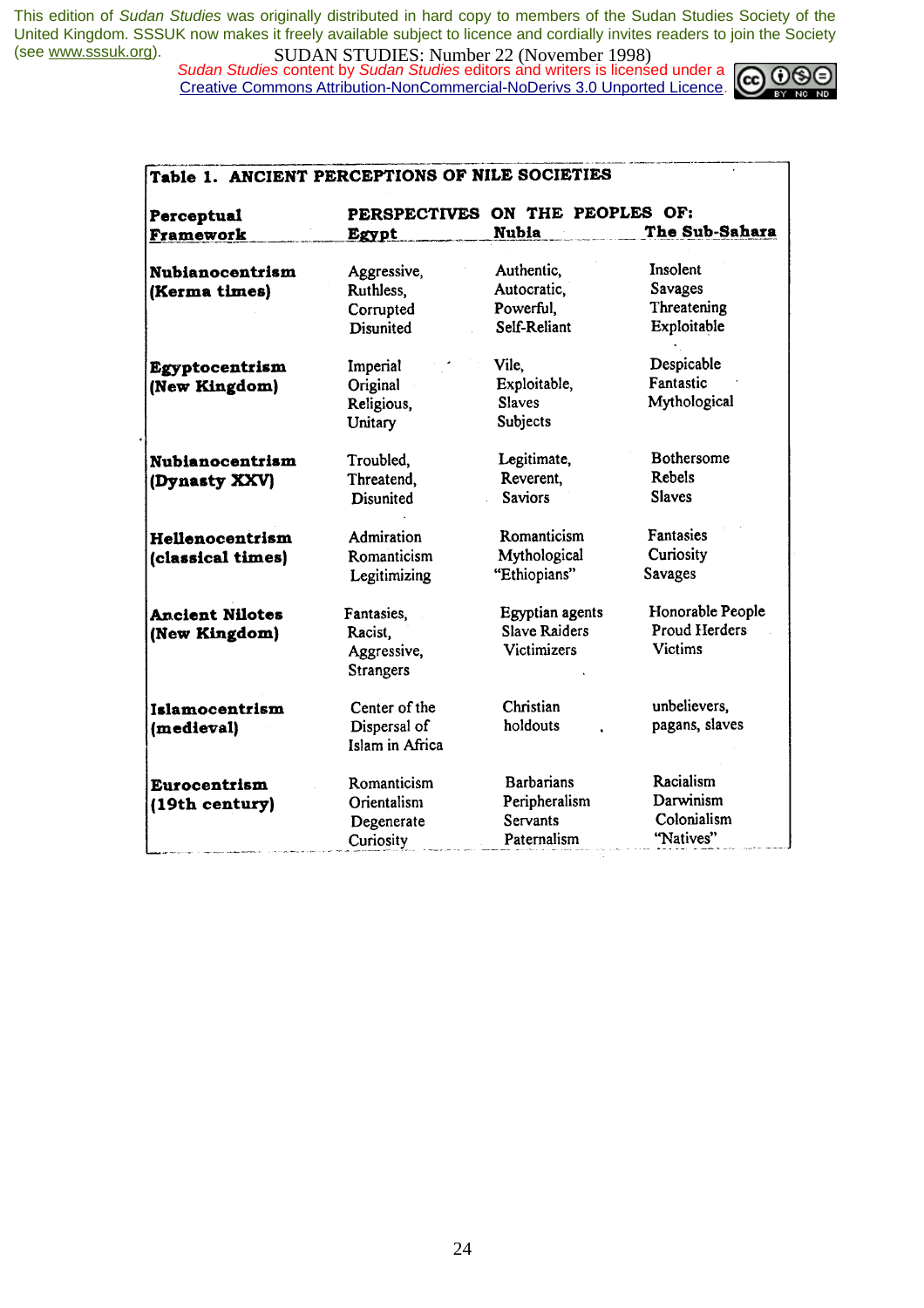*Sudan Studies* content by *Sudan Studies* editors and writers is licensed under a Creative Commons Attribution-NonCommercial-NoDerivs 3.0 Unported Licence.



| Perceptual             | <b>VIEWPOINTS</b>      | ON THE PEOPLES OF:    |                       |
|------------------------|------------------------|-----------------------|-----------------------|
| Framework              | Egypt                  | <b>Nubia</b>          | The Sub-Sahara        |
| Egyptocentrism         | Arabs, Muslims         | Divisive, Quaint      | Uncivilized           |
| (modern)               | "World Mother"         | Archaic,              | Pagans,               |
|                        | <b>Cultural Center</b> | Patronizing           | "Tribal"              |
| Eurocentrism           | Romanticism            | Primitivism           | Tribalism             |
| (modern)               | Orientalism<br>Tourism | Romanticism           | Racialism             |
| Afrocentrism           | "Black" Africans       | <b>Black Africans</b> | <b>Black Africans</b> |
| (modern)               | Inclusivity,           | <b>Kushites</b>       | Diasporic Links       |
|                        | Romanticism            | Classical and Heroic  | Mother Land           |
| <b>Africanist</b>      | <b>Irrelevant</b>      | Afro-Arabs            | <b>Black Africa</b>   |
| (modern)               | Marginal               | Sudanic people        | Negroes               |
|                        | Multi-ethnic           | Hybrid                | Traditional           |
|                        | Non-Black              |                       | <b>Backward</b>       |
| Sub-Saharan            | Non-African            | Slave traders         | Victims,              |
| <b>Africans</b>        | Arabs,                 | Riverine              | kinsmen.              |
|                        | Mideast                | <b>Victimizers</b>    | communalists          |
|                        | <b>Rich</b>            | <b>Merchants</b>      | farmers/herders       |
| <b>Nubianocentrism</b> | multi-ethnic           | Minority group        | Non-Nubians           |
| (modern)               | Patronizing            | Traditional           | "southerners"         |
|                        | Dominating             | Authentic             | Oppressed             |
| <b>Sudanese</b>        | Decadent,              | Purity, Martyrs       | Slaves, Pagans        |
| Islamocentrism         | Corrupted              | True Believers,       | Unbelievers,          |
| (modern)               | Pro-West               | Mahdists.             | Rebels,               |
|                        |                        | Danagla               |                       |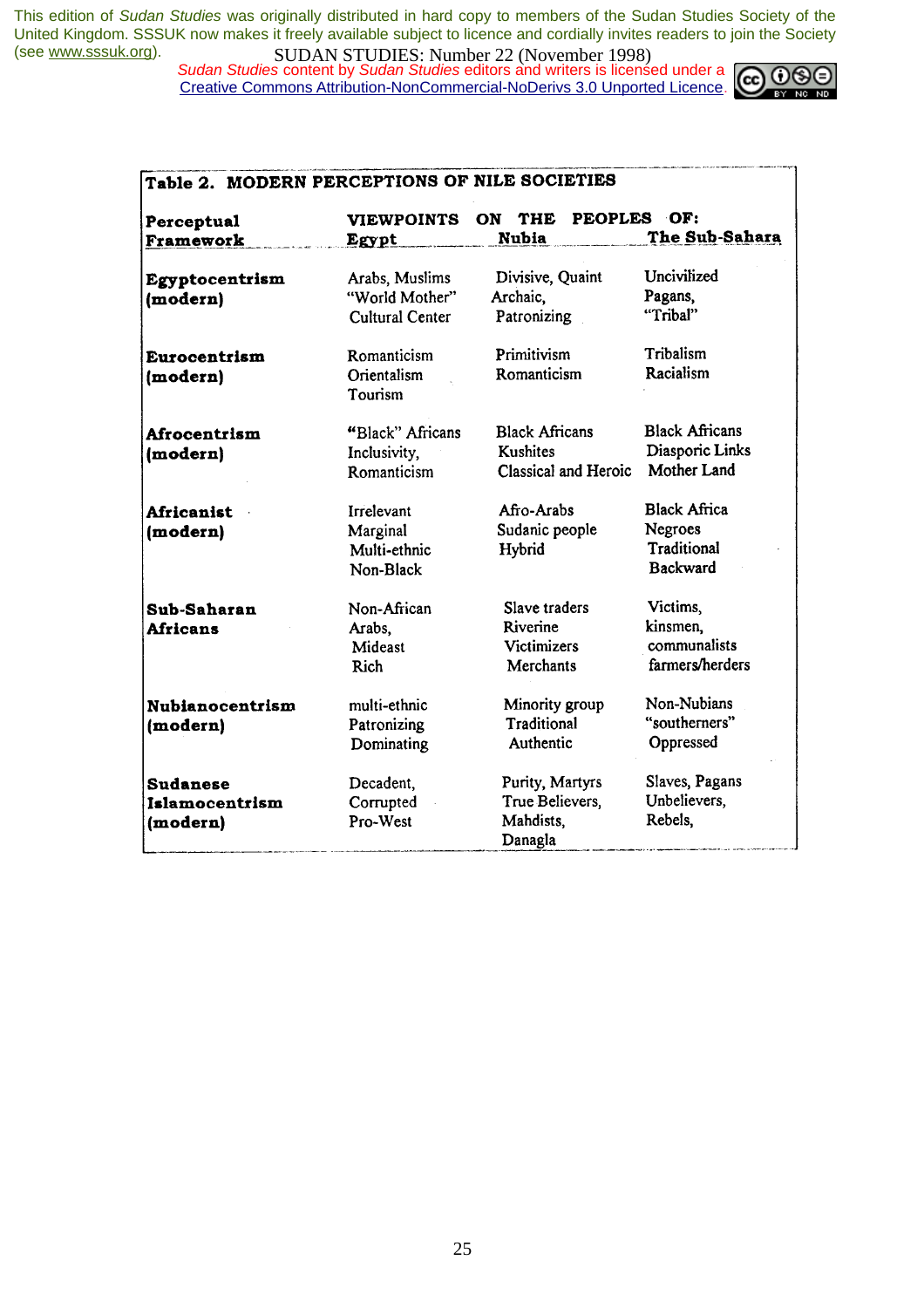**SUDAN STUDIES. INDUCE 22 (INOVERTIGE)**<br>Sudan Studies content by Sudan Studies editors and writers is licensed under a Creative Commons Attribution-NonCommercial-NoDerivs 3.0 Unported Licence.



Nineteenth century **Eurocentrism**, and its modern variants were fascinated by the marvels of ancient Egypt, especially after the age of modern Egyptology had begun and hieroglyphic translations and archaeological excavations began to reveal more about the ancient times. Eurocentric mythologies hinged upon the greatness of Greco-Roman civilisation, even though the distance in linguistic and geographical space, and time is considerable. For the Greeks or Romans to stretch their search for great antecedents to other circum-Mediterranean societies was as reasonable as for northern Europeans to seek their spiritual and intellectual origins to ancient European societies, although racist models in the 19th century were careful to break this linkage between modern northern Europeans and 'swarthy' and volatile Mediterranean types of today. The idea that Greco-Romans thought highly of Egyptians was of some interest, but certainly was not to be taken with any seriousness, as the endless critiques of the works of Herodotus were to show.

**Modern Afro-centric** scholars have an interest in homogenising Africa, and particularly celebrating its claims to greatness by its antiquity, resistance to Europe, and its medieval savanna empires. The minor hunting and gathering people of Africa, and African collaborators in the slave trade are understandably neglected in the otherwise integrating sweep. The main mythological need is to redress the grievance of American racism and consistent denigration of people of African ancestry who were encouraged to believe that Africa has no history. By simply defining Egypt as just another African country these objectives can be fulfilled. This school of thought is resistant to the view that Africa is, and was, multi-ethnic and multi-cultural, and that processes of state formation, especially in the Nile valley, often had brother Africans in not very harmonious relations with each other. In extreme forms, claims of the Blackness of Cleopatra and Nefertiti are made when it is most likely that neither were, while many Egyptians and, of course, the XXVth Dynasty certainly were "Black". Classicists and Egyptologists are particularly upset about these Afrocentric views as it can be perceived as a rival perceptual framework.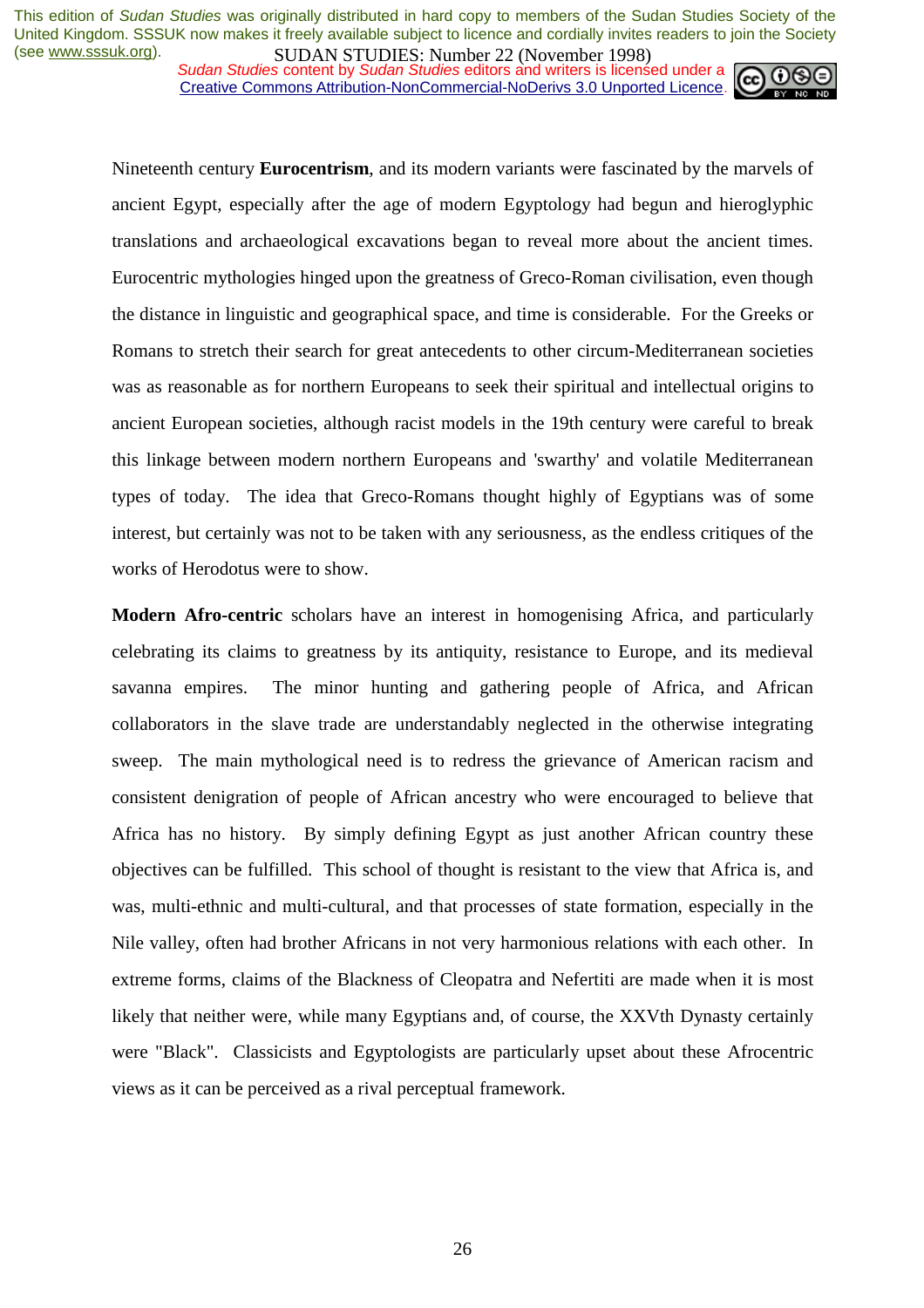*Sudan Studies* content by *Sudan Studies* editors and writers is licensed under a Creative Commons Attribution-NonCommercial-NoDerivs 3.0 Unported Licence.



## **Conclusions**

This cursory review of "racial" and ethnic concepts along the Nile has revealed a remarkably small degree of agreement about what is projected as "objective" and is truly a reflection of subjective categories which primarily serve the construction of mythologies and justifications of social constructs. Efforts to "win" one argument or another are doomed to failure because the epistemologies of "science" and "mythology" are not easily reconcilable. The conceptualisation and categorisation of ancient or modern Egyptians and Nubians has been harnessed to missions other than ethnographic, linguistic, or historical precision. Confusion about this will add much heat to the discussion of Nile valley identities but little light. For light to emerge on this emotional topic the first step might be to open the discussion on our disagreements, then to determine the cause. This is a modest goal, but anything further seems premature and not likely to succeed.

This paper was presented in a Panel Chaired by Carolyn Fluehr-Lobban – at the International Meetings of Sudan Studies Associations in Cairo, Egypt, 11-14 June 1997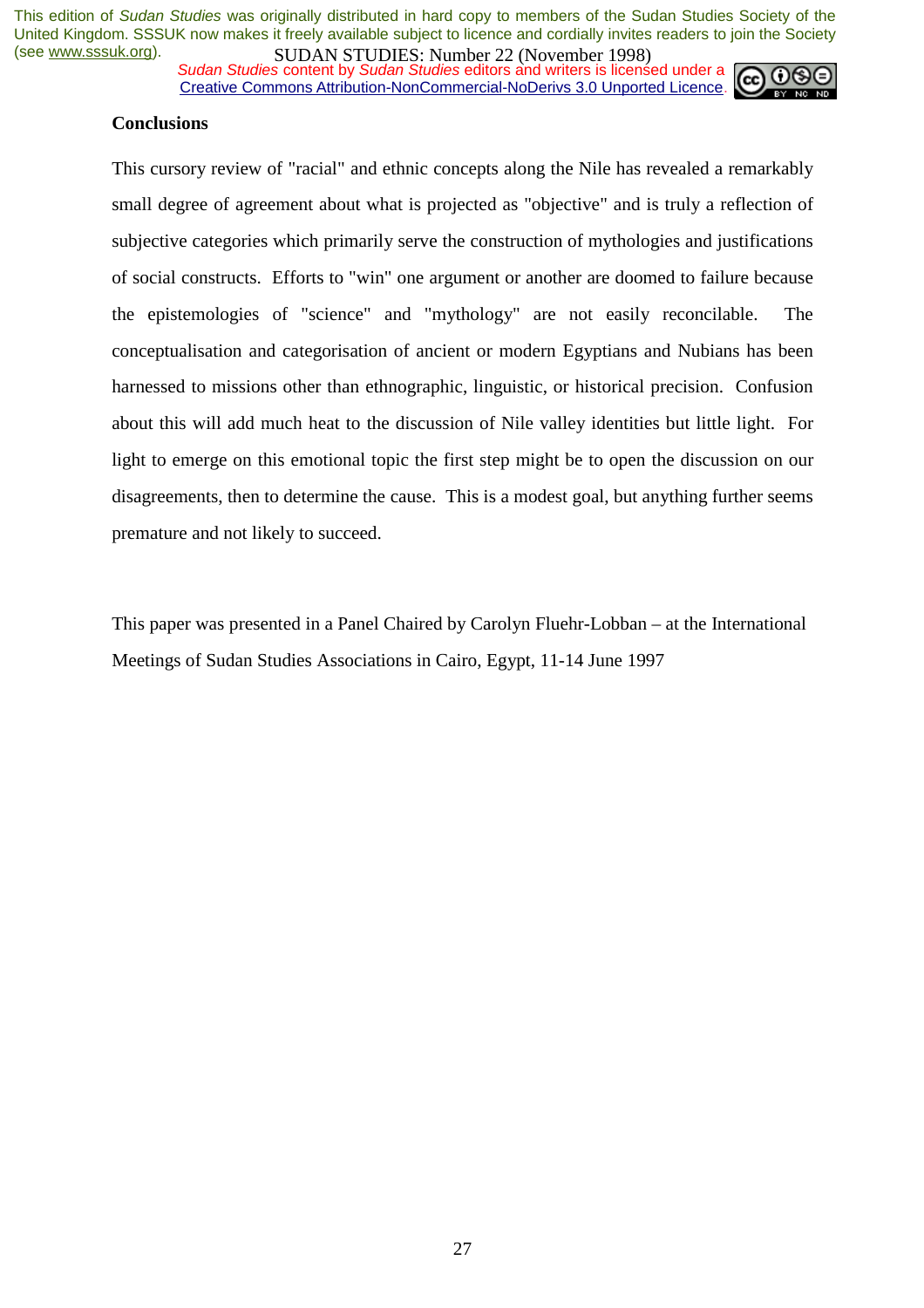**SUDAN STUDIES:** Number 22 (interaction 1770)<br>Sudan Studies content by Sudan Studies editors and writers is licensed under a Creative Commons Attribution-NonCommercial-NoDerivs 3.0 Unported Licence.

## **DETECTIVE STORIES WITH A SUDAN TWIST: THE "MAMUR ZAPT" NOVELS OF MICHAEL PEARCE** Heather J. Sharkey UNIVERSITY OF MASACHUSETTS, AMHERST

I came upon the detective stories of Michael Pearce quite by chance. While taking a break from my thesis-writing one Spring day in 1997, I found myself browsing among rows of novels in Princeton University's Firestone Library. The title of one book in particular caught my eye: *The Mamur Zapt and the Men Behind: A Suspense Tale of Old Cairo*. I read the book, and then read another in the series, and then another. I was struck by the historical authenticity of the novels, and intrigued by a comment on the dustjacket, which stated that the author was born in the Anglo-Egyptian Sudan. Curious about this Sudan connection, I wrote a letter to the author, care of his publisher.

Michael Pearce was born in the Sudan in 1933. In his reply to my letter he explained, "I was in the Sudan on and off during childhood, sometimes for long periods, and then returned there for a year when I was seventeen to teach in a local school – for young (British) children in Atbara, where my father worked for the Railways."1 He is a member of the SSSUK, and retains a strong interest in Sudanese affairs.

His novels, however, deal primarily with Egypt. Between 1989 and 1995, Pearce published nine detective stories set in Egypt during the British Occupation (1882-1914). His novels do not resemble the civilized mysteries of Christie or Sayers, nor do they belong to the hardboiled school of crime. Instead, they spin tales of politically-motivated murders that take place in historically credible settings: in Egypt, and usually in Cairo, circa 1910, when Sir Eldon Gorst was Consul-General, though the spirit of Lord Cromer lingered on.

Pearce's sleuth is a Welshman named Gareth Owen, better known to Cairenes by his job title, as the "Mamur Zapt". The Mamur Zapt is the head of Egyptian secret police, responsible for investigating crimes that have political overtones. In Egypt under the Occupation, many crimes have political overtones, involving the intrigues of hotheaded young nationalists, corrupt officials and landowners, or Khedive's sons. Because the Mamur Zapt often finds it difficult to identify political motives in a case from the start, the "Parquet" (the Department of

 $\overline{a}$ 

<sup>1</sup> Letter from Michael Pearce to Heather Sharkey, dated London, May 3, 1997. In my letter of April 6, 1997, I asked Mr. Pearce for permission to write a piece about him and his novels for the newsletter, and he agreed.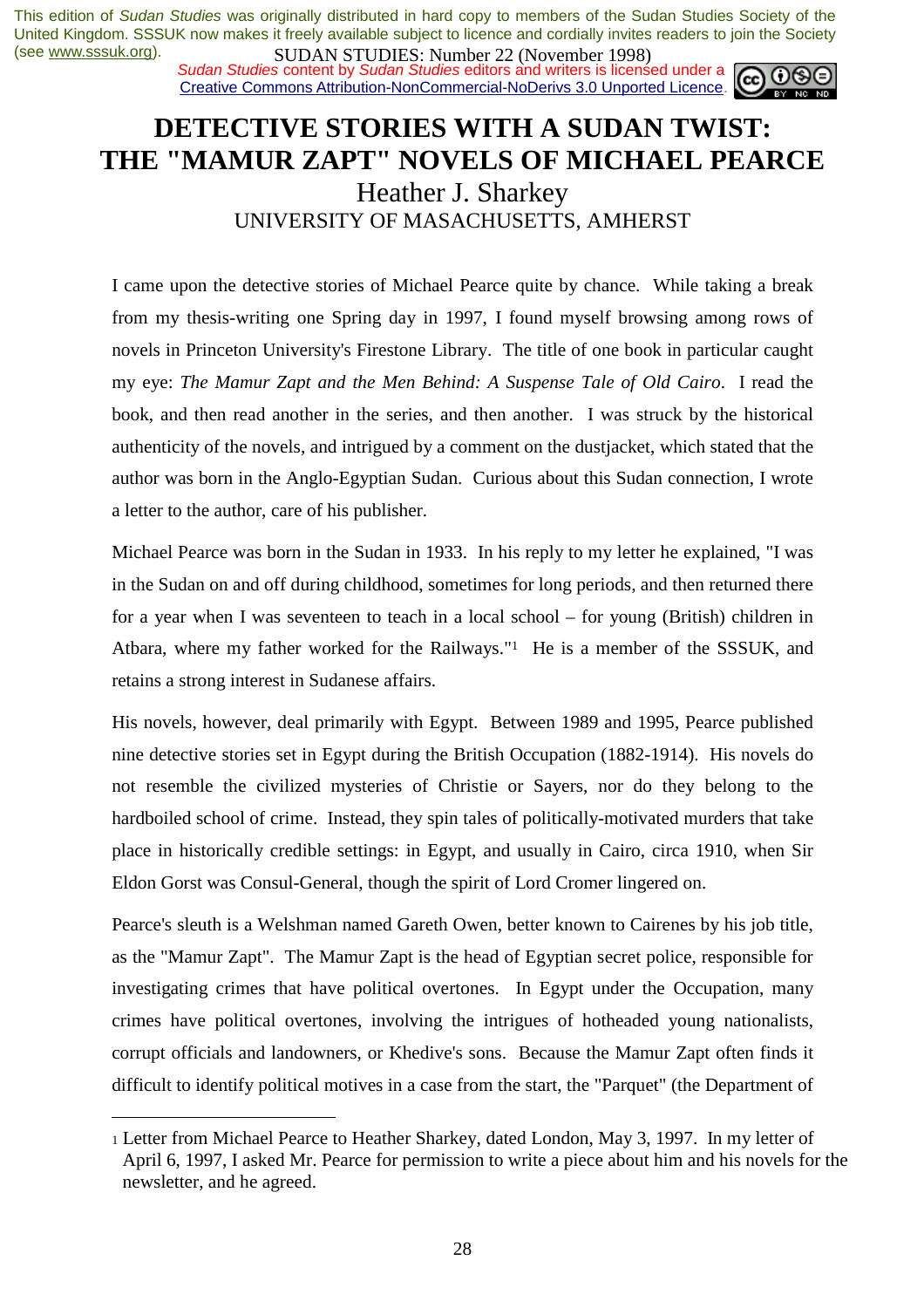**SUDAN STUDIES.** Number 22 (inversion 1999)<br>Sudan Studies content by Sudan Studies editors and writers is licensed under a Creative Commons Attribution-NonCommercial-NoDerivs 3.0 Unported Licence.



Prosecutions of the Ministry of Justice) is frequently called in to investigate murders with him. Therefore the Mamur Zapt usually finds himself working with his friend from the Parquet, Mahmoud el Zaki, an Egyptian patriot, a firm Muslim, and an idealist, who prefers to work by the book (and not by bribery) to get things done. Other recurring characters include Zaynab, Owen's liberated Egyptian girlfriend; and Georgiades, a jolly, cunning, but tactful Greek intelligence official on whom Owen relies to extract information. Cairo being what it is, there are always witnesses when suspicious deeds occur; the trick is finding the right watchmen, street boys, or coffee sellers who have information to share, and then persuading them to speak.

One can read a Mamur Zapt novel in a single afternoon. As light and entertaining as these stories are, however, they often convey a sense of Egypt under the British Occupation more vividly than history books can do. Pearce is careful to explain the political structures and the social tensions, the nationalist frustrations and the jockeying for power among political elites. He describes the European and American tourist scene, ways to evade the law through the Capitulations, the social function of cafés, and so on. And he evokes the setting of Cairo's twisting alleys and crowded markets.

Sudanese characters or situations appear only marginally in the novels. I asked the author about the influence of the Sudan in his works. He explained that during his time in the Sudan he was aware of the rise of nationalism and the hopes for independence. He wrote, "I didn't understand it then but I do now. That is how it is with most of my memories of the Sudan. I took in an awful lot of impressions and it is only now, with a lot more political experience, that sifting through them, I begin to understand them. They govern my Egyptian books but I have not yet felt ready to write directly about the Sudan. As a writer one needs (or at least, I need) distance as well as closeness. I did, though, write a novel for children based on the Sudan. It is called *The Hostages* and was published by Hodder and Stoughton in 1987 under the name of Michael Smith. It is all about the civil war in the Sudd – from a child's point of view. It was well-received but is out of print now." His memories of the Sudan consist of raw, sharp impressions: how the sun and the moon looked, how the sand smelled and the tea tasted, and so on. Though he has not been back to the Sudan in many years, his work with Amnesty International has kept him in touch with events.

Reflecting on his Sudan childhood and his literary career, Michael Pearce writes, "It will be obvious from the Mamur Zapt books that my interest is in what we now call multi-cultural relations, nationalism, and what was then the colonial predicament – keeping order in a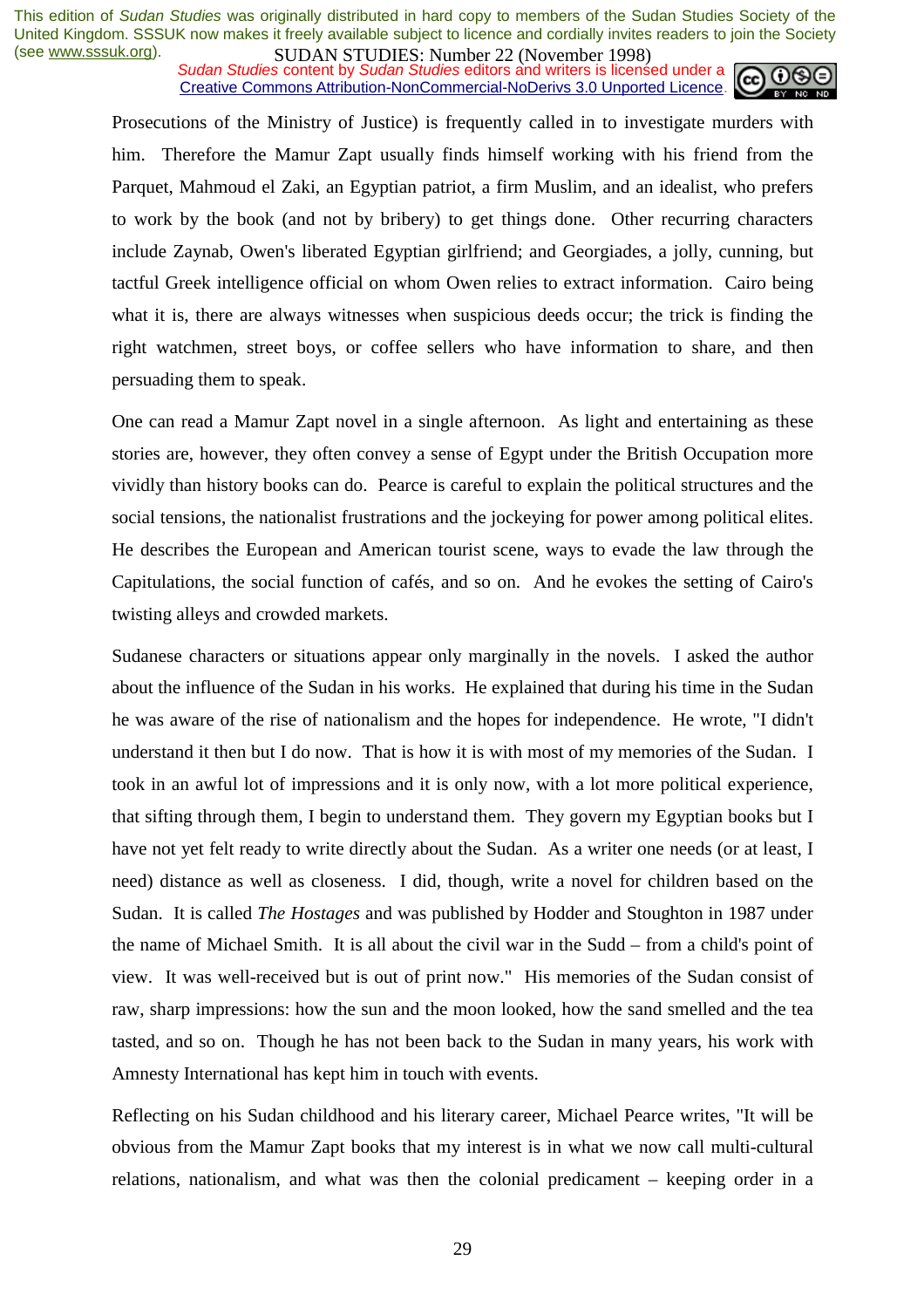*Sudan Studies* content by *Sudan Studies* editors and writers is licensed under a Creative Commons Attribution-NonCommercial-NoDerivs 3.0 Unported Licence.



changing society. I write about it with humour but would defend that on the grounds that humour brings proportion into politics. Just because it's funny, doesn't mean it's not serious... I suppose that my attitude to the ruling British is coloured by my experience of the administration in the Sudan – decent men, on the whole, trying to make sense of an anomaly."

## **The Mamur Zapt Novels by Michael Pearce:**

*The Mamur Zapt and the Night of the Dog* (1989). *The Mamur Zapt and the Return of the Carpet* (1989). *The Mamur Zapt and the Donkey-Vous* (1990). *The Mamur Zapt and the Men Behind* (1991). *The Mamur Zapt and the Girl in the Nile* (1992). *The Mamur Zapt and the Spoils of Egypt* (1992). *The Mamur Zapt and the Camel of Destruction* (1993). *The Snake-Catcher's Daughter: A Mamur Zapt Mystery* (1994).

*The Mingrelian Conspiracy: A Mamur Zapt Mystery* (1995).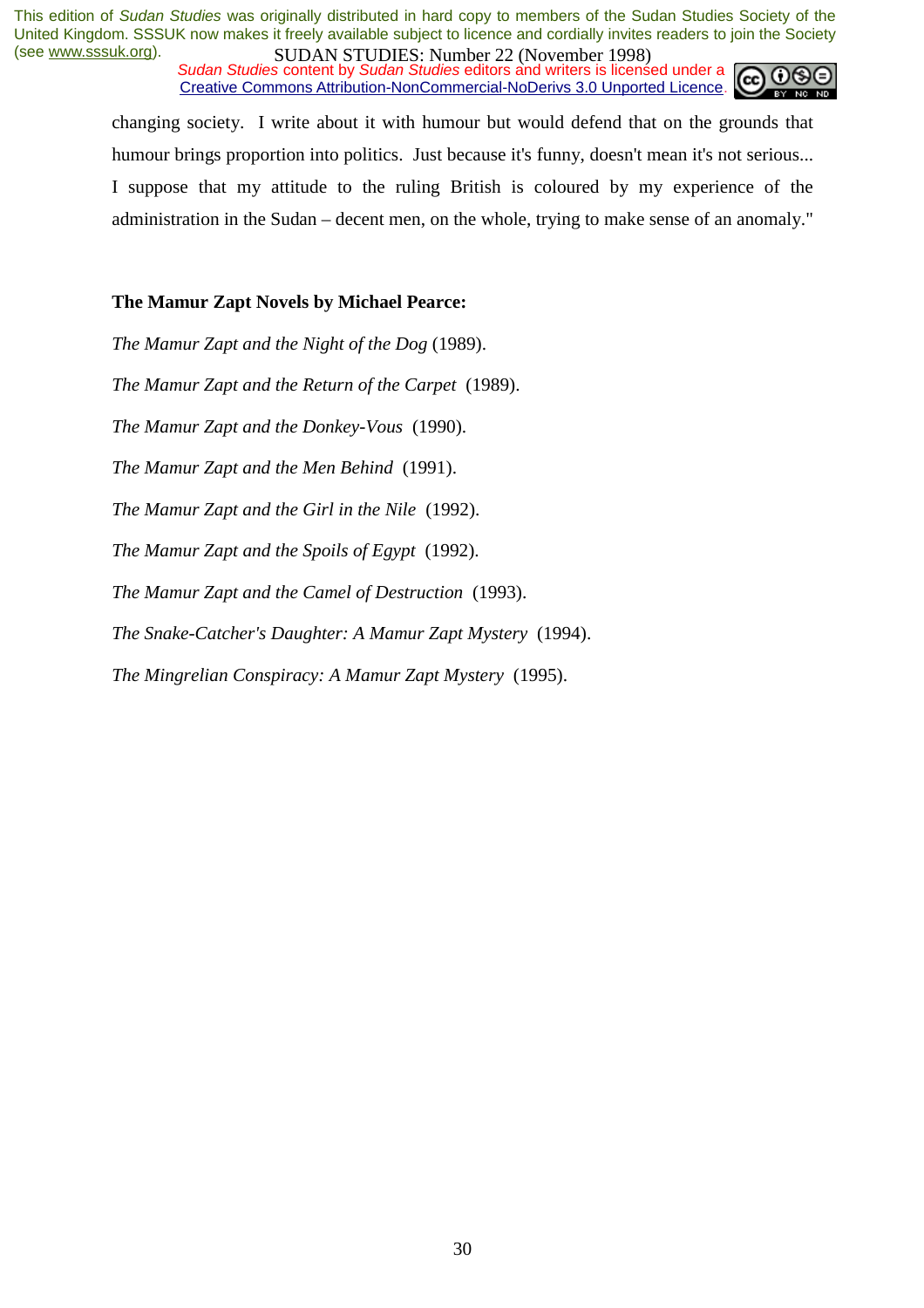*Sudan Studies* content by *Sudan Studies* editors and writers is licensed under a Creative Commons Attribution-NonCommercial-NoDerivs 3.0 Unported Licence.



## **SUDAN PEACE PROSPECTS**  Peter Woodward University of Reading, U.K.

## *Context for the talks*

Throughout the 1980s I was becoming increasingly concerned that Sudan was in deeper political trouble than ever before and was in danger of becoming a collapsing state. In 1987 I published an article entitled 'Is Sudan Governable?' and in 1990 a book, *Sudan 1898-1989: the unstable state*. The thrust of both publications was that under successive governments, civilian and military, Sudan had failed to develop governmental institutions and a political system compatible with three major dimensions of society. Firstly the country's religious affiliations, not only Muslim and Christian, but the competitive political manifestations of the former community in particular – Ansar/Umma, Khatmiyya/Unionists, and Muslim Brothers/National Islamic Front (NIF). Secondly the distribution of economic resources between rich and poor, both nationally and regionally, a process in which the state itself had played a central role. Thirdly, and partly emerging from the first two, regional and ethnic assertion, which had brought the country to two civil wars in the south and growing selfconsciousness in parts of the north, especially east and west.

These views had been formulated before the coup of 1989 which brought the present government to power. They did not foresee that the new government would involve taking a harder grip on the state than had been achieved by any of its predecessors. It swiftly penetrated the state personnel, including repeated purges of the military, civil service, judiciary etc. It also reorganised the state into a federal administration; the replacement of a competitive party system by a pyramidal hierarchy from Popular Committees at the bottom to the National Congress at the top; and the creation of a Popular Defence Force to assist the military. Its policies emphasised: *sharia*; Arabisation and Islamisation; vigorous prosecution of the war in the south; the repression of northern opposition; economic liberalisation; and an active Islamic foreign policy. The overall aim was the declared evolution of an Islamic state. Its supporters declare that it has been progressing in that direction; while critics either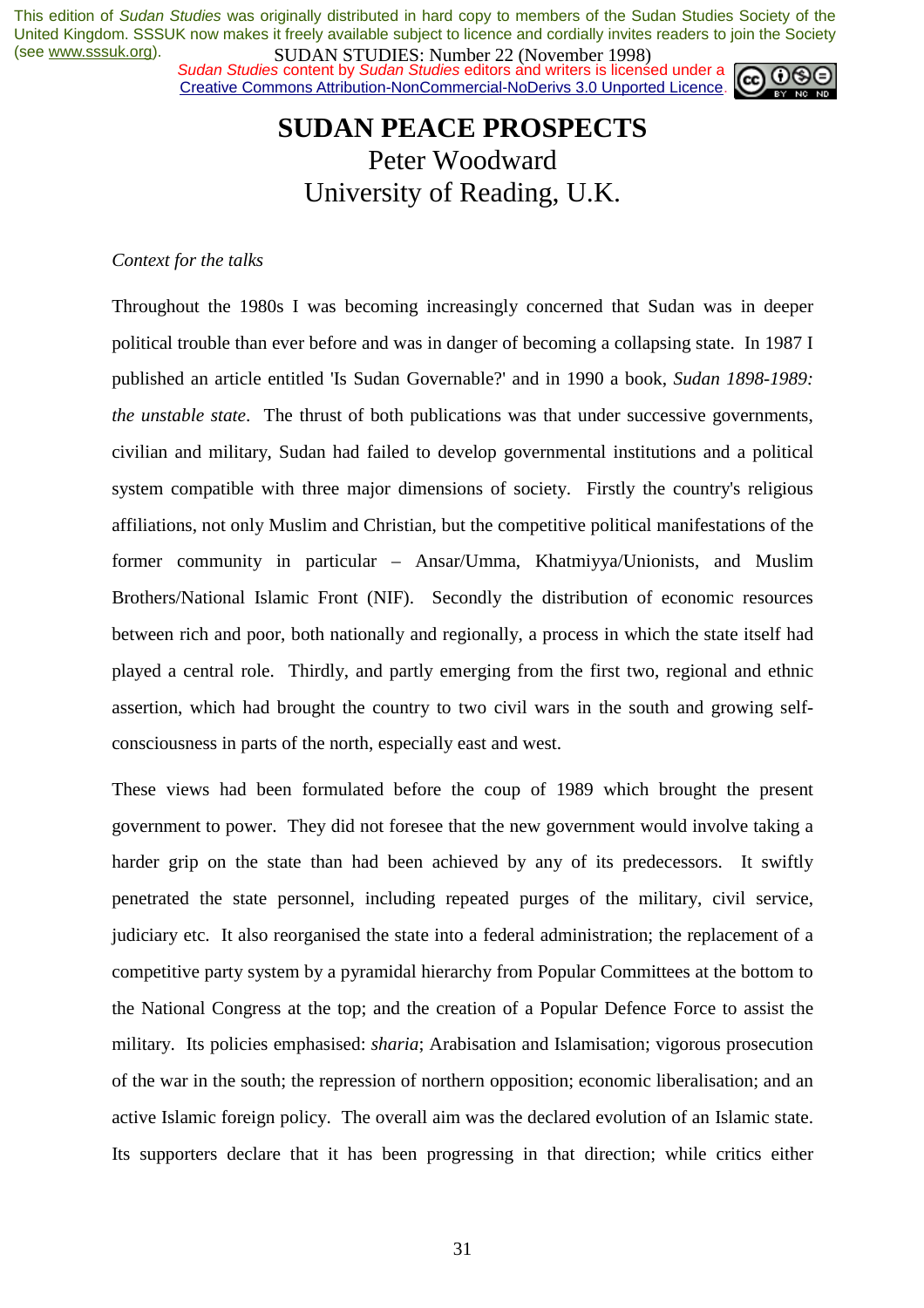*SUDAN STUDIES*, Number 22 GWYCHOOL 1226 Sudan Studies content by *Sudan Studies* editors and writers is licensed under a Creative Commons Attribution-NonCommercial-NoDerivs 3.0 Unported Licence.



doubted its claim from the outset, or believe that it has lost its way over the past nine years.

My particular concern, in the light of my feelings of the 1980s, was whether the drift towards state collapse had been maintained or reversed. The literature of comparative politics, including events such as former Yugoslavia and Somalia, has increasingly thrown up a check list of symptoms of a collapsing state. One central definition of a state is its ability to control the territory within its borders. By this criteria the government by 1998 appears to control less than in 1989, and arguably less than any government since independence. An indicator of the legitimacy of government lies in the operating of the legal system; and on this the repeated reports of the UN special rapporteur on human rights in Sudan throw many doubts. The ability of the economic system to sustain incomes is also relevant: while the IMF sees hope in Sudan's recent performance, for many people real incomes have deteriorated for most of the past 20 years, while the quality of state services in areas such as health and education has fallen similarly, although the numbers in education have increased. The extent to which a population identifies with a state is another indicator of strength or weakness, and one rough measure is the extent of any 'exit'. Many hundreds of thousands, and probably millions, have left Sudan since the 1970s, initially largely drawn by the 'pull' factor of opportunities in oilrich states but increasingly 'pushed' by internal repression. Open conflict is another obvious sign of collapse, and the area of conflict now includes both south and east as the various opposition groups have united into the National Democratic Alliance (NDA). States do not exist in isolation, and their international position contributes to their strength. In this regard Sudan has been very isolated in recent years, largely due to the perception that it seeks to promote radical Islamic movements internationally. Overall it seems that by many of the indicators of state collapse what has happened is that a hard grip has been taken on what has always been a comparatively weak state. The outcome is that the state does not appear to have been strengthened significantly, and in several regards the strong grip may have itself contributed to the weakness. In particular the unsuccessful attempt to win the civil war has probably contributed to its recent intensification and spread.

The textbooks on state collapse naturally advise governments in such situations to stop digging their holes deeper and try to go into reverse. That was certainly a message I received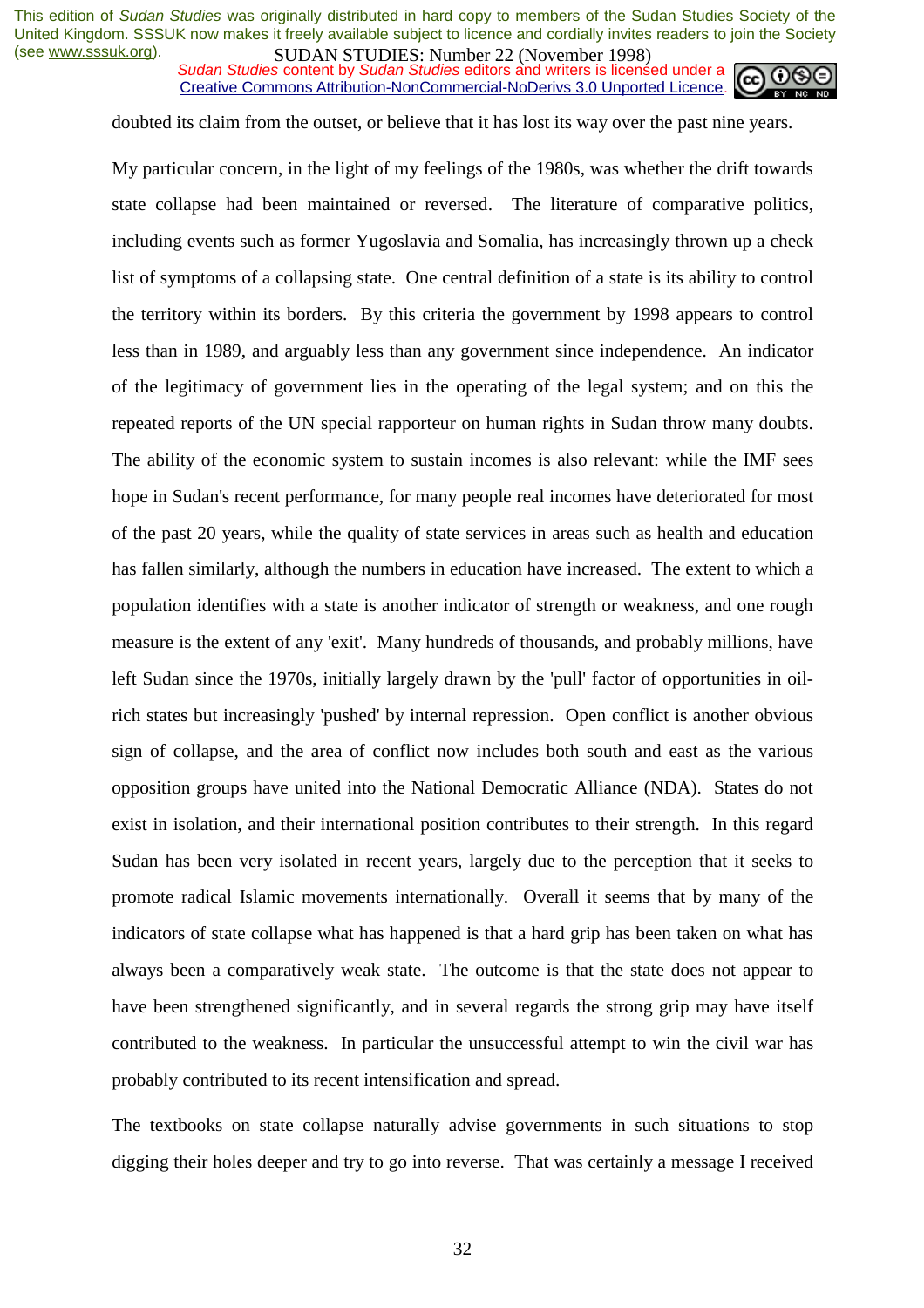**SUDAN STUDIES**. Number 22 (interactional 1776)<br>Sudan Studies content by Sudan Studies editors and writers is licensed under a Creative Commons Attribution-NonCommercial-NoDerivs 3.0 Unported Licence.



from ministers when I was invited to visit Sudan in December 1997. One step is an attempt to reduce international isolation by active diplomacy. This has been aimed at neighbouring states adjudged as potentially receptive, especially Arab states with Egypt to the fore. Efforts to 'normalise' relations with Egypt have been actively, if not wholly, successfully pursued. Europe has been another area in which moves to improve relations have been actively taken, with the result of greater European involvement in peacemaking attempts. Another political initiative has been the internal settlement. The southern factions with which the internal settlement were signed in 1997 were in reality already allies of the government, but the agreement was intended not only to formalise their relationship but to offer a potential route to a wider peace process. The writing of a new constitution, officially ratified in 1998, has been an associated development. At the same time as being a national constitution, apparently with the prospect of a more open political system, it also has as an annex the internal settlement with its offer of self-determination for the south. Also in 1997 the government appeared more ready to enter into peace talks with the Southern Sudan Peoples Liberation Army (SPLA) fighting mainly in the south.

#### *Peace Talks*

Peace talks are of course nothing new in Sudan. The first, the Round Table Conference of 1965, was probably the best known of the many failures. There is nothing peculiarly Sudanese about repeated failures: the settlement of civil war by negotiation between the parties is the exception rather than the rule. But of course Sudan did do it once, in Addis Ababa in 1972, and in consequence that has been a much studied event (Assefa, 1987). The last serious attempt was by the Inter-Governmental Authority on Drought and Development (IGADD) in 1994, but it failed mainly on the issues of secularism and self-determination.

As indicated, by 1997 the government at least appeared to have a more positive approach to peace and IGAD (now without 'Drought') tried again. The first round was in Nairobi in October-November. While the government put much emphasis on the terms of the internal settlement, the SPLA came with its own new plan. In particular it proposed a confederation of north and south to take immediate effect for an interim period until a self-determination exercise on independence could take place in the south. It also proposed that the area of the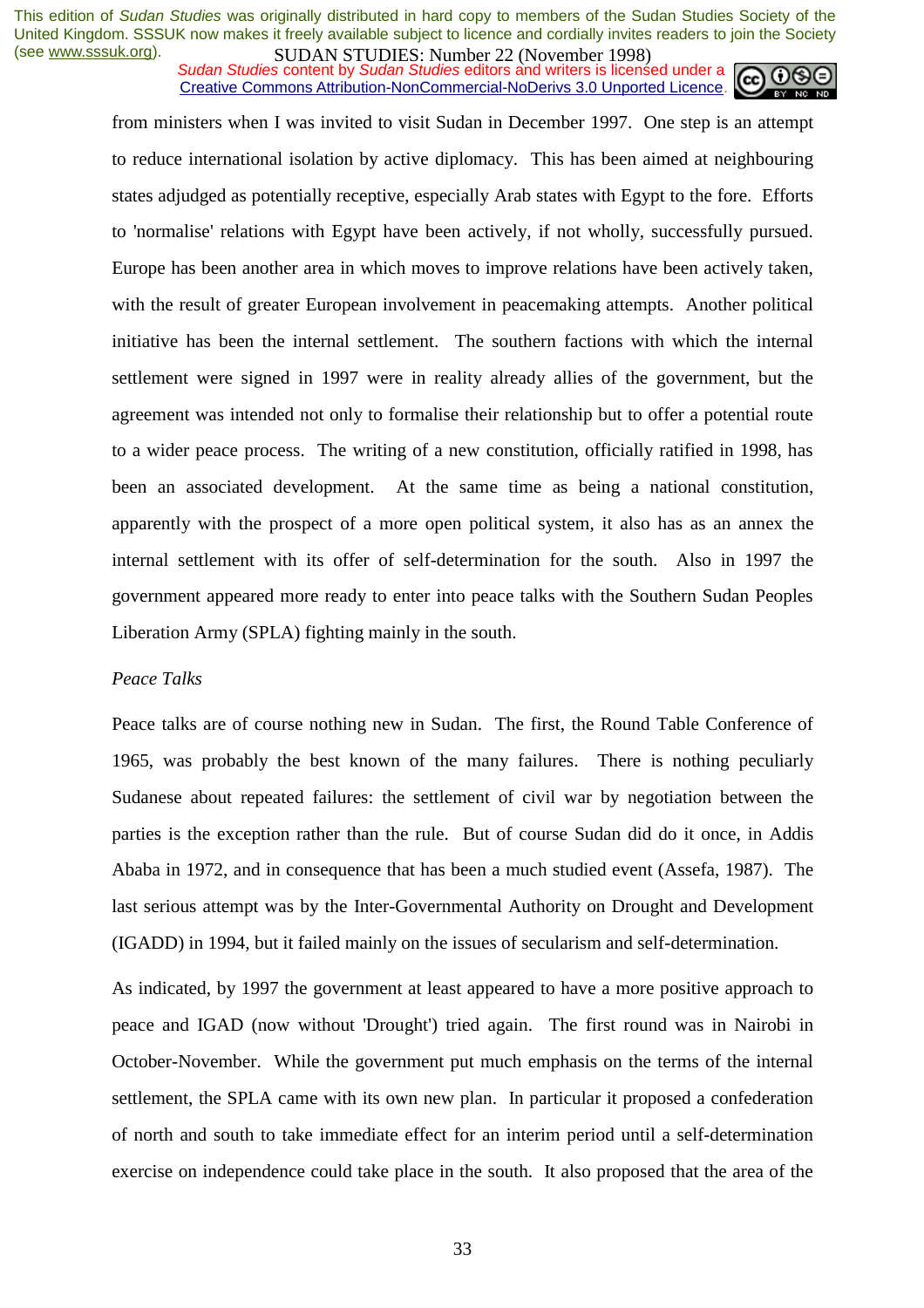*Sudan Studies* content by *Sudan Studies* editors and writers is licensed under a Creative Commons Attribution-NonCommercial-NoDerivs 3.0 Unported Licence.



south include areas north of the 1956 boundaries of the then southern provinces. It was agreed to meet again four months later.

The April 1998 talks, again in Nairobi, did produce a measure of agreement: there would be self-determination for the south under international supervision. While any agreement was to be seen as a sign of progress, it was not in itself a large step for either side. The internal agreement had already committed the government to self-determination; while the SPLA plan at the previous round of talks had also included it. The only new element was international supervision, which both sides appeared quite ready to accept. However there was no agreement on the question of the border of north and south, with the government wishing to recognise the 1956 province boundaries; nor was there any timetable agreed. On the interim period, the sticking point was the SPLA's wish for a secular government pending selfdetermination. It was agreed that more talks would be held in Addis Ababa after a further three months.

Addis Ababa made little progress at a brief meeting. The disagreement on the border of north and south persisted; while the government rejected the SPLA's call for a secular state prior to self-determination for the south. It was agreed to meet again in six months. The only measure of optimism lay in the acceptance by both sides of a ceasefire in the famine area of Bahr al-Ghazal. There were international hopes that the ceasefire could be extended in area and duration and facilitate more progress at future talks. However the lack of strong international condemnation of the US missile attack on the chemical factory in Khartoum north shortly after the Addis Ababa talks reduced the immediate impact of international pressure for peace.

Amidst all the uncertainty on peace efforts, it may be useful to keep in mind the general conditions required for negotiated settlements. (Deng, 1991) Both sides need to arrive at a position in which there is recognition of effective military deadlock, with neither side thinking that victory can soon be achieved. Both sides need to be internally united so that they are capable of negotiating without internal factional fragmentation capable of aborting peace talks; they also need sufficient overlap between the sides for negotiation and compromise to take place. Finally the international community must support peace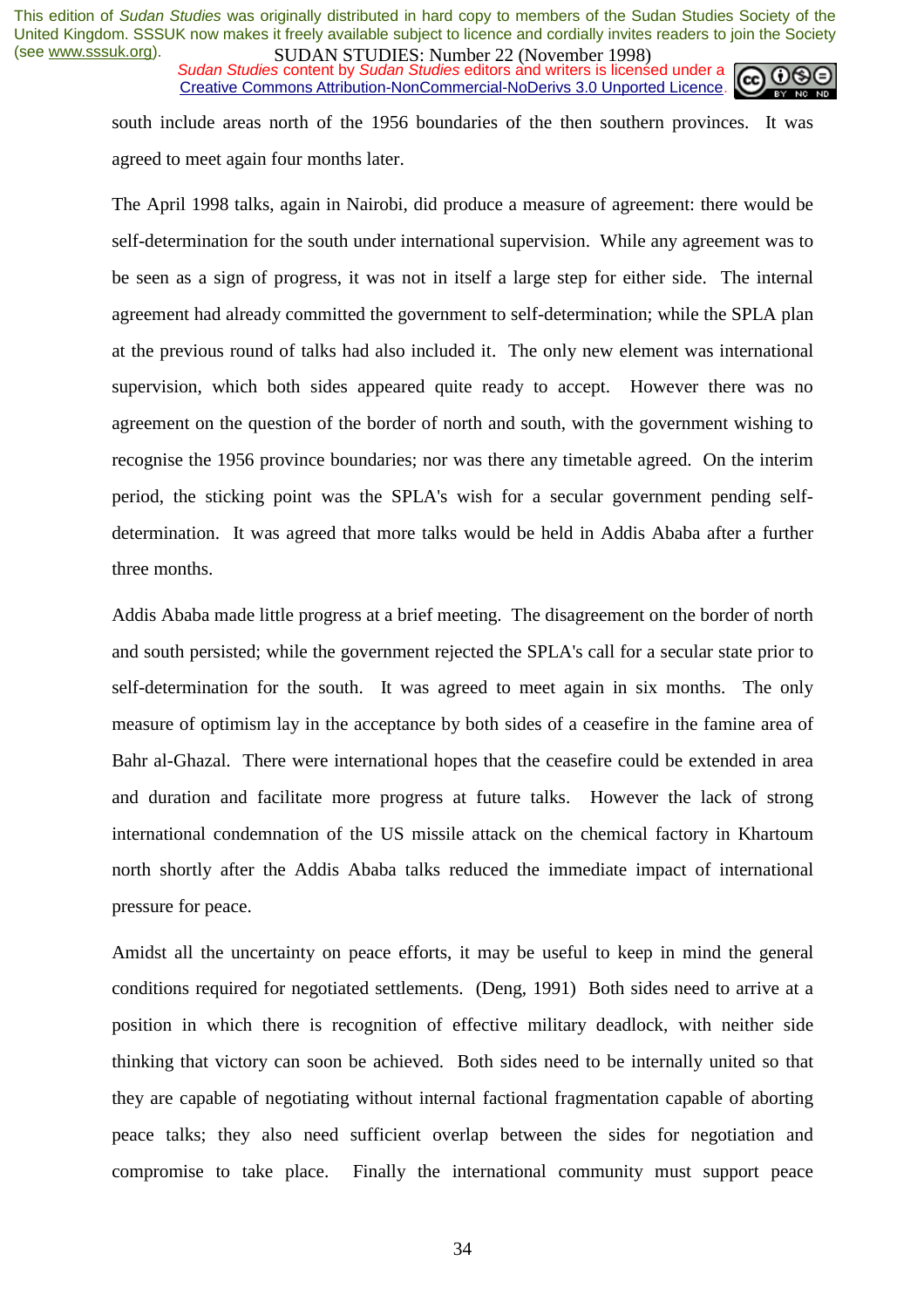**SUDAN STUDIES**. Number 22 (interactional 1770)<br>Sudan Studies content by Sudan Studies editors and writers is licensed under a Creative Commons Attribution-NonCommercial-NoDerivs 3.0 Unported Licence.



negotiations, and deny any significant help to either side to return to conflict if talks fail. By these general conditions Sudan still faces considerable obstacles to be overcome before successful peace talks seem likely.

Without a peace agreement, what alternatives face the country: a military victory for either side; a de facto division with a contested border; or continued conflict and likely further debilitating processes towards at least partial state collapse? As Zartman wrote, 'State collapse is a long-term degenerative disease. However it is also one whose outcome is not inevitable: cure and remission are possible.' (Zartman, 1995)

## **References:**

H. Assefa (1987) *Mediation of Civil Wars: Approaches and Strategies in the Sudan Conflict*, Westview, Boulder CO

F. Deng & I.W. Zartman (eds) (1991) *Conflict Resolution in Africa*, Brookings, Washington

P. Woodward (1987) 'Is Sudan governable?' *Bulletin*, British Society for Middle Eastern Studies, 13, 2

P. Woodward (1990) *Sudan 1898-1989: the unstable state*, Lynne Rienner, Boulder CO

I.W. Zartman (ed) (1995) *Collapsed States: the disintegration and restoration of legitimate authority*, Lynne Rienner, Boulder CO

This article is a summary of a talk given to the Royal African Society in London, 20 May 1998, and has been updated following the August round of peace talks.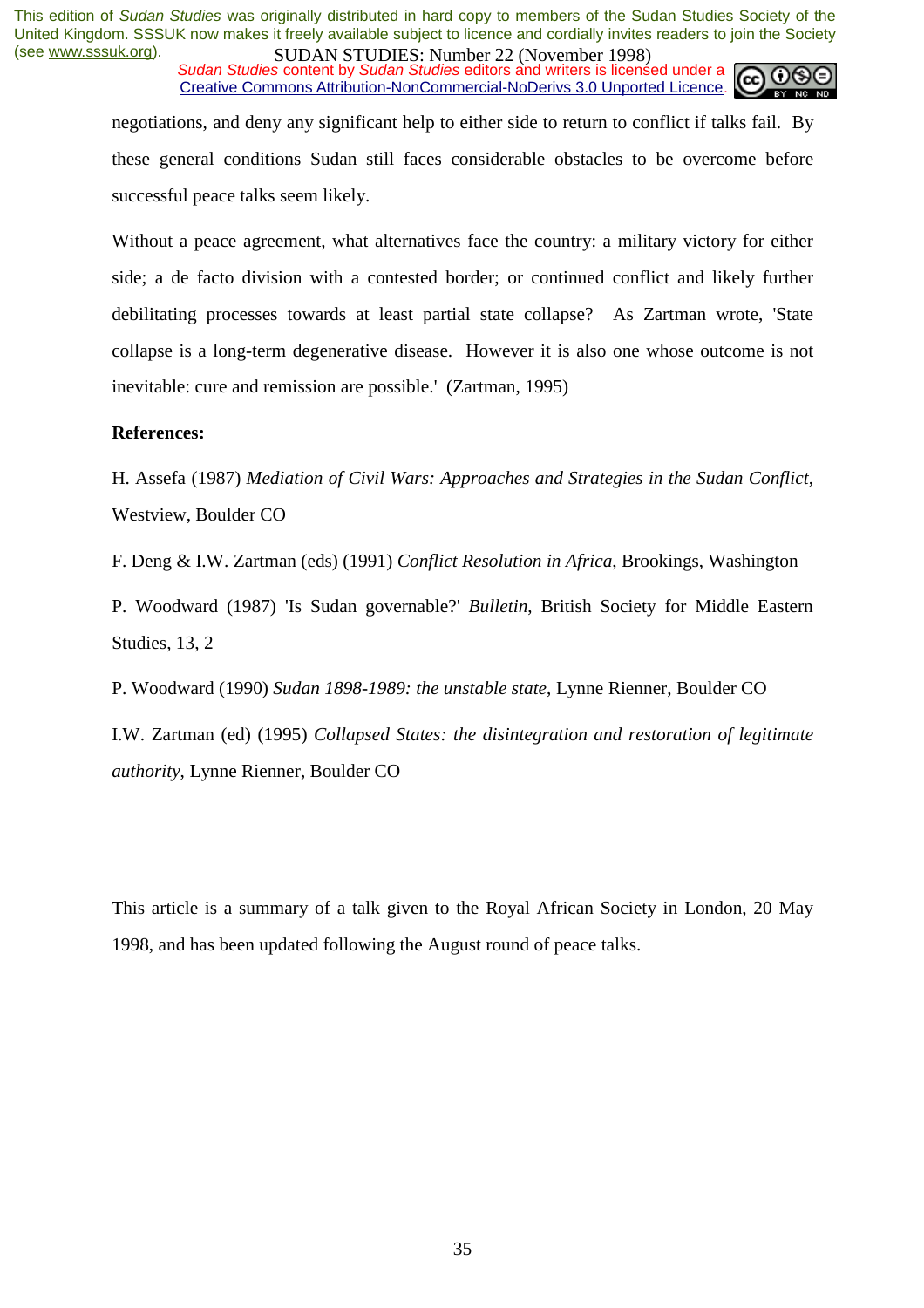*Sudan Studies* content by *Sudan Studies* editors and writers is licensed under a Creative Commons Attribution-NonCommercial-NoDerivs 3.0 Unported Licence.



## **FOOD, WILDLIFE AND WAR**

A proposal to re-survey two protected areas in Sudan in order to evaluate their resources and to devise sustainable conservation strategies with the communities around them

## Philip Winter

## **SUMMARY**

The wildlife resources and protected areas of South Sudan were on a par with those of Tanzania, before the civil war resumed in 1983, after an eleven year intermission. Despite the huge international relief operation which has been taking place in the war zone of South Sudan since 1989 – costing now over \$1 billion – no assistance has been given for conservation of wildlife or the resources of once-protected areas. The humanitarian operation demonstrates that it is possible to work in South Sudan, despite the civil war, since fighting is localized. It is therefore proposed that repeat aerial and ground surveys now be made of two former parks, Boma and the Southern National Park, to assess their remaining resources, the status of five key species within them (northern white rhino, giant eland, white eared kob, tiang and elephant) and the degree to which the surrounding populations and their livestock make use of the former parks.

No realistic conservation action can be taken in the absence of such information. The surveys would involve local authorities and communities, conservation scientists and former relief workers. They would for the first time combine an updated version of the original scientific survey methodology used in systematic reconnaissance flights over the parks in 1980 with the newly-developed "food economy" methodology now in use in a growing number of countries. Taken together, these two approaches would give a full picture of the conservation status of the areas, after which a second phase is envisaged, both to repeat the surveys in other areas and to identify feasible community conservation opportunities.

It is estimated that Phase I, the two surveys, would cost \$150,000 and would require a team of nine to work in the field for two months, with a further six weeks for interpretation and report production by the team leaders. The surveys would be carried out in the 1999 dry season, between January and April, in order to replicate the conditions under which the 1980 surveys were done and because of the better visibility and concentrations of people and animals in the dry season. The overall coordinator would be Philip Winter, the Food Economist Tanya Boudreau and the Scientific Coordinator Dr. RCR Olivier, of Ecosystems Ltd.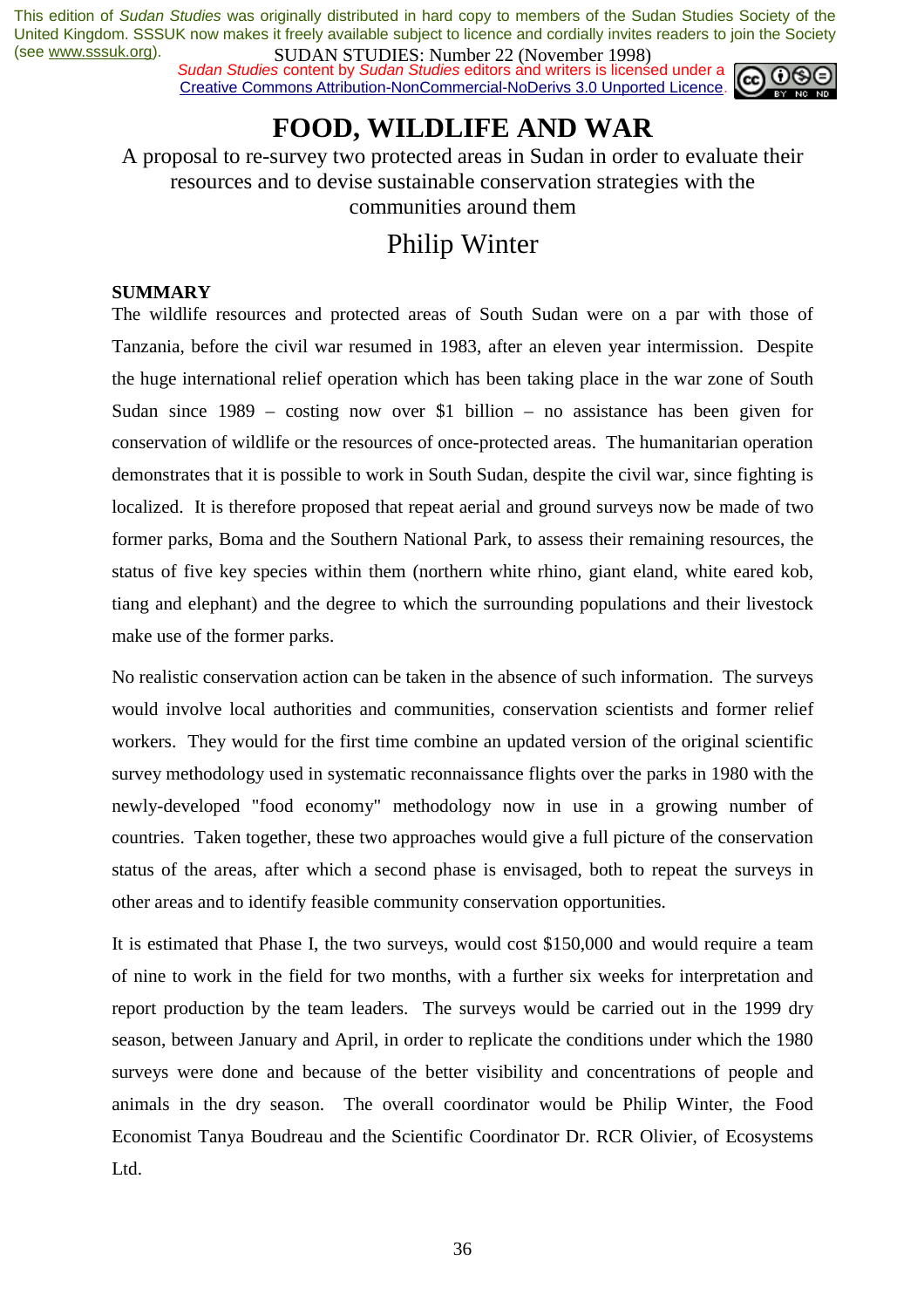*Sudan Studies* content by *Sudan Studies* editors and writers is licensed under a Creative Commons Attribution-NonCommercial-NoDerivs 3.0 Unported Licence.



The survey reports would then be made available to donors, local authorities and community leaders so that a Phase II could be planned, to survey other areas, and a Phase III to fund conservation and sustainable resource use in once-protected areas by means of a conservation trust.

Philip Winter

P.O. Box 47796

Nairobi

KENYA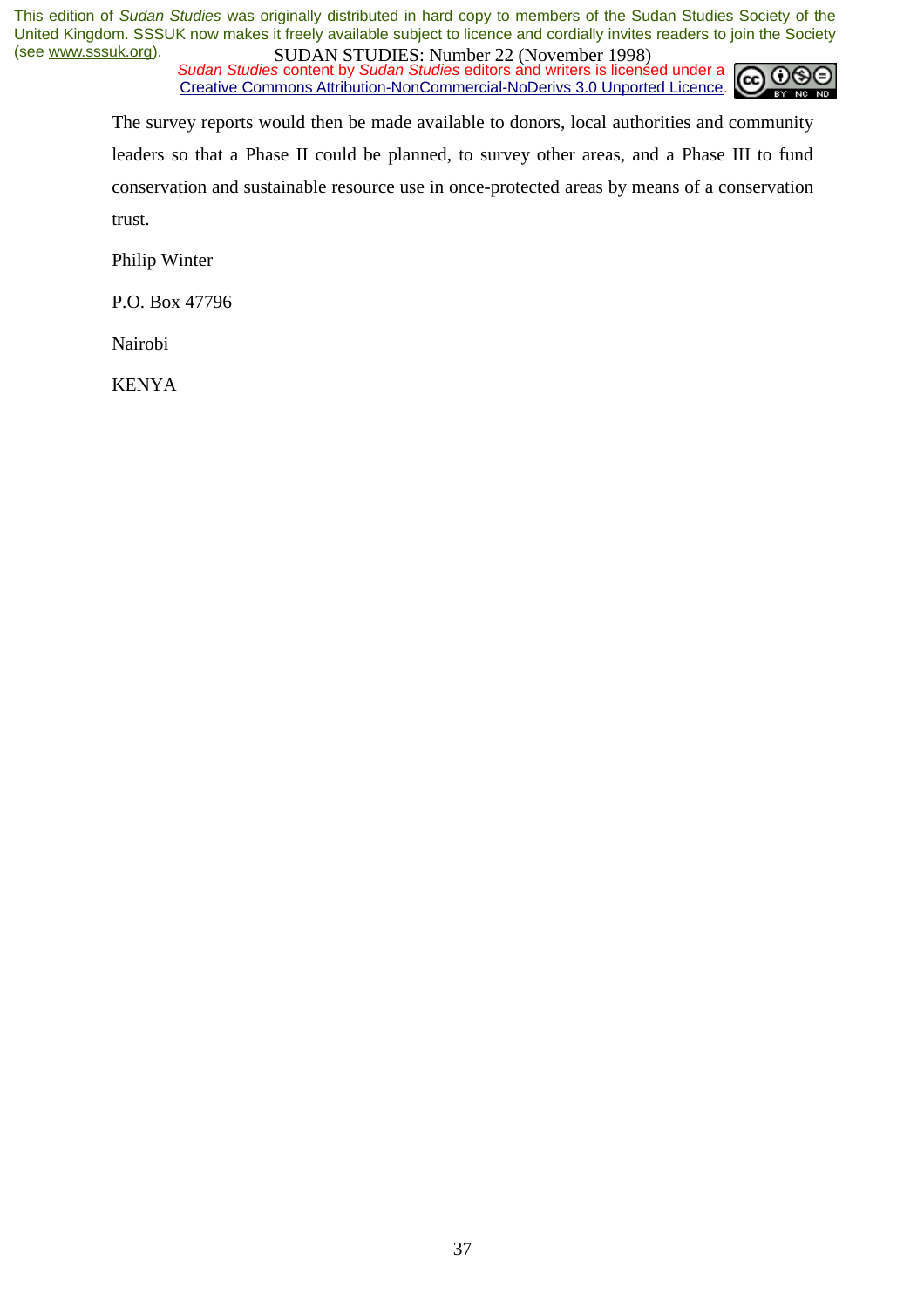**SUDAN STUDIES.** Number 22 (inversion 1770)<br>Sudan Studies content by Sudan Studies editors and writers is licensed under a Creative Commons Attribution-NonCommercial-NoDerivs 3.0 Unported Licence.



## **SUDAN RESEARCH**

## Peter Woodward

At the beginning of 1998 I circulated a letter to those listed in *A Directory of Africanists in Britain*\* as having a research interest at some time in Sudan. The replies are listed below, and it is hoped that researchers not listed here will contact *Sudan Studies* so that this becomes a regular feature.

**Dr. John Alexander**, St. John's College, University of Cambridge, is working on Islamic Archaeology in North-East Africa, especially on the Ottoman Frontier. He is also an officer of the Sudan Archaeological Research Society.

**Tim Allen**, Development Studies Institute, London School of Economics, is interested in Forced Migration and Humanitarian Intervention. He has been researching among groups migrating from Sudan into Uganda.

**H.J.R. (Jack) Davies**, Department of Geography, University of Wales Swansea, is interested in: Human Geography – environment, rural development, desertification and drought; Historical Geography.

 $\overline{a}$ 

<sup>\*</sup> Anne Merriman and Richard Hodder-Williams (eds), *A DIRECTORY OF AFRICANISTS IN BRITAIN* (Third Edition), University of Bristol for The Royal African Society, Bristol, 1996.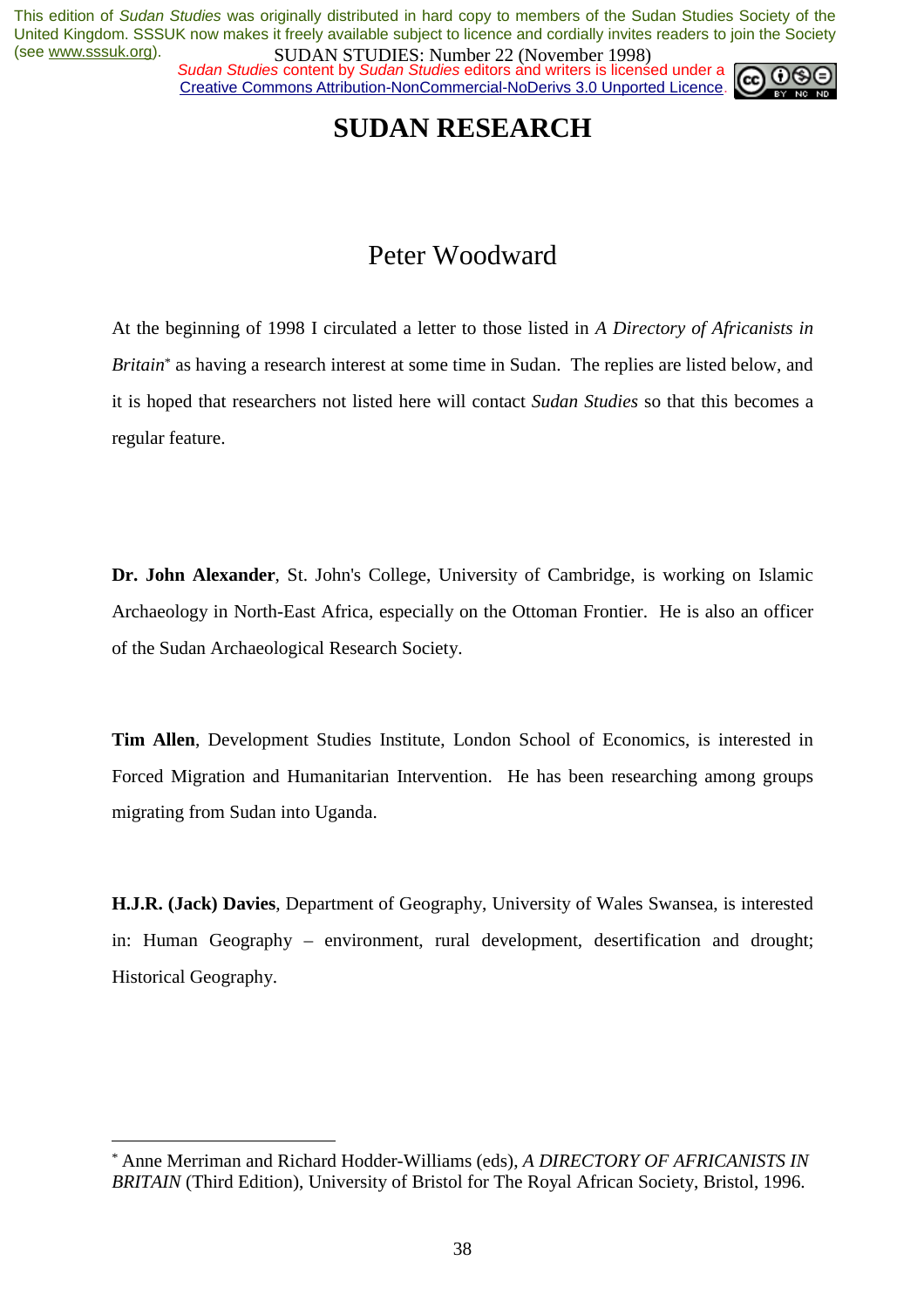**SUDAN STUDIES.** Number 22 (interaction 1770)<br>Sudan Studies content by Sudan Studies editors and writers is licensed under a Creative Commons Attribution-NonCommercial-NoDerivs 3.0 Unported Licence.



**Dr. David Edwards**, St. John's College, University of Cambridge, is at the McDonald Institute for Archaeological Research, Cambridge, where his current projects include the long term social history of pottery in the Middle Nile.

**Dr. M.C. (Chuck) Jedrej**, Department of Social Anthropology, University of Edinburgh, is working on the Southern Fung and the Sudan-Ethiopia borderlands.

**Dr. Melissa Leach**, Institute of Development Studies, University of Sussex, is working on a DFID project on 'The Impact of Training on Women's Micro-enterprise' with colleagues in ACORD (Judy el-Bushra) and Intermediate Technology. Sudan provides one of the five case studies – an ACORD programme in Port Sudan.

Prof. Peter Woodward, Department of Politics, University of Reading, is interested in Sudan's political development and regional relations; and is editing the *Foreign Office Confidential Print: Africa*, (University Press of America, Maryland) which mainly concerns North-East Africa. He has completed 35 volumes thus far, covering 1914-45.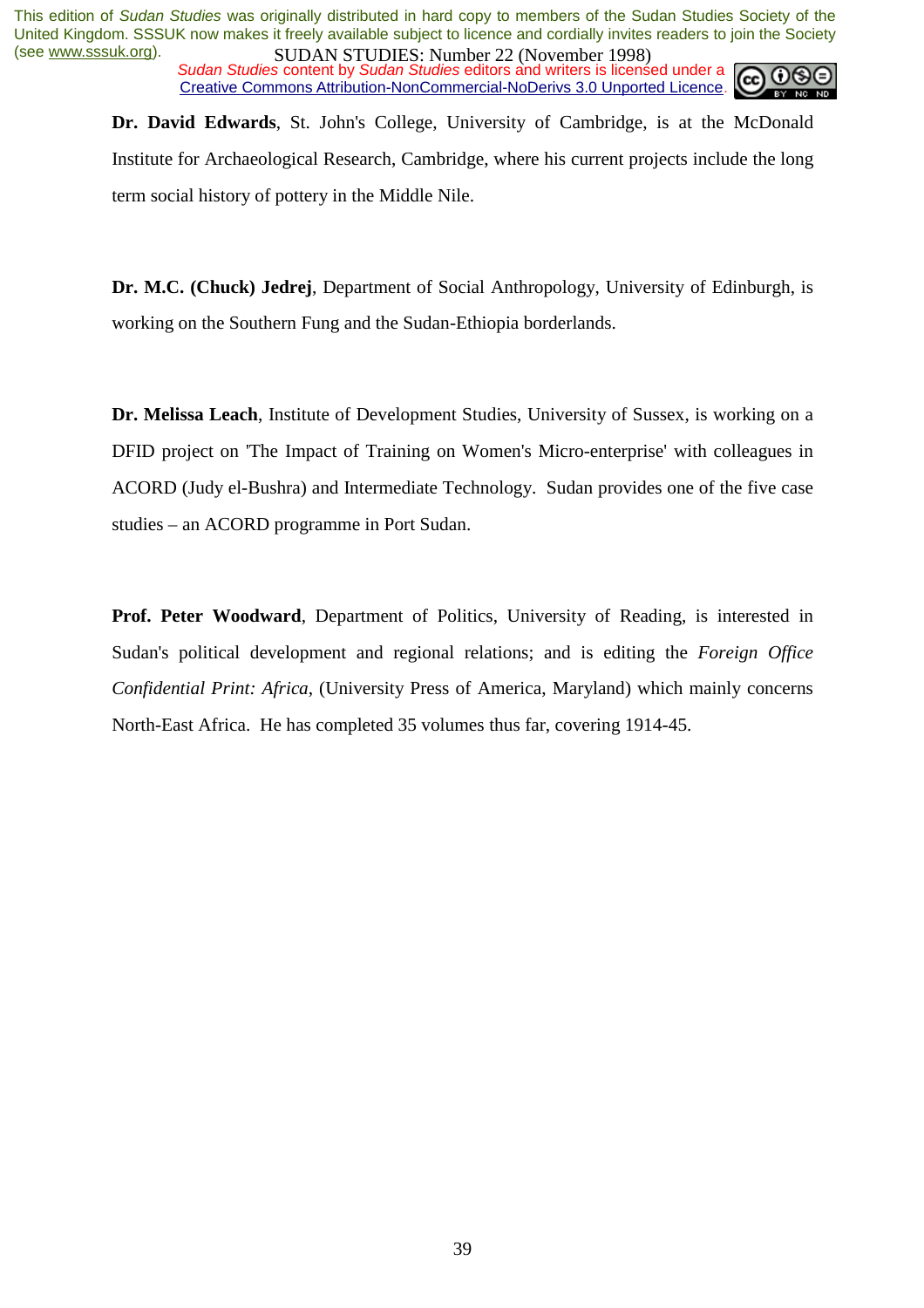**SUDAN STUDIES.** Number 22 (inversion 1770)<br>Sudan Studies content by Sudan Studies editors and writers is licensed under a Creative Commons Attribution-NonCommercial-NoDerivs 3.0 Unported Licence.

# SUDAN STUDIES SOCIETY OF THE UNITED KINGDOM **MINUTES OF THE ELEVENTH ANNUAL GENERAL MEETING 26 SEPTEMBER 1997**

Professor Woodward called the meeting to order at 12.05 and welcomed members to the 11th

Annual General Meeting of the Sudan Studies Society of the United Kingdom.

Apologies: Gillian Lusk, Alan Kunna, John Udal, J.W. Kenrick.

The minutes of the annual General Meeting of 28 September 1996 were read. There being no corrections the Chairman signed a copy as a true record of the 1996 meeting.

## **1. Matters arising from the AGM of 28 September 1996**

No matters were arising.

## **2. Chairman's Report**

The Chair reported that the executive committee had met twice during the year since the 1996 AGM and that a membership drive had been put in place by committee members.

A number of SSSUK members attended the 4th International Sudan Studies Association Conference in Cairo in June.

He requested information from the floor about the Anglo-Sudanese Association which was reported at the last AGM to have been reviving.

## **3. Secretary's Report**

The Hon. Secretary reported on the membership drive the committee had instituted in November 1996. The drive consists of updating the membership form; linking up with networks of Sudanese in Britain (Sudanese Engineers', Doctors' and Academics' Associations); inviting new members from the personal networks of the Society's members; and encouraging more contributions to the Newsletter. Since its start the membership drive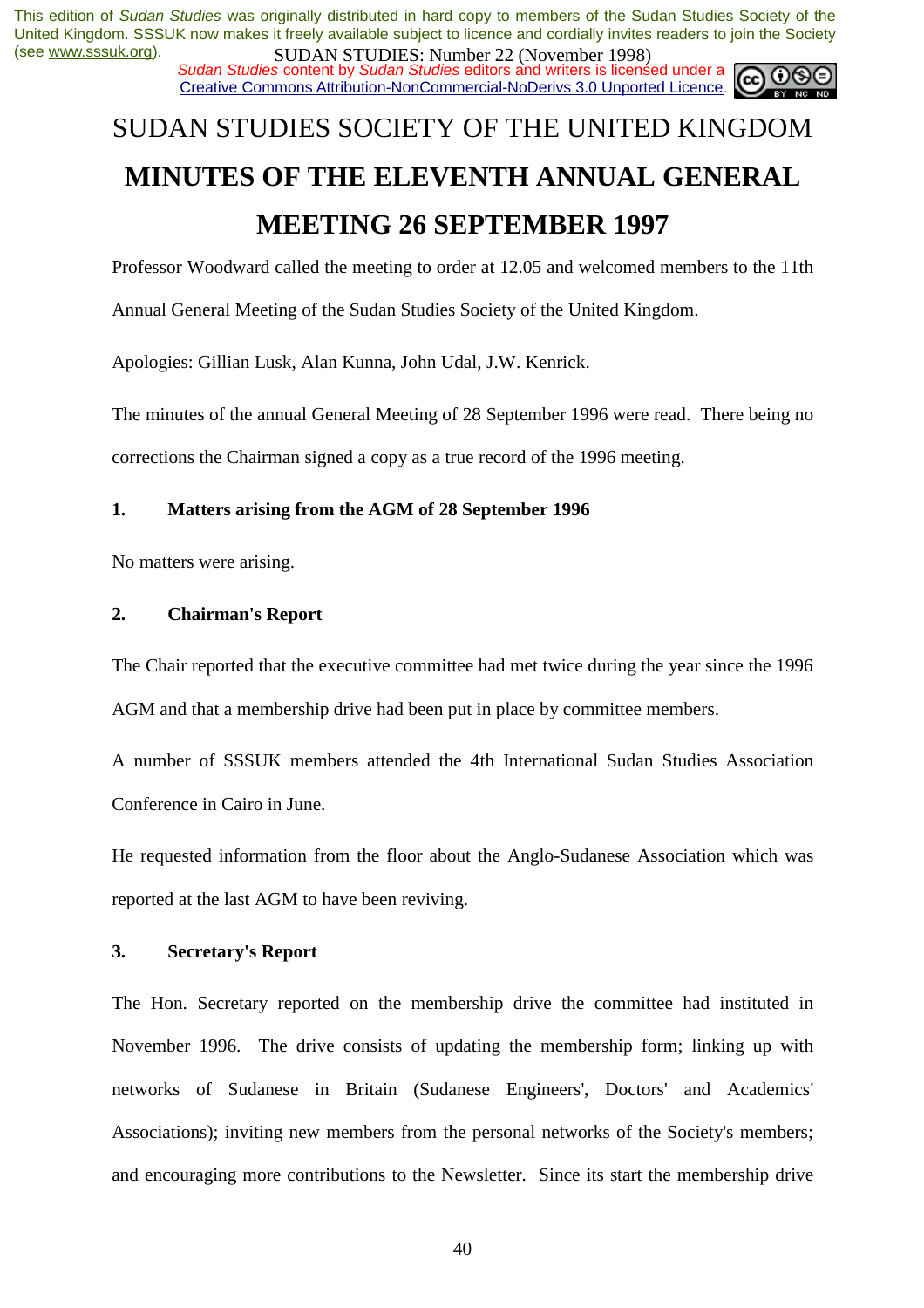*Sudan Studies* content by *Sudan Studies* editors and writers is licensed under a Creative Commons Attribution-NonCommercial-NoDerivs 3.0 Unported Licence.



had been partially successful in that the number of paid up members had increased from some 70 in September 1996 to 119 in September 1997.

The Society supported three Sudanese researchers living in the UK to attend and present papers at the International Sudan Studies Association in Cairo in June 1997 with grants of £300 each. The researchers and their respective titles of the papers they gave at the Conference were Nada Mustafa Ali, Ordesse Hamad (on the NSR Islamisation of the Public Sphere Some Remarks on Media and Social Control); and Al Bagir al Afif Mukhtar (Two Approaches to Islamic Reform in Contemporary Sudan: Crisis Management and the Real Thing).

As the International Conference organizers had not planned publication of conference papers SSSUK had arranged with a number of speakers publication through the Society's Newsletter. Thus several papers would appear in Issues 20, 21 and possibly 23.

The Society's committee had met on two occasions during the year.

## **4. Treasurer's Report**

The Hon. Treasurer spoke to the attached accounts for 1996 and reported that the audit had been successful and done on a gratis basis. He did not anticipate the audit for 1997 being free but thought that it was unlikely to exceed £10. With the rise in paid up members he hoped that there would be a surplus in 1997.

## **5. Newsletter Editor**

The Hon. Editor invited submissions of papers and articles for the newsletter from the members attending the meeting and anyone with an interest in Sudan studies, known to them. He also stressed that the newsletter relied on submissions of notes, reports and papers from members and invited suggestions from the floor for particular areas that members would like to see covered. Several members suggested that it would be interesting to have articles on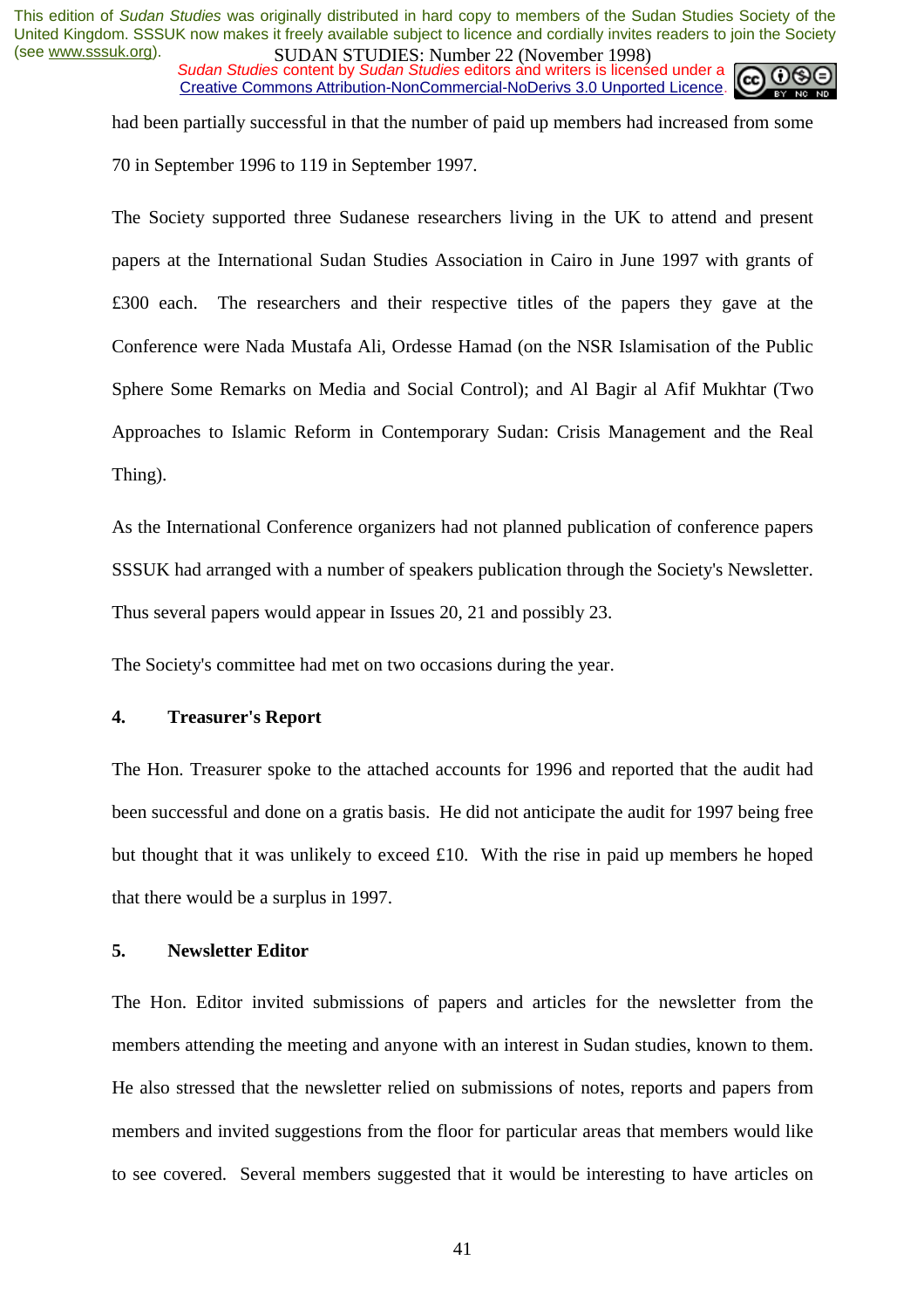*Sudan Studies* content by *Sudan Studies* editors and writers is licensed under a Creative Commons Attribution-NonCommercial-NoDerivs 3.0 Unported Licence.



life for Sudanese in the UK.

#### **6. A.O.B.**

Members were asked whether they agreed that those members who had not paid in 1996 and had not responded to several reminders in 1996 and 1997 could be deleted from the Society's database of current members. It was decided that deletions should be made at the end of 1998 for 1996 non-payers.

Professor Woodward informed the meeting that the committee had received a request that the Society held its AGM and One Day Symposium in the north (perhaps Manchester or Leeds) where a large number of Sudanese live. A vote on whether members favoured a meeting in the north was inconclusive – it being considered that there was probably greater attendance of members from the south at the meeting. It was decided to refer the matter back to the committee with a recommendation that the Society should work towards holding a meeting in the north early in 1998 to enable members with restricted capacity to travel to the south to meet while still retaining the location of the Symposium and AGM in London.

Professor Woodward thanked members for attending and closed the meeting at 12.45.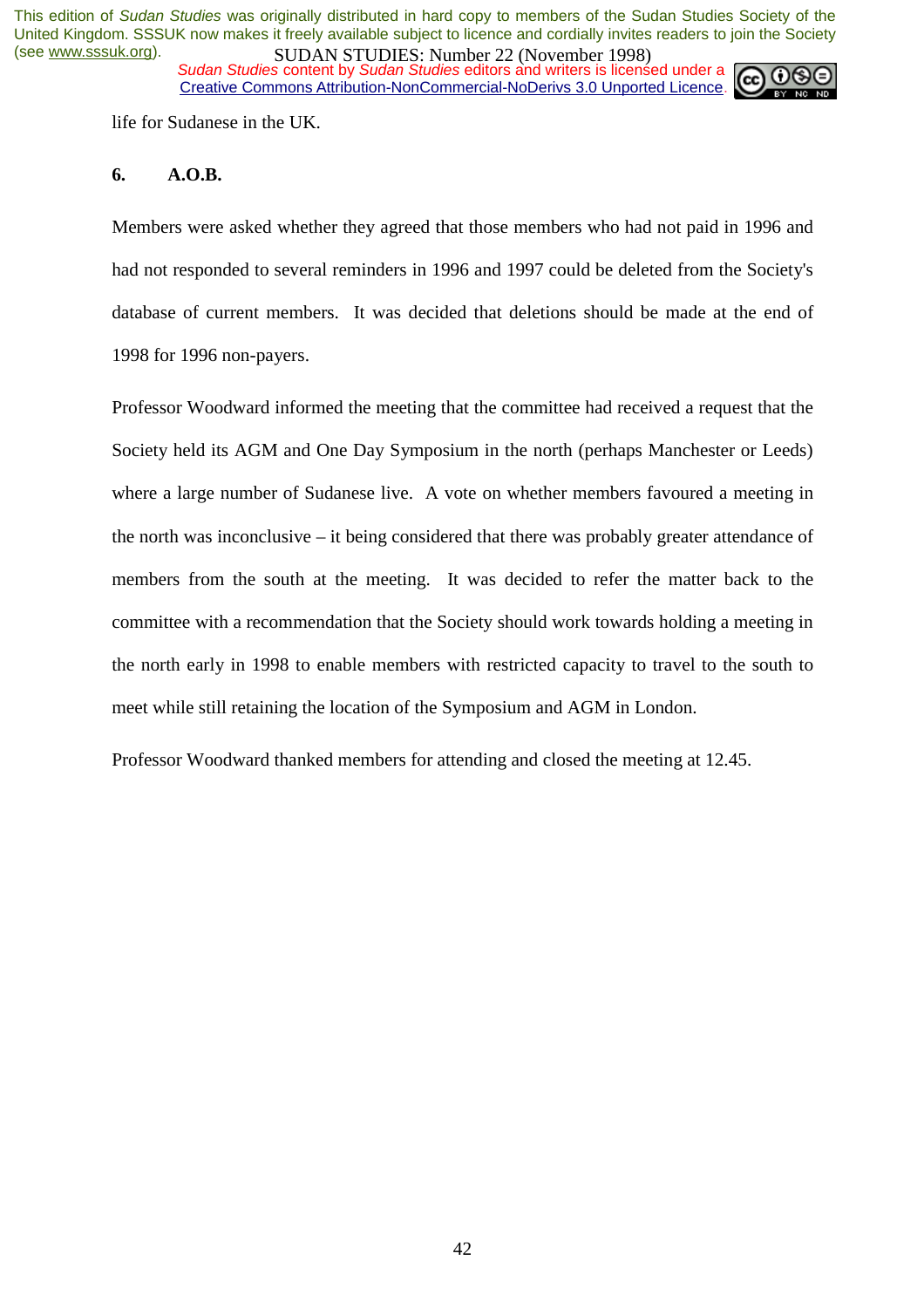*Sudan Studies* content by *Sudan Studies* editors and writers is licensed under a Creative Commons Attribution-NonCommercial-NoDerivs 3.0 Unported Licence.



## **ACCOUNTS 1997**

SUDAN STUDIES SOCIETY OF THE UK

 $\overline{a}$ 

| <b>INCOME</b><br>Membership dues 1997 | £<br>1051.00 | (541.59) |
|---------------------------------------|--------------|----------|
| Back Membership dues                  | 195.00       | (72.00)  |
| Future Membership dues                | 199.00       | (9.00)   |
| Sale of Publications                  | 37.17        |          |
| Interest on Bank accounts             | 37.89        | (52.45)  |
| 1997 AGM/Symposium                    | 402.00       |          |
| 1996 AGM/Symposium                    |              | (400.00) |

| Deficit for year<br>$\sim$ | 828.72            | (85.35)   |
|----------------------------|-------------------|-----------|
| $\sim$<br>$\sim$<br>$\sim$ | $\sim$<br>2750.78 | (1160.39) |

| I have examined the accounting records kept in            |                 |                          |  |
|-----------------------------------------------------------|-----------------|--------------------------|--|
| relation to the above period and certify that this        |                 |                          |  |
| income, expenditure and assets statement is in accordance |                 |                          |  |
| with them                                                 | E.J. M. Snglis. |                          |  |
| E. J. M. Inglis., F.C.C.A. V                              |                 | 14 <sup>a</sup> Sept 98. |  |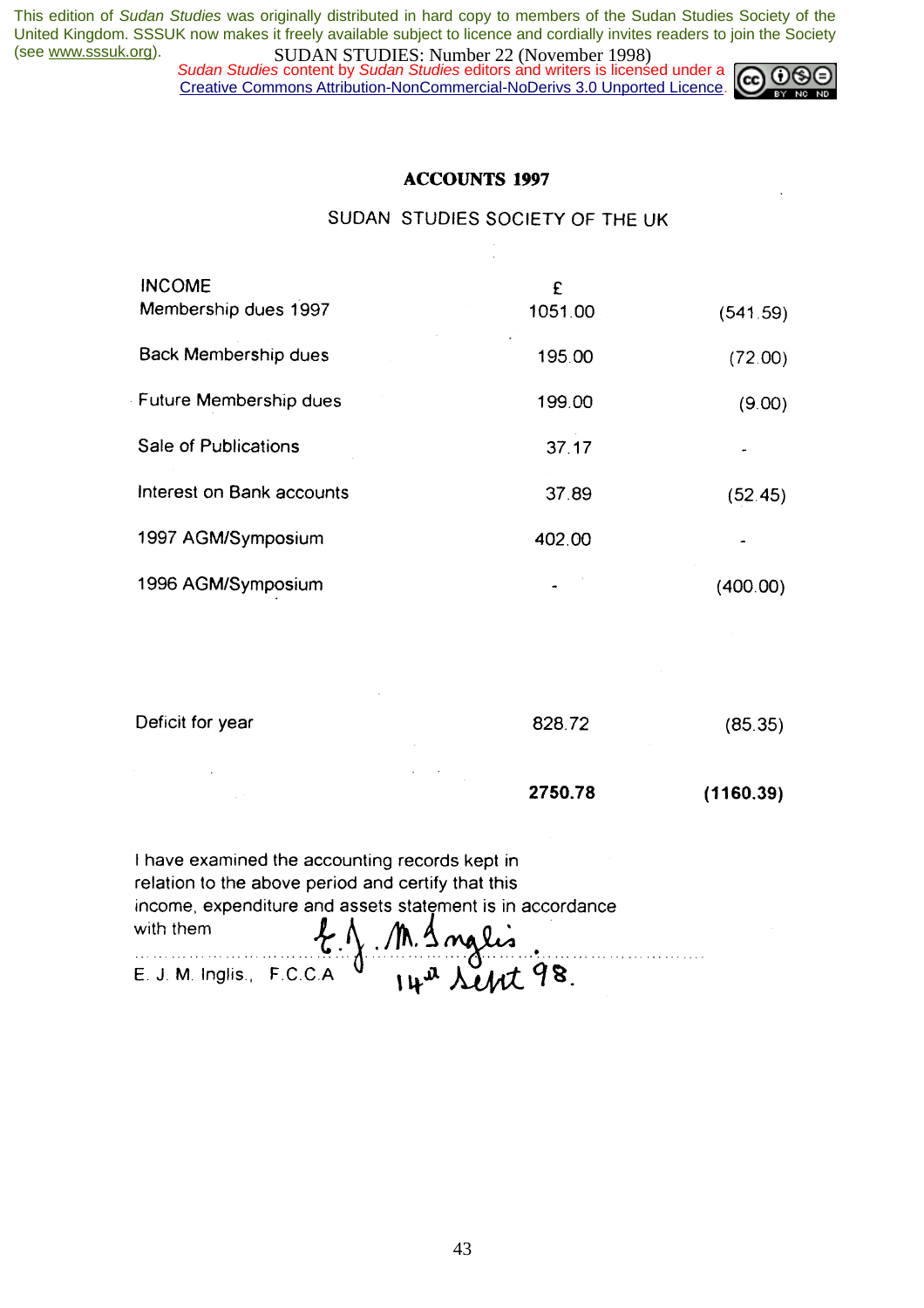*Sudan Studies* content by *Sudan Studies* editors and writers is licensed under a Creative Commons Attribution-NonCommercial-NoDerivs 3.0 Unported Licence.



Accounts 1 January - 31 December 1997 (Figures for 1996 in brackets)

| <b>EXPENDITURE</b>            | £                 |           |
|-------------------------------|-------------------|-----------|
| Printing                      | 534.93            | (166.46)  |
| Postage                       | 216.84            | (0, 0)    |
| Administration                | 64.47             | (50.00)   |
| 1995 AGM/Symposium            | ٠,                | (199.00)  |
| 1996 AGM/Symposium            |                   | (489.63)  |
| 1997 AGM/Symposium            | 519.74            |           |
| <b>Committee Travel</b>       | 512.30            | (155.30)  |
| Auditor's Fee (94,95)         |                   | (100.00)  |
| <b>Bank charges</b>           | 2.50              |           |
| Surplus for year              |                   |           |
| Assistance for 97 Cairo Conf. | 900.00<br>2750.78 | (1160.39) |

#### **Assets**

Bank balance on 1.1.97 Bank balance on 31.12.97 2773.63 (2858.98) 1944.91 (2773.63)

D. K Lindley Hon. Treasurer 06-Sep-98

Kfundley